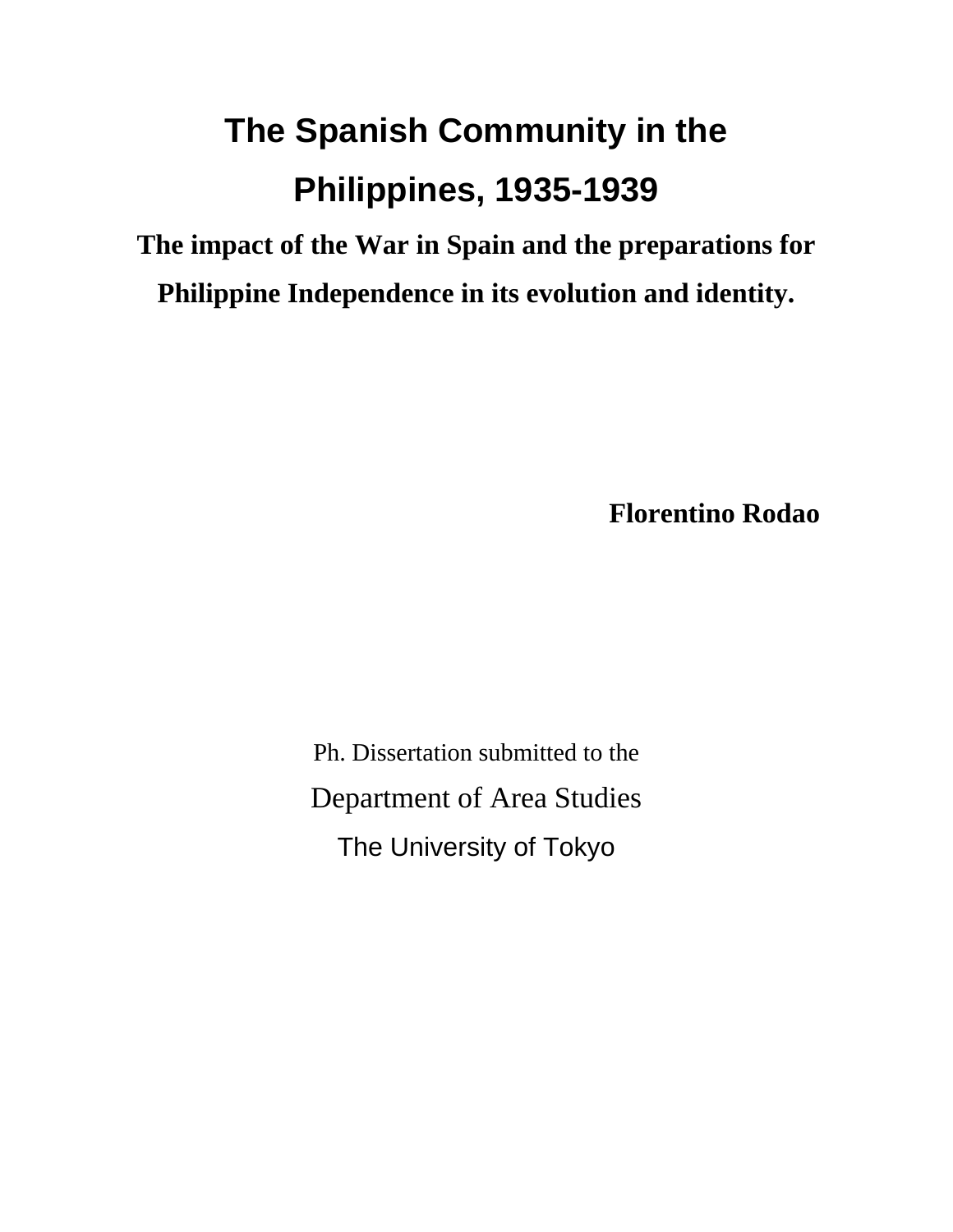# **INTRODUCTION**

<span id="page-1-0"></span> In the twentieth century two events in the mid-thirties transformed definitely the centuries-old Spanish community in the Philippines, the Commonwealth and the Civil War. The Commonwealth was proclaimed in the Philippines on 15 November 1935 commencing a transitional period of ten years which would lead to the independence. The Civil War broke out in Spain scarcely nine months after, on 17 July 1936, and lasted three years. The first of these events was planned and lasted the foreseen decade while the second was mostly a surprise and furthermore during the first weeks nobody thought that the conflict would last so long. Thus both events coincided, not only in their timing, but also in the numerous shocks, in the continuous changes of expectations and by impacting directly on the Spanish community of the Philippines.

 In fact the coincidence of critical events in both cases, either due to their own impact or to the synergy produced, led to the greatest blow to the Spanish community in the Philippines born centuries before after the arrival of Miguel López de Legazpi to the archipelago. Its leadership, economic strength, internal composition and its influence over the rest of the society were gravely affected by the Civil War and Transition Period. The impact was devastating, surpassing even the problems following the end of Spanish sovereignty in the Islands in 1898.

# 1. Contents of this study

The first of April of 1939, the day the Civil War ended, the Spanish Community was very different to that existing at the outbreak of the Spanish War less than three years earlier. On the one hand it was worn out by the multitude of internal disputes, aid collections and recruitment in favour of each faction; on the another hand, its future seemed more uncertain due to the increasing difficulties for the Post-independence Philippines, with less promising economic and strategic perspectives as Independence Day got closer.

This study deals with the evolution of the Spanish community in the Philippines during that three-year period as characterized by the intense militancy and by the darkening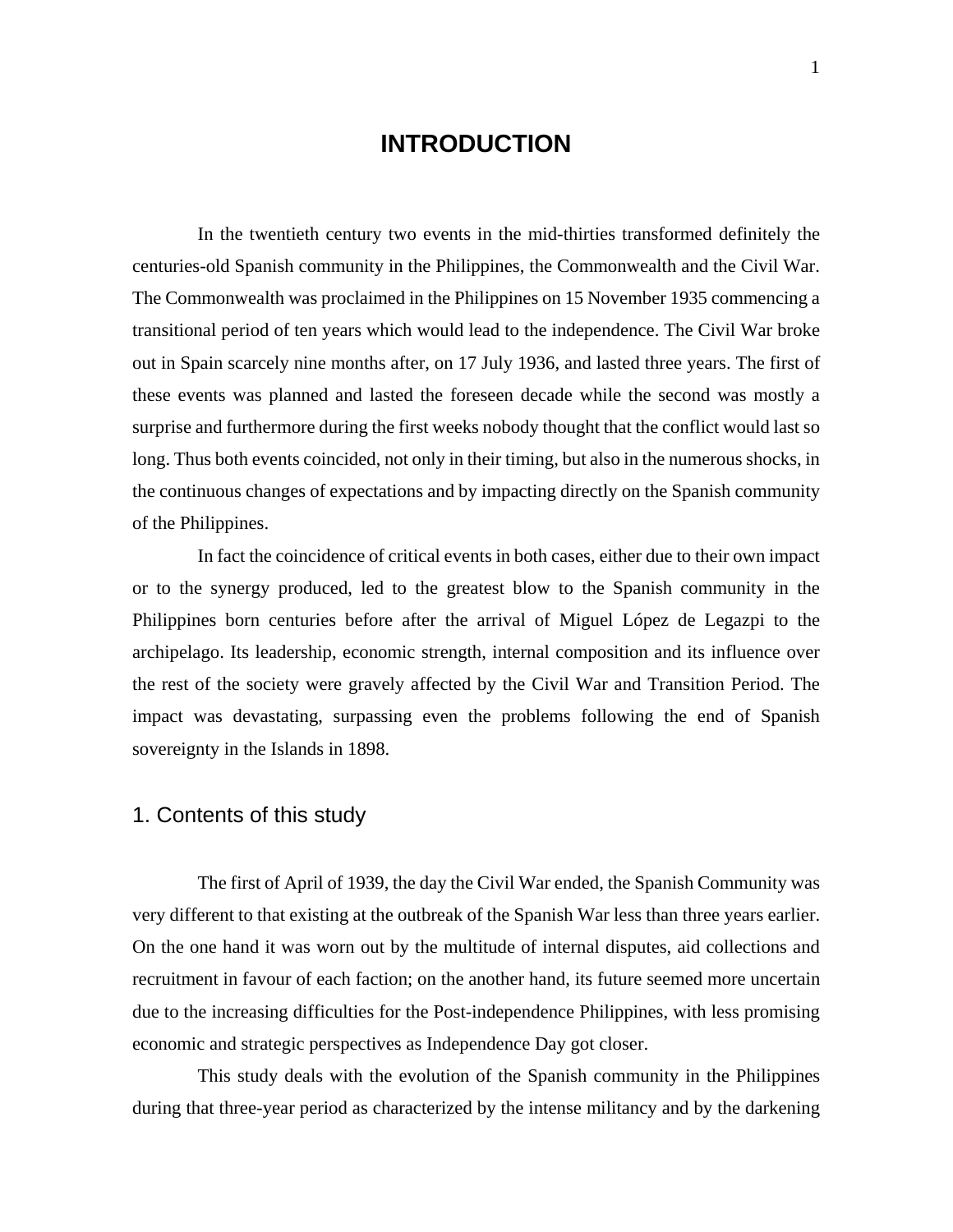<span id="page-2-0"></span>clouds over the future of both countries. It proceeds in three different stages; explaining the previously existing situation, detailing the events occurring during the period studied and analyzing their significance.

#### **1.1. The Spanish Community**

The community had interesting peculiarities. Following the arrival of an important number of migrants from the Peninsular during the first part of the 20th century, the community officially numbered around ten thousand people although this was progressively diminishing due especially to Filipinization. Compared to other Spanish expatriate communities, especially those in Latin America, it was small in size. The scarcity of Galicians, Andalusians, Extremadurans or those from Canary Islands (the Spanish territories with the greatest proportion of migrants) did not favour the immigrant flow neither did the difficulties at Customs nor the cost of boat tickets to such a distant destination. However, the relatively high level of education and the excellent margins provided by trade with the United States allowed a greatly superior level of income compared to the rest of Spanish communities in Latin America. This economic prosperity characterized the Spaniards in the Philippines.

By the mid 1930's the expectations of the community were optimistic. Apart from their economic strength, the community and its businesses were witnessing the handover of power to a new generation allowing them to positively contemplate their future whilst living in a prosperous and independent country. Furthermore, their expectations in the forthcoming un-colonized Philippine Republic allowed for optimism thanks to their wide influence over the rest of the society.

The geographical concentration of its members was the main difference in relation to the communities in Latin America. Mostly due to language reasons, the Spaniards tended to be concentrated in areas together with all kind of Filipino *hispanistas* that shared an identity founded on religion, language and culture, while the formal adherence to a country or to a social class was secondary. This agglutination also favoured Spaniards as it formed a closer knit community compared to other population groups in the country, be it through the use of the Spanish language, support for the Catholic Church or attendance at certain social events such as *sarswuela* (zarzuela). Intertwined as it was with the rest of society, this fact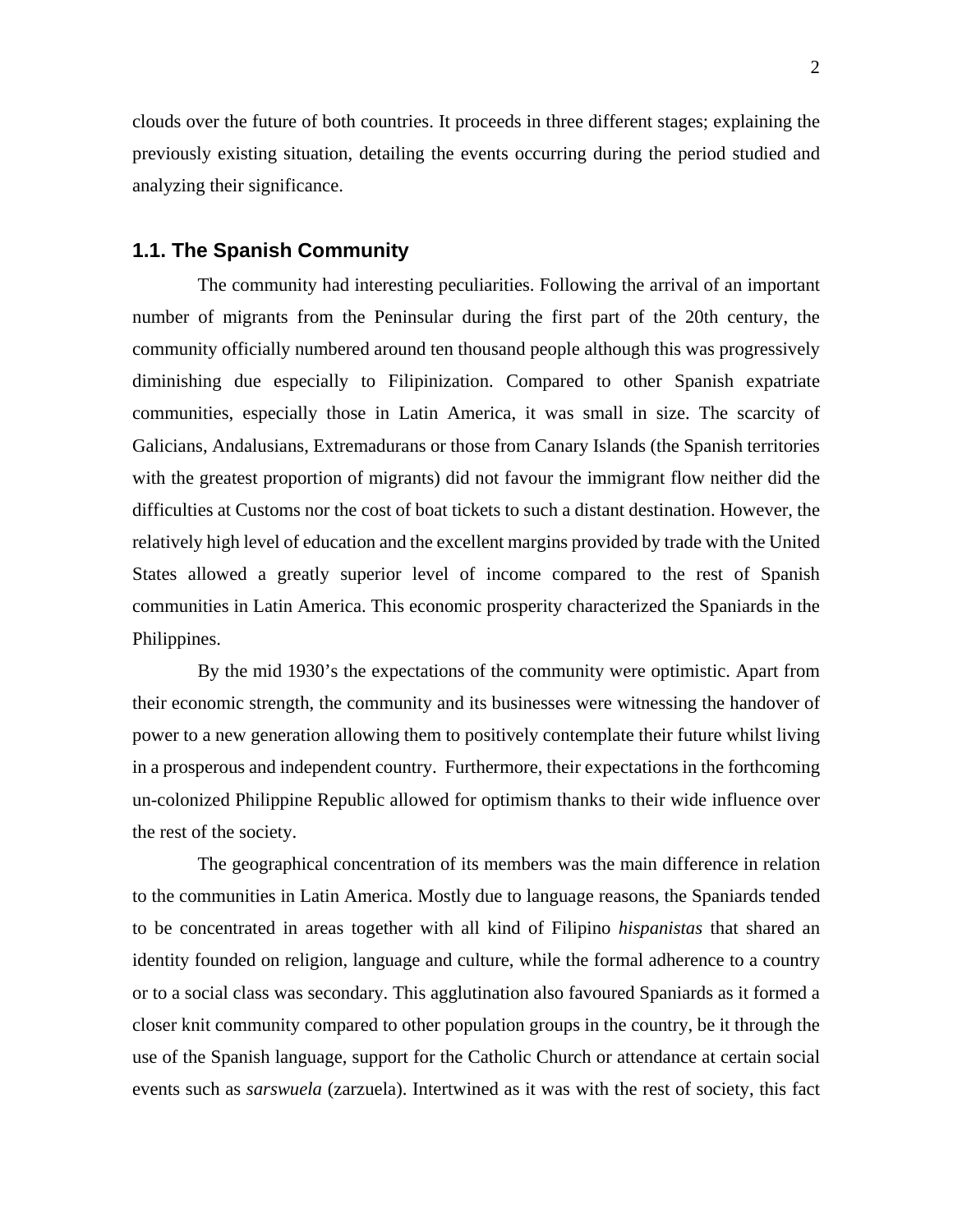<span id="page-3-0"></span>strengthened its participation in discussions about the future of the islands which were a red-hot issue at the time. In opposition to those that emphasized the Asian identity of the Philippines or those preferring American cultural and political ideas, the *hispanistas*, which included Spanish and Filipino citizens, endorsed closer links of the future independent Republic with the Hispanic world of Spain and Latin America. The Spanish Community, certainly, was the foreign group overlapping more deeply with the rest of the country, and whose development had a greater effect on Philippine society.

#### **1.2. Events break loose**

 The events taking place in 1935 after the Commonwealth declaration of November 25 and in 1936, after the outbreak of the Civil War on July 17 were not only especially grave for the Spanish community, but also for the relations between Spain and the Filipino society.

Firstly, the consequences were significant for the Spanish community. The mobilization of volunteers as well as financial aid in favour of fellow companions in the Peninsula was continuous from the very start of the rebellion, reaching a level of contribution never seen before. The money raised, the soldiers sent to fight and the propaganda disseminated during those years were particularly significant when the small number of citizens involved is considered. Furthermore, the internal conflicts exacerbated the efforts of this mobilization as, after the initial Right-Left friction, the pro-Nationalists later added their own internal disputes.

 Secondly, inside Filipino society the Civil War also affected the perspectives for independence. The conflict in Spain multiplied the fears that shadowed the future Philippine Republic since, in spite of the distance, the menace could be taken to be at a World level with Communism and Fascism threatening. Furthermore, it was the prologue to the Sino-Japanese War that started on the very doorstep of the Philippines just one year later. Although the extent of those menaces and their shadow over the future of the country may be arguable the image of Spain, certainly, was gravely damaged. The increasing penetration in China allowed both negative and positive evaluations about Japan for instance, but the Civil War led, basically, to a crucial deterioration of the perception of Spanish things in the Philippines. The coup in July 1936 gave way to news of political extremism, violence and massacres that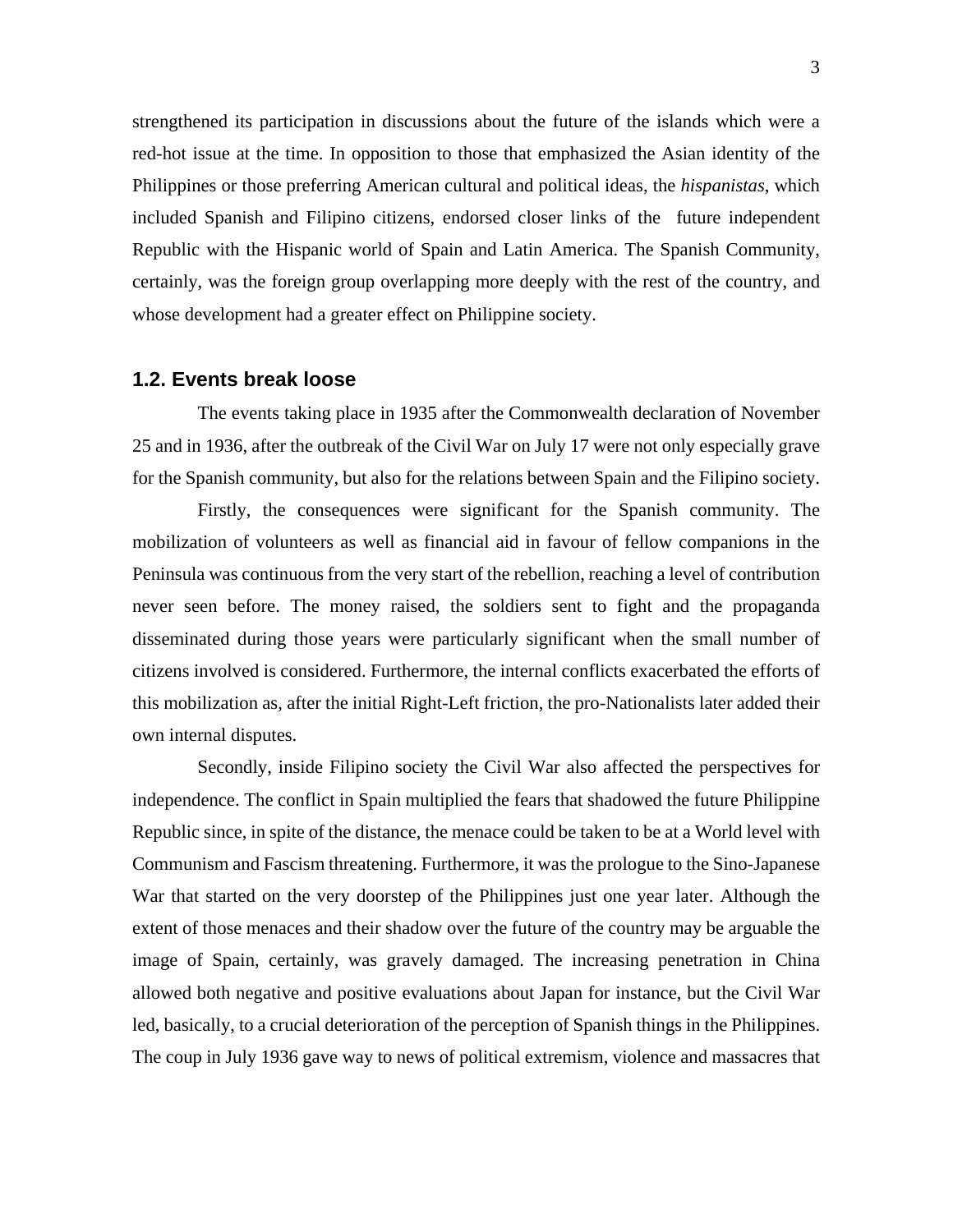<span id="page-4-0"></span>necessarily had to damage the image of the country, independent of the eventual winner, and precisely, when the Philippines was searching for positive references for its own future.

The three principal characteristics of the impact of the Civil War in the Philippines, can therefore be summed up as follows. Firstly, the coincidence with the Independence process in the host country. Secondly, the absolute hegemony of the Nationalists, both in people and in financial strength, that can be comparable with only some minor communities in Latin America. Thirdly, the exceedingly intense confrontation inside the Nationalist faction, the gravest of all that occurred and which was comparable to that occurring in the Peninsula among Republicans.

#### **1.3. Long-term Changes**

 The stress experienced in the Philippines had irreversible consequences. In contrast to what occurred in countries in Latin America, neither the prosperity nor social influence of the community was ever recovered, neither was Spain's image. The clashes between Nationalists and Republicans were continuous inside the worldwide expatriate Spanish communities, however, in the Philippines the Republicans loudly criticized the Spanish colonization without offering any support of the most important aspects of the Hispanic identity with which they were in agreement. They destroyed, but did not build.

The Falangist challenge to the traditional authorities, on the one hand, occurred also in Europe and in every country with totalitarian ambitions, as well as inside some communities in Latin America, however, on the other hand, the intensity of the intra-nationalist disputes were such that the whole of society could observe them. Besides the difficulties in grasping the ideological discussions with personal overtones, the Filipinos observing those disputes, were more than anything, perplexed. The views on the Spanish legacy were also damaged in all the American countries, however the reduced use of the Spanish language led Filipinos to identify less with the Spaniards and more with Americans which brought a distancing from the Spanish identity and a consequent approach to the American one.

The combination of the outbreak of war in Spain and the start of the building of a new nation, finally, triggered a number of events whose consequences greatly surpassed the events of 1939 and even Independence in 1946. With regard to the Spanish community, the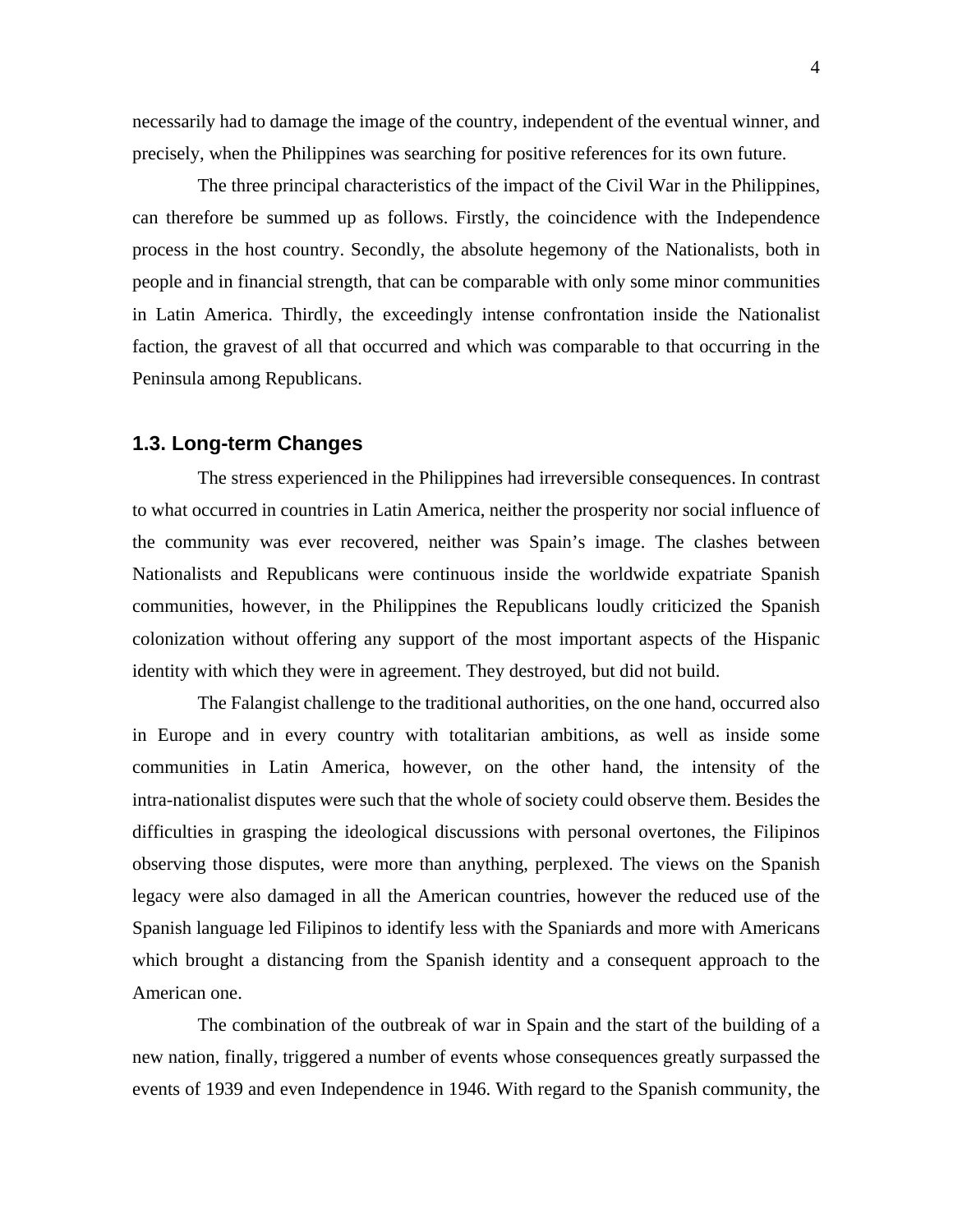<span id="page-5-0"></span>extreme degree of the disputes and the diversity of conflicts during the Civil War made its members forget their future worries and turn towards short term objectives thus diverting their energies from efforts that should have been used to prepare its future. The socio-political disputes during the war exhausted the influence of the community as a consequence insufficiently defending its real interests in the face of the forthcoming independence, the budding economic crisis and increasing competition from other businesses. In general terms Philippine society took a negative view of these changes in the image of the Spanish legacy leading it to negatively value the Hispanic contributions to its identity. Furthermore, the events occurring during the six years following the period covered by this study, such as the exaggeration of the Falangist Threat by the American government and the Japanese military occupation of the Philippines, helped to definitely derail the possibility of the Spanish community recovering its former influence.

# *2. Bibliography*

 Many studies have been done on the impact of the Spanish War outside the Peninsula and about the transition of the Philippines towards independence, nevertheless there is still no study covering the Spanish War in the Philippines or, even, the Spanish community in the Archipelago before (or after) Independence. However, besides general references in various histories of the Philippines, there are some well-researched monographs about some individuals and the processes dealt with in this work. This chapter starts by overlooking the topics dealt with in other studies and continues by discussing their general deficiencies and ends with the documentation used to elaborate this research.

#### **2.1. Previous studies**

The Spanish community in the Philippines has been treated by four studies although none of them have analyzed its whole history. In the Modern period, Antonio García-Abásolo has been the only researcher to devote efforts to this topic, having published a number of articles and data using documentation from the *Archivo General de Indias*, in Seville. The another three works deal with the twentieth century; Moisés Llordén (1995) has written an article on its associationism at the beginning of the century, while two other works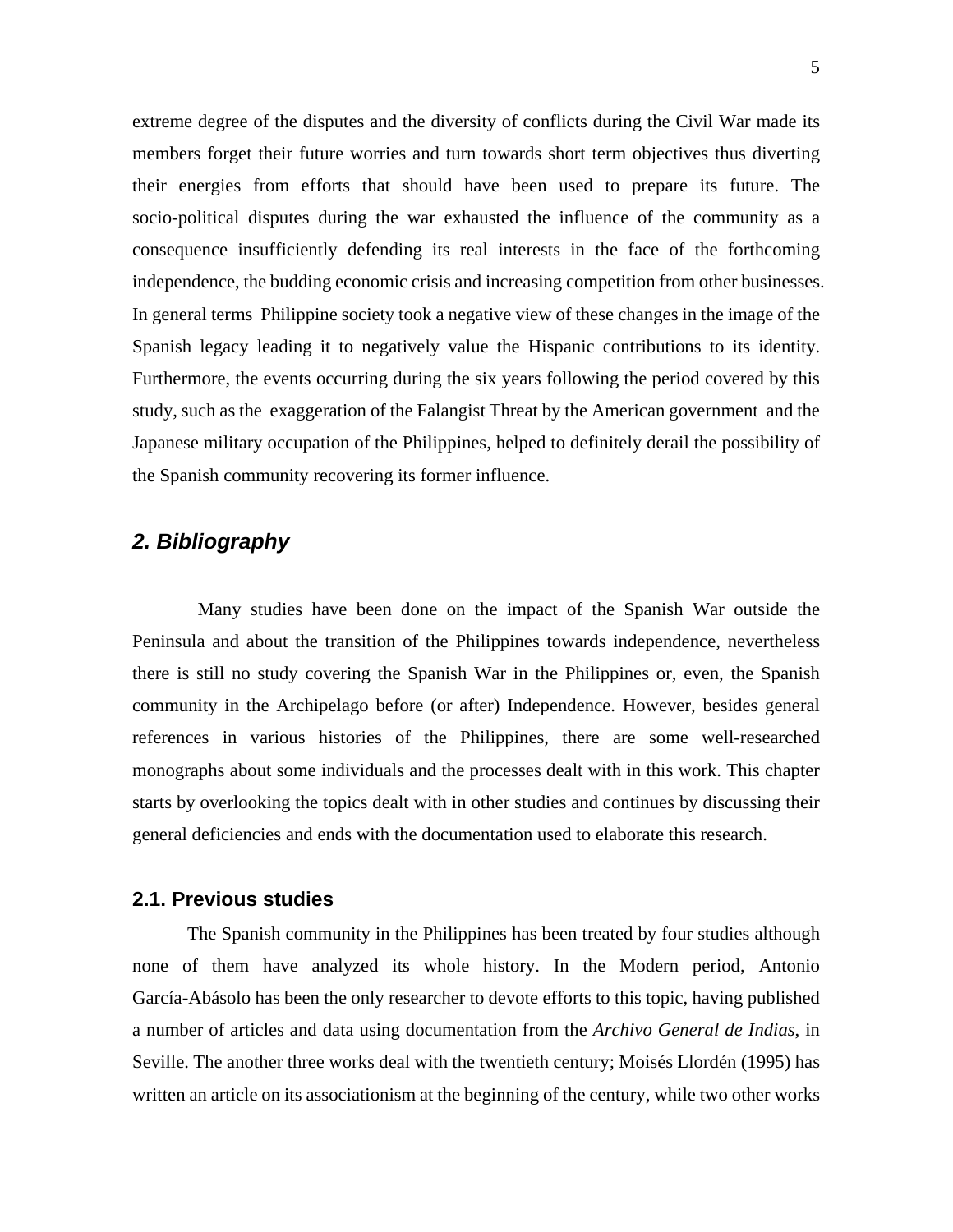are focused on the Japanese Occupation, one being the article by the professor of The University of Ibaraki, Fukasawa Yasuhiro (2002), and the other an informative book by Daniel Arasa, *Los españoles en la guerra del Pacífico* [Spaniards in the Pacific War] (2001). The global impact of the change of the Spanish regime in the economic sphere has been studied by Gervase Clarence-Smith ("The impact of 1898 on Spanish Trade and Investment in the Philippines," 2000) and by myself ("Spanish Companies in the Philippines after the Revolution," 1998). The various institutions have only been well researched in the book by Lourdes Brillantes, *80 años del premio Zóbel* [80 years of the Zobel prize] (2000), (who in fact also received this prize), and in the previously cited article by Moisés Llordén (1995).

Sub-groups of the community have also been studied in different facets. The greatest proportion of studies, and probably those of best quality, has focused on the companies and the economic activities of the community. Focusing on individual companies, The *Compañía General de Tabacos de Filipinas*, the biggest corporation in the Philippines for many years, has been analyzed by three economics historians from Catalonia. Firstly, in an excellent commemorative book on its Centenary, commissioned to Emili Giralt Raventós (1981), later on in a work by Josep María Delgado, on its evolution when changing from Spanish sovereignty to American ("Bajo dos banderas," 1995) and finally by Martín Rodrigo Alharilla, on the difficult incorporation to and being part of one of the biggest enterprise groups during the Spanish Restoration, (*Los Marqueses de Comillas. Antonio y Claudio López (1817-1925))* (2001). Other Spanish owned (or ex-Spanish) related companies that still exist have been studied by Eric V. Batalla, professor at the De La Salle University, specialized in Economics and Business, who has analyzed the Soriano family (2005) and the Zóbel de Ayala's (1999, 2004) as family dynasties in business. The only regional group studies have been on the Basques despite the importance of Cantabrians or Catalans. Among them, the most important is the recent study by Marciano de Borja, *Basques in the Philippines* (2005), that covers their history from the very arrival of Legazpi as well as another informative book on this topic, by José Miguel Romaña Arteaga, *Los Vascos y la II Guerra Mundial* [ Basques and the II World War] (1988). Among the ideologically grouped works professor Fukasawa Yasuhiro has written a study, published in two articles, on the Spanish Republicans in the Philippines (1995) while this author has published a work on the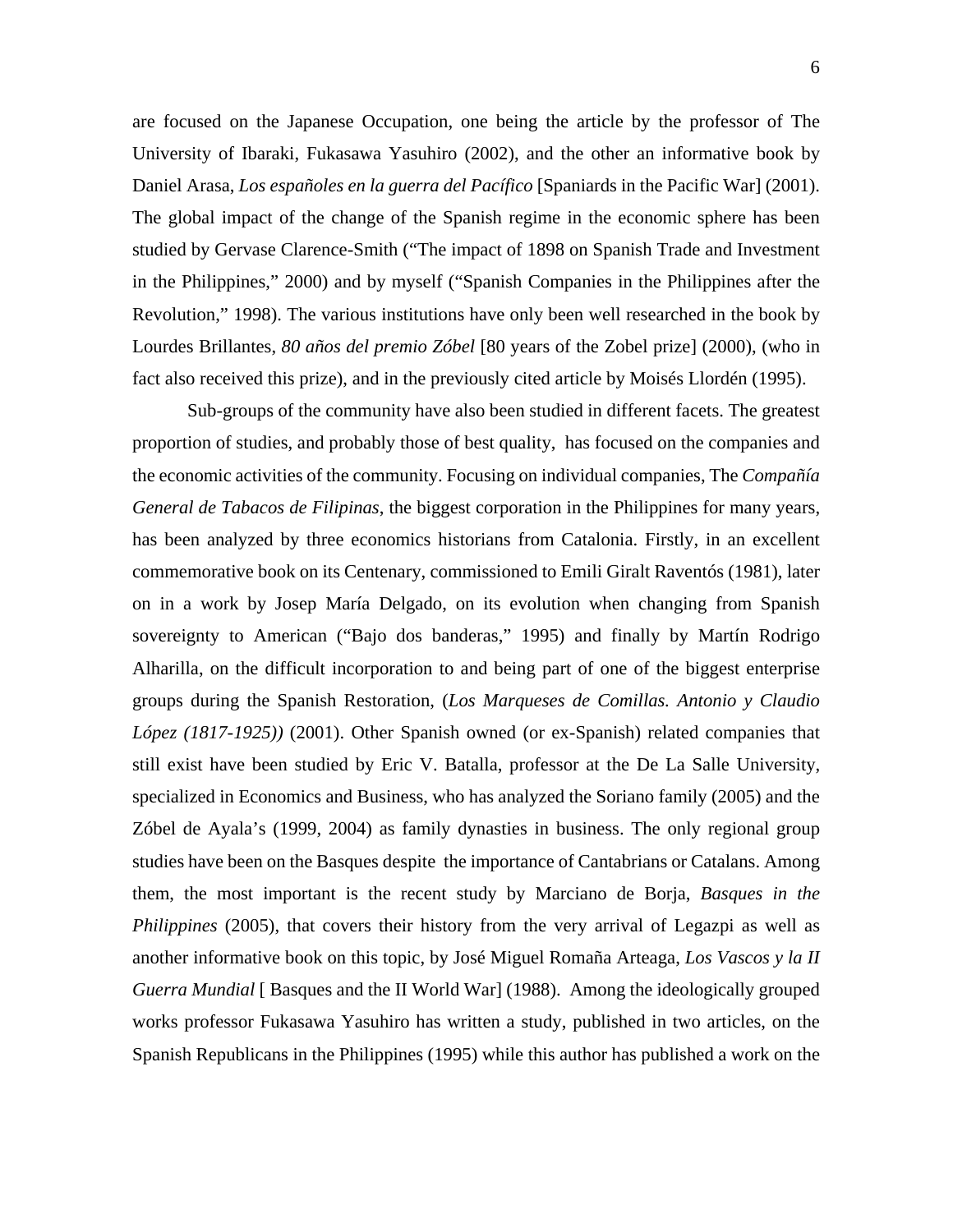Falangist group (1995). The Bibliography on the missionaries is quite extensive but it is not felt necessary to delve into this area in this study.

Finally, family studies are very well covered in the Philippine historiography and a good deal of them is dedicated to high society families, some of them part of the Spanish community, and many can easily be considered as *filhispanos*. Among the numerous works written by Carlos Quirino, there are biographies on the Zóbel de Ayala family (*The Ayala Securities Corporation*), about Vicente Madrigal (*Philippine Tycoon. The Biography of an industrialist*) and on the sugarcane landowners (*History of the Philippine Sugar Industry*). Other studies, such as the one by Mina Roces on the Lopez family or the previously mentioned ones by Eric C. Batalla add information in a very wide field in which also includes some works about families without great financial resources such as the work Pere Izquierdo i Tugas wrote about his forefathers who worked in the Cagayan Valley (2005).

The comparisons with other communities, both expatriates in the Philippines and Spaniards overseas, are very useful for the quality of those studies and their methodology. In the Philippines the scant historiographical attention to the Spanish community is compensated by the ample literature on other expatriate communities since even the smallest have received specific attention. Lewis E. Gleek Jr. has researched the Jewish community (n.d.), Gervase Clarence-Smith has studied on the Middle-East communities in "Lebanese and Other Middle Eastern Migrants in the Philippines" (2005), Motoe Terami-Wada on South Asians in "Indian Communities in the Philippines under the Japanese Occupation with Special reference to Indian Independence League" (2001), and a number of researchers has written on the Japanese community, specially Shinzo Hayase (1989; 1995; 1999) and Lydia Yu-Jose in *Japan views the Philippines* (1992). The American community has also been covered by Gleek in various books, such as *The Manila Americans, 1901-1964* (1972) or *Americans in the Philippine Frontier* (1974), or even through the various organizations the American community has created, such as his institutions (1976) or his companies (1975).

The Germans were the expatriate community most resembling the Spanish one both in size, cultural background and occupations. It has had important studies, starting with the commemorative book of the German Club (1986). Wigan Salazar completed a PhD Dissertation for the London School of Oriental and Asian Studies (SOAS), *German*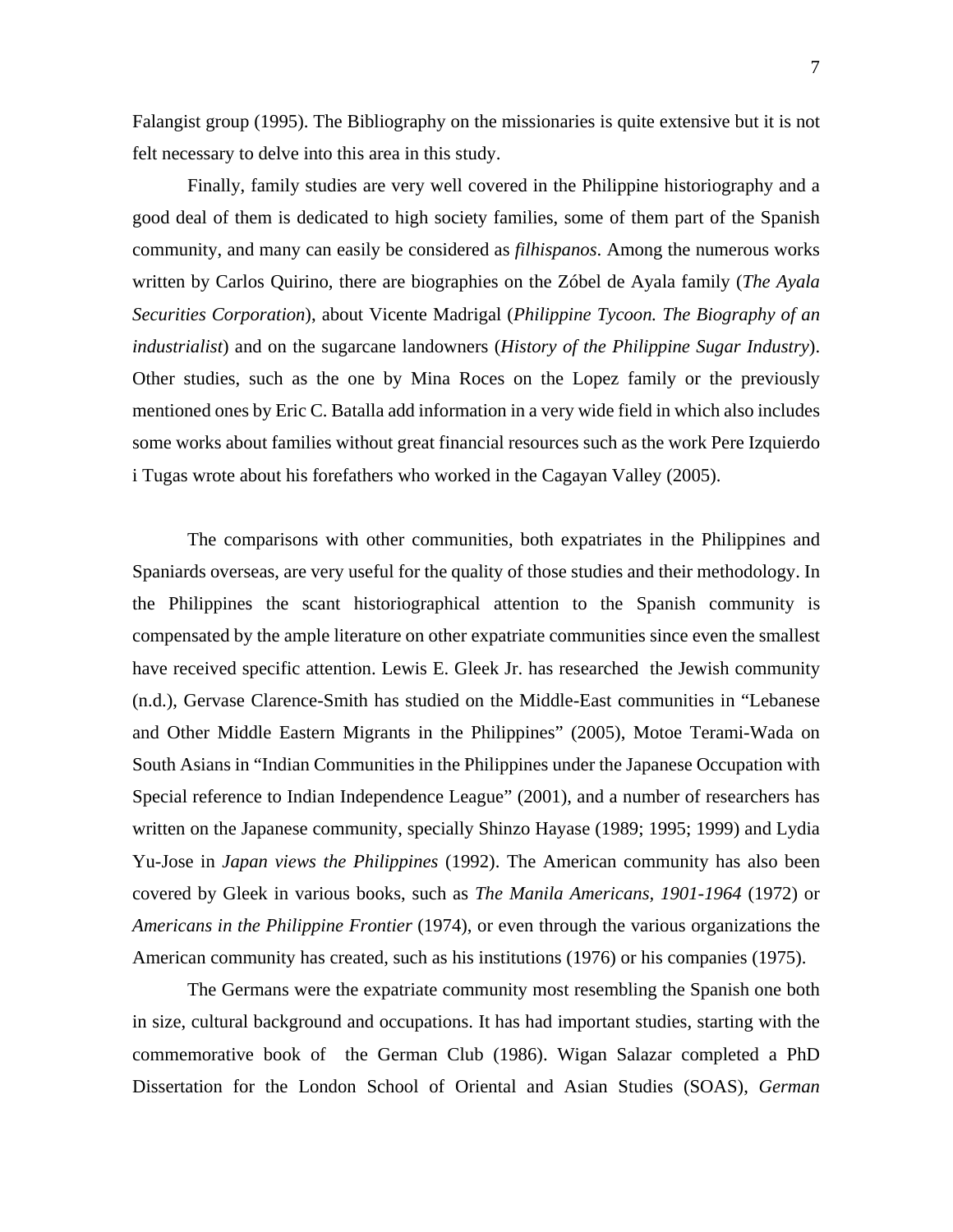*Economic Involvement in the Philippines, 1871-1918* (2000), while Rico T. Jose has written an unpublished work "The German Community in Manila during World War II" (1997) and the recent book by Frank Eprhaim, a Jewish migrant to the Philippines, includes interesting comments about this community, *Escape to Manila* (2003).

The most important expatriate community in the Philippines, the Chinese, has received important historiographic attention. This is a not only the result of the centuries-old contacts and the community's size but also of the preferential attention the Chinese presence receives all around the Southeast Asia scholarship, following the trail of works such as those of G. William Skinner y Maurice Freedman. Seminal works by Edgard Wickberg, such as *The Chinese in Philippine Life, 1850-1898* (1965), have been the starting point of an academic field that, until now, enjoys a wide bibliography with very varied approaches. Examples range from studies with an anthropological perspective about this community in two of the country's most important cities, *The Manila Chinese* by Jacques Amyot (1973) and *Chinese Merchant Families in Iloilo* by John T. Omohundro (1971), to their relationship with other groups inside the Philippines, by Richard T. Chu (2002a, 2002b), or the studies focused on its economic activities, like those of Wong Kwok-Chu, *The Chinese in the Philippine Economy* (1999) or Andrew R. Wilson about the business community in Manila *Ambition and Identity: Chinese Merchant Elites in Colonial Manila, 1880-1916* (2004).

Spanish communities abroad usually have received better historiographical attention than the one in the Philippines. The most obvious example is Latin America which includes numerous studies on regional sub-groups, among them specially the contribution by Jose C. Moya on *The Spanish Inmigrants in Argentina, 1850-1930* (1998). The impact of the Spanish War has been studied in the volume edited by Falcoff and Pike, *Spanish Civil War, 1936-39: American Hemispheric Perspectives* (1982). The role of the communities in the Civil War has been also the object of monographs, one being the pioneering use of oral history by Consuelo Naranjo, *Cuba, otro escenario de lucha* [Cuba, another place to fight] (1988), followed by Mónica Quijada on Argentina, *Aires de república, aires de cruzada* [Winds of Republic, winds of Crusade] (1991) or the most recent by Pablo Sapag, *Chile, frente de combate de la Guerra Civil Española* [ Chile, Battlefront of the Spanish Civil War] (2003).

The Falange and the conflicts provoked by its foundation has been the focus of a number of publications, although with less historiographical importance. The chapter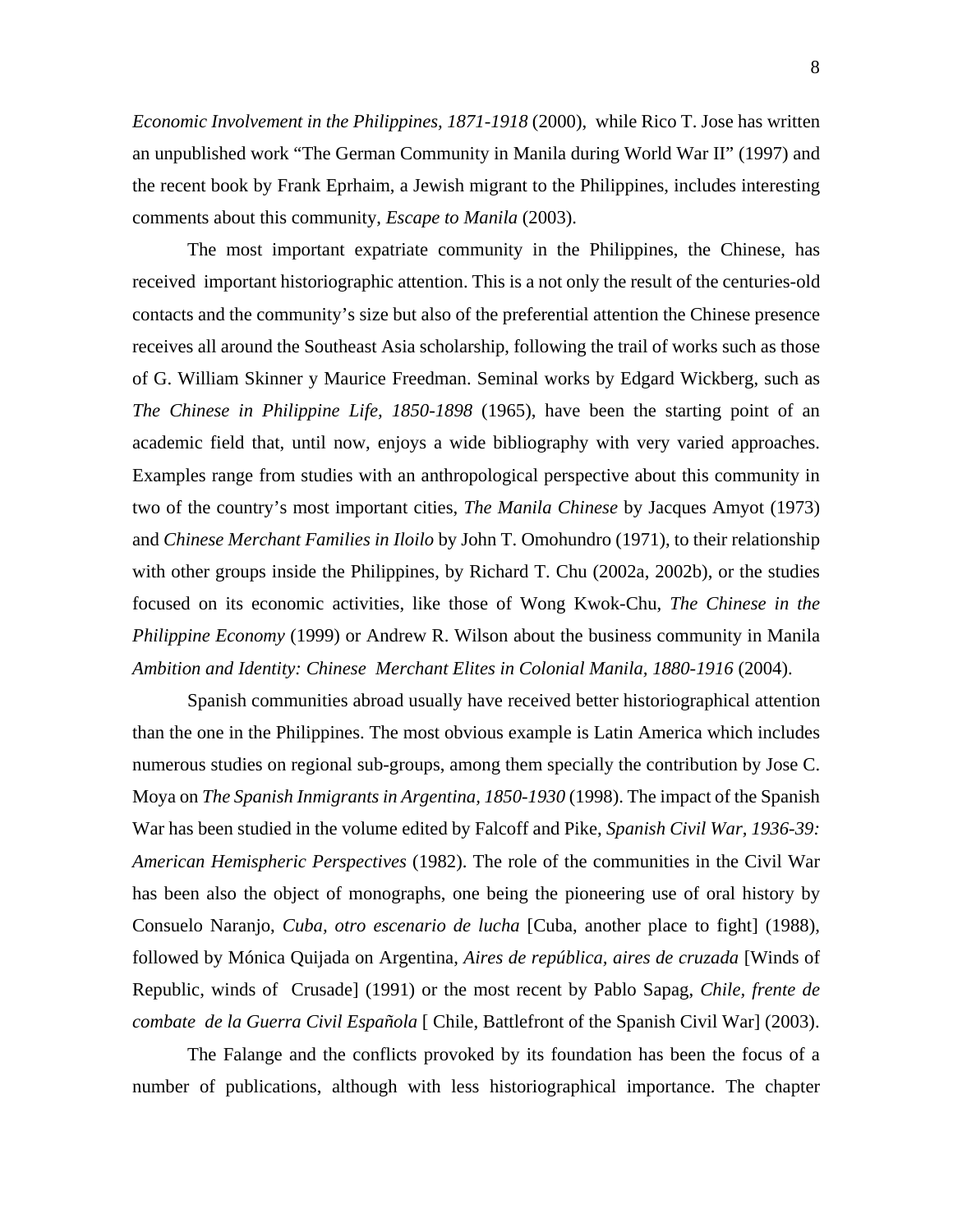dedicated to the Philippines in the book written by Allan Chase (1943), *Falange: The secret army of the Axis in the Americas* has popularized, together with other works published in the same period, certain ideas about the Falangists that have later been repeated by the most popular books on the History of the Philippines, such as that by Renato and Leticia R. Constantino *Philippines: The Continuing Past* (1978) and even scholarly ones, as Bacareza's on the German-Philippine relations (1980). Counteracting the effect of this propaganda proves difficult, partly due to scant documentation and partly because the Foreign Falange during this period has been the object of little research by scholars with the exception of the book by Rosa Pardo, *¡Con Franco hacia el Imperio!* [With Franco towards the Empire] (1995) and the works of Eduardo González Calleja, probably the most important specialist on this Falangist branch. This professor has published the articles "El servicio exterior de la Falange y la política exterior del primer franquismo [The foreign service of Falange and foreign policy during the First Francoism]", (1994) and, especially, "El Servicio Exterior de Falange en Filipinas [The foreign service of Falange in the Philippines]," (1989) to which this author is indebted since it created the seed that led to the hypothesis investigated in this work. In any case, the impact of the scholarly studies in this field has been weak, for example the recent book edited by Stein Ugelvik Larsen, *Fascism Outside Europe: The European Impulse Against Domestic Conditions in the Diffusion of Global Fascism* (2001) does not even mention this section. Thus it seems proper research in this field is called for to permit a qualitative step forward in the study of the Falange in the Philippines as until now it an area that is discussed on the basis of very scant studies.

The studies on the Spanish community in the Philippines in the opinion of the author, suffer from two main shortcomings; the lack of a focus centred on its development and the insufficient attention paid to its overlapping with the rest of its contemporary society

In general, the community is limited to being merely the backdrop of other studies without further expanding on the influence of its internal dynamics on the subject being researched. This occurs in the books on the history of the Compañía General de Tabacos de Filipinas, those on the missionary orders or those by Daniel Arasa and Romaña about the Pacific War. The first of them was centred in the relations between both countries, the second group on the missionary's influence over Philippine society and the last group on its fight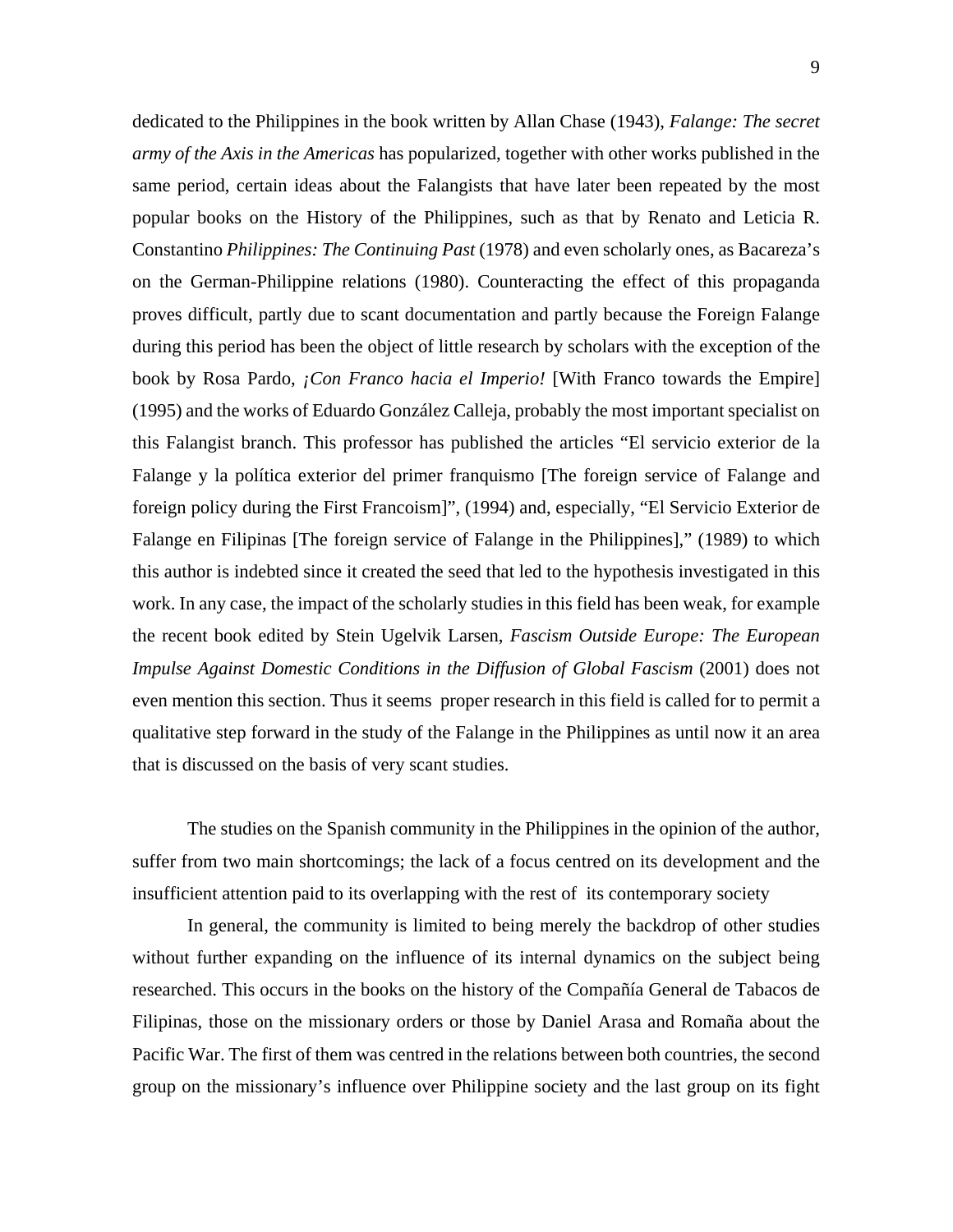<span id="page-10-0"></span>against the Japanese enemy, however the Spanish Community is seen by all of them as a static subject. The uniform depiction of the community reflects rather the picture that its ruling elite wanted to give, therefore to better understand its diversity it is necessary to delve into its internal diversity especially at the times of crisis. The general approach of those studies, certainly, is poorly-adjusted.

On the other hand, this begs the question of how, when and where a Spaniard and his descendants stop considering themselves as Spaniards and integrate into their adopted community, either the pure Filipina, the Chinese mestiza, the filhispanic or any other. New methodological studies appear in the PhD thesis by Wigan Salazar on the economic situation of the German community between 1871 and 1918 which do not end with the change of regime in 1898 but after World War I, when the German defeat triggered legal measures against the German companies in Asia. The most important contribution in this methodological approach comes from the research on the Chinese community in the Philippines in which studies such as those by Andrew Wilson or Robert T. Chu propose new analysis. Instead of starting from the notion of unity and cohesion of a Chinese community whose identity was defined by its business elite, Wilson and Chu prefer to start from the internal diversity inside the community and focus their research on those Chinese *mestizos* that shifted between an exclusive loyalty to China (essentially in the newly arrived) and one exclusive to the Philippines (mainly among those that had been in the Islands for generations). Neither Wilson nor Chu consider the year 1898 as relevant to the Chinese community's development, whilst they prefer to also avoid identifying the original area from where most of them came, Hokkien, with the rest of China.

#### **2.2. Documentation consulted**

 The main body of documents consulted for this study comes from the Spanish *Archivo General del Ministerio de Asuntos Exteriores* [General Archives of the Ministry of Foreign Affairs], where an important volume of information was generated and received including references to the Falangists. Regarding the Nationalists, the resources of the unofficial diplomatic representation greatly surpassed those of their Falange adversaries and it is possible to find copies of Falange messages that can partially solve the general lack of Falange documentation in the *Archivo General de la Administración* [Administration's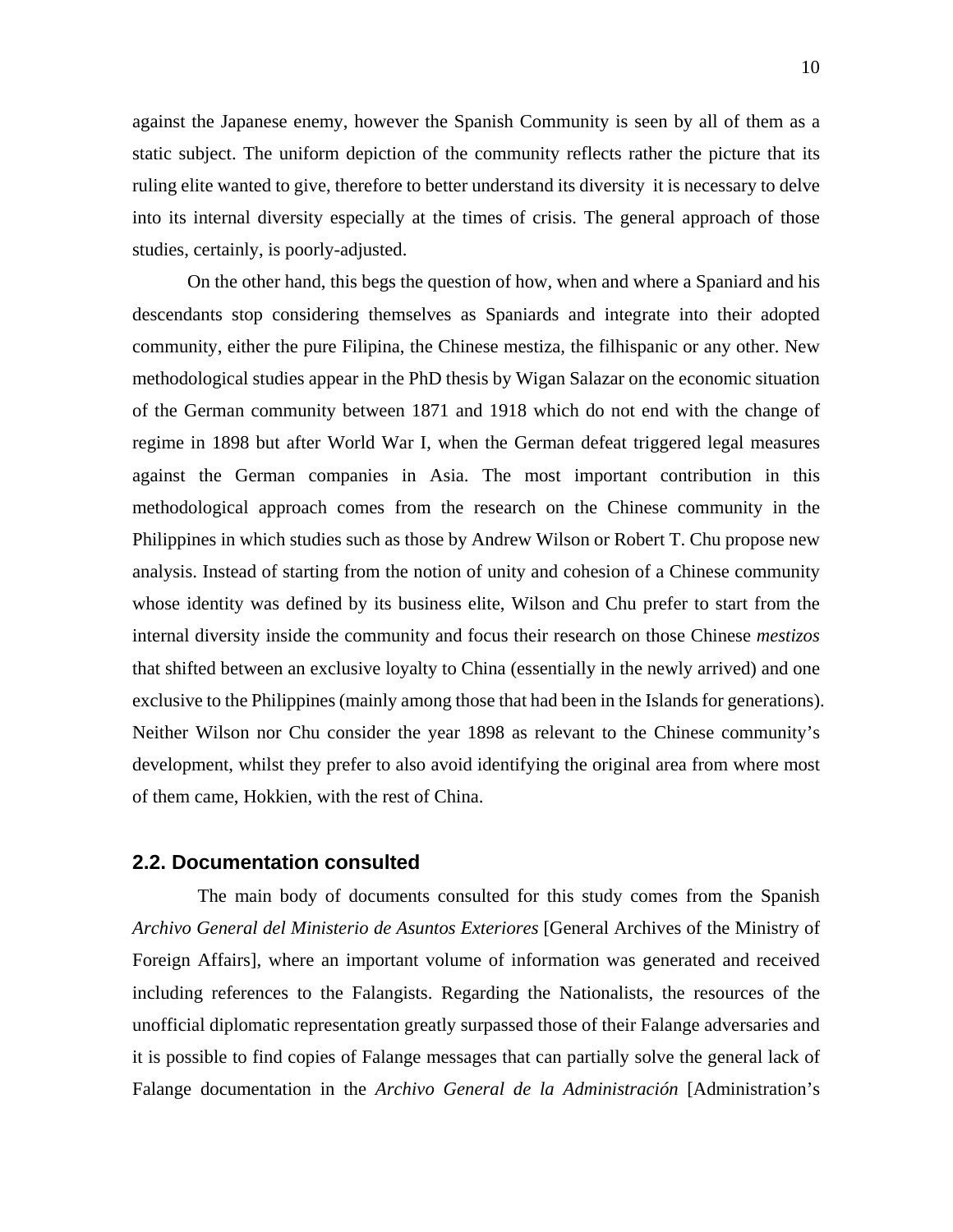General Archive] Alcalá de Henares. Although political comments are infrequent, the official documentation of the Compañía General de Tabacos de Filipinas, presently accessible at the *Arxiu General de Catalunya* [Catalonia General Archives], shows a contrasting point of view, especially useful to get a more specific perception of how the Spanish companies helped the rebellion during the Civil War.

 The documentation generated by government of the Commonwealth still is not publicly accessible therefore the study of the Philippine responses to the Civil War awaits its completion in the future. This documentation should still be found in the archives of the Malacañang Presidential Palace which was not bombed or burned during the Battle for Manila although its present state is unknown. The personal papers of some prominent politicians can be consulted at the National Library, for example those of President Quezon or Vice-President Osmeña but their cataloguing is deficient, while some documents have disappeared altogether. This has occurred with documents from the Vargas Collection or those of Claro M. Recto (who worked for the Compañía de Tabacos de Filipinas) donated to the University of the Philippines (UP) which stored them unsecured and with no custodians. Some archives in the United States contain references to the Spanish Community and the impact of the Spanish War but the American officials of the time had no special interest in the matter until the last few months and their reports on it are partly confusing. An important number of boxes of documents related to the Spanish Community and other foreign communities in the Philippines generated during the Pacific War were located in 1994 in the military archives at Suitland (Maryland) and were saved from destruction thanks to the action taken by Professor Grant Goodman; however this documentation is still publicly inaccessible.

The magazines published in those years provide an important image of the events. It would have been very useful to be able to consult the two main newspapers published in Spanish during the time, *El Debate* and *La Vanguardia*, but it has not been possible to find a complete collection. It has only been possible to locate the odd issue or two in libraries such as the Library of Congress in Washington therefore the references consulted covering long periods are limited to newspapers in English such as the *Manila Daily Bulletin*. The most important periodic publications for this study are the daily bulletin! Arriba *España¡*, specially its final issue, and the monthly Falange review *Yugo*. The problems and ambitions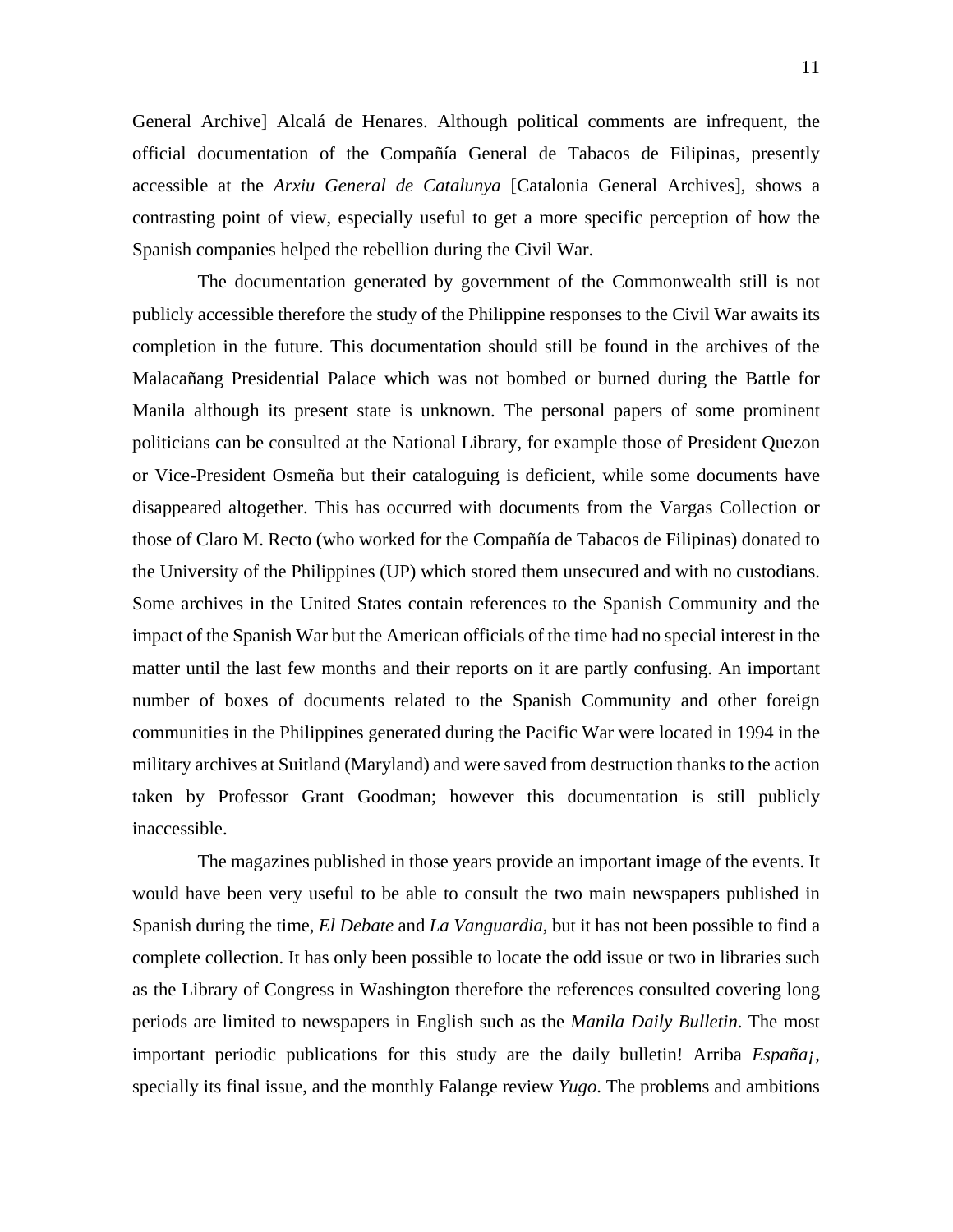<span id="page-12-0"></span>inside the Spanish Community are also covered by other publications such as the monthly *Excelsior*. Newspapers published in the Iberian Peninsula contain almost no information on the Philippines.

To learn about the impact of the Civil War on the left wing in the Philippines, the magazine *Democracia Española* [Spanish Democracy] is the most important source together with the newspaper *La Unión* that was unavailable for this study. The James Allen archives conserved in New York's Tamiment Library is crucial also to understand this impact since Allen's arrival in the Philippines coincided with the outbreak of the conflict in Spain and he interviewed some of the leaders that most intensely felt the war such as the Independent Philippine Church's Bishop Aglipay.

 The statistics on the Spanish Community and on the trade with Spain have come from existing copies at Hitosubashi University although Tokyo University also possesses copies of the Census taken in 1903 and 1918. The Japanese documentation centres such as the *Center for Pacific and American Studies*, have also permitted the author to examine important documentation such as the review *Pacific Affairs*.

 The interviews with descendants of the main characters in this study have given a much deeper insight into the context of the intra-community relations but not so much into the internal disputes. Similarly to the German community, the Spaniards preferred to forget the internal rivalries of the war-time periods or limit their memories to personal or family problems and in fact, on occasions, the research has produced cases of descendants covering up the more embarrassing episodes of the disputes.

# *3. Contributions*

 The most important historical contribution of the present work focuses on the account of the events and its interpretation. The Commonwealth and above all, the Civil War, mobilized the Spaniards in the Philippines intensely, especially the Nationalists who were probably the most active Spanish expatriates in the world at the time. The record of these activities is important as it shows both the intensity of the activities and the amount of aid sent to their fellow countrymen. It also corrects some of the common beliefs from this period such as the real intentions of Andres Soriano: he was not a Falangist but fought against this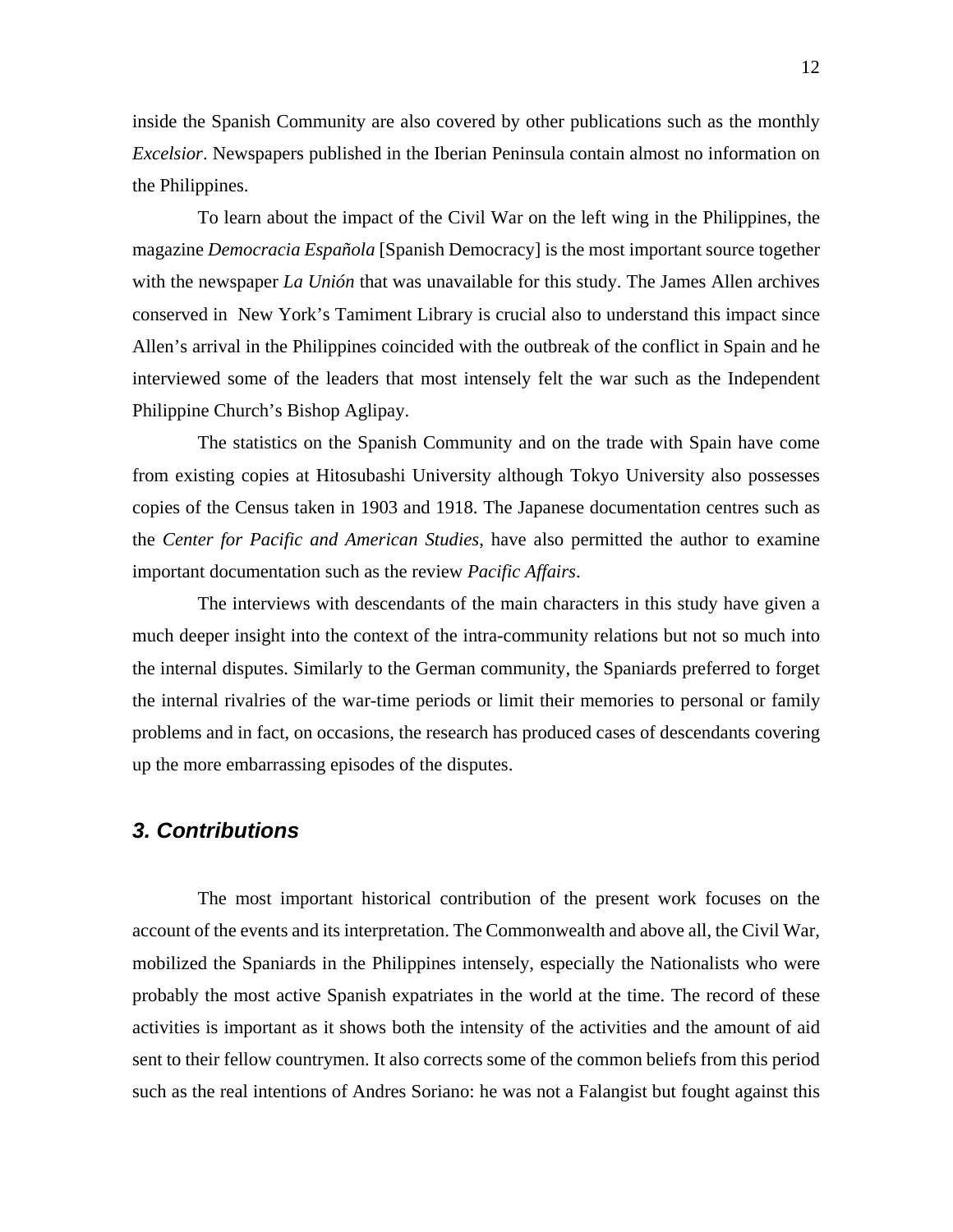group, also the oligarchy was not united in its actions because their personal rivalries surpassed ideological commitments.

The two most novel features of this study about the Spanish community are firstly, the appraisal of its progressive change towards the rest of Philippine society and secondly, the consequences of the internal disputes, both between the Republicans and Nationalists and also the latter's internal squabbles between Falangists and Rightists. In order to study this more closely two main approaches are used, one studies the characteristics of the Falange branch in the Philippines and the other examines the behaviour of the Spanish emigrants and their descendants both while they kept their Spanish citizenship as well as later on when they obtained Filipino nationality.

 Firstly, to understand the disputes inside the pro-Nationalist community during the Civil War, this study prefers comparison with the European situation. Similarly to other expatriate communities in Latin America and also to other contemporary European societies, leadership inside the community was the main object in dispute. These confrontations show that Falange in the Philippines rather than being comparable with the Japanese militarist regime or other such movements in Asia acted in a similar way to the totalitarian parties in Europe when they tried to gain greater power, both inside the Administration as in the rest of society. Its disputes are comparable with those existing in Europe between the fascist groups and the conservative right wing counterparts who were the only counterweight after the left wing parties had been violently eliminated. Therefore the conflict of the Civil War in the Philippines should be understood in a western context although located in an Asiatic background.

 The second hypothesis uses the concept of *double loyalty* to understand the behaviour of the Spaniards in the Philippines and by extension, that of the filhispanics. This study considers that the community can be considered as trans-national. This implies that neither nations, borders nor in this case, the possession of one or another nationality are the bases to understand the behaviour of the hispanized population and are in fact a complication. Having one nationality or another was a secondary matter; possession of nationalization papers was rather motivated by legal or circumstantial reasons such as possessing properties, having to travel or general political interests; whereas belonging to a specific community inside the Philippines was more important and more than anything else a personal decision.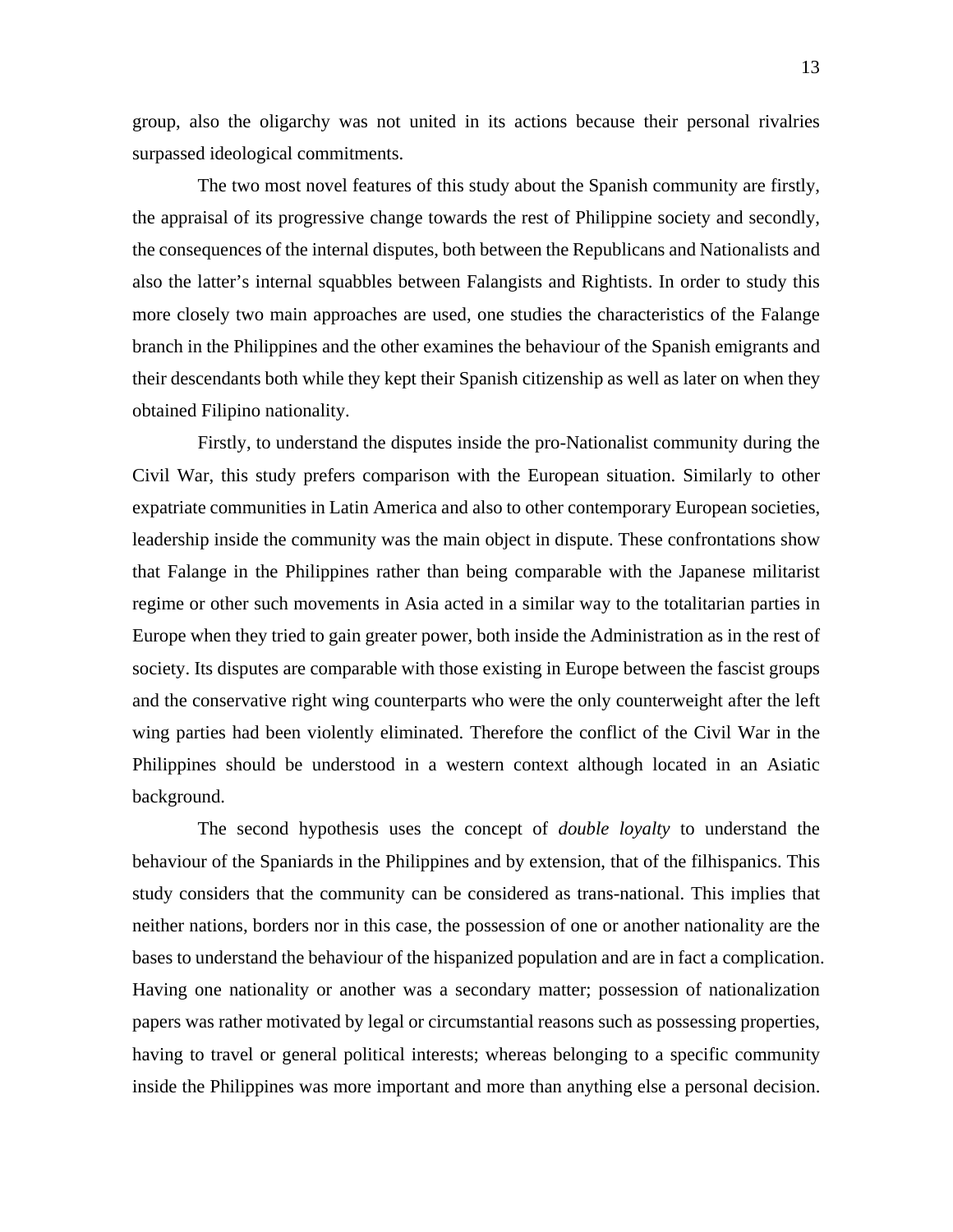The feelings of its members can be understood better by observing how they wavered between two poles of loyalty, the Philippines and Spain, with most of them falling in intermediate positions. Thus this study avoids a bi-polar approach and relativizes the importance of delimitating a clear line of separation between the community and the rest of the society. The crucial role of the filhispanics is reiterated by this as occurs in research on the so-called *Tsinoy* (Philippine-Chinese) done by Richard T. Chu as well as Andrew R. Wilson and also in studies done by Wigan Salazar on the descendants of Germans with Spanish or Filipina wives. . .

The concept of double loyalty and the way it could vary for multiple reasons such as social condition, family background or political ideas better illustrates the behaviour of Spaniards and Filihispanics. However, the events researched in this study, such as the conflicts in the peninsula, the internal divisions and the perspective of independence, took their toll forming a progressively deeper division between both loyalties.

The working hypotheses also permit two important conclusions to be drawn about the consequences of the mobilization and the fracture of the Spanish community into three irreconcilable groups. First, that the intra-community dispute was mostly a social fight disguised by the political disparities. This recognises the fact that the Falange's ascendancy over the community varied substantially during the Civil War becoming the bastion of those Spaniards in the Philippines in search of social recognition of their success. Their efforts to snatch leadership from the traditional families should then be understood inside the framework of the community rather than in the context of the Spanish War. The different phases, objects of dispute and arguments used were very similar to those taking place in Spain, Germany or Italy, although in a different setting.

 Secondly, the period covered by this work must be understood as the turning point for the Hispanic identity in the Philippines. The Spanish ethnicity maintained relatively stable during the four first decades of American colonization as did the relationship between the Spanish community and Philippine society however after 1939 these links definitely deteriorated as occurred with the image of Spain. A *PostScript* concerning this has been added after the conclusion because this deterioration of links and loss of Spain's image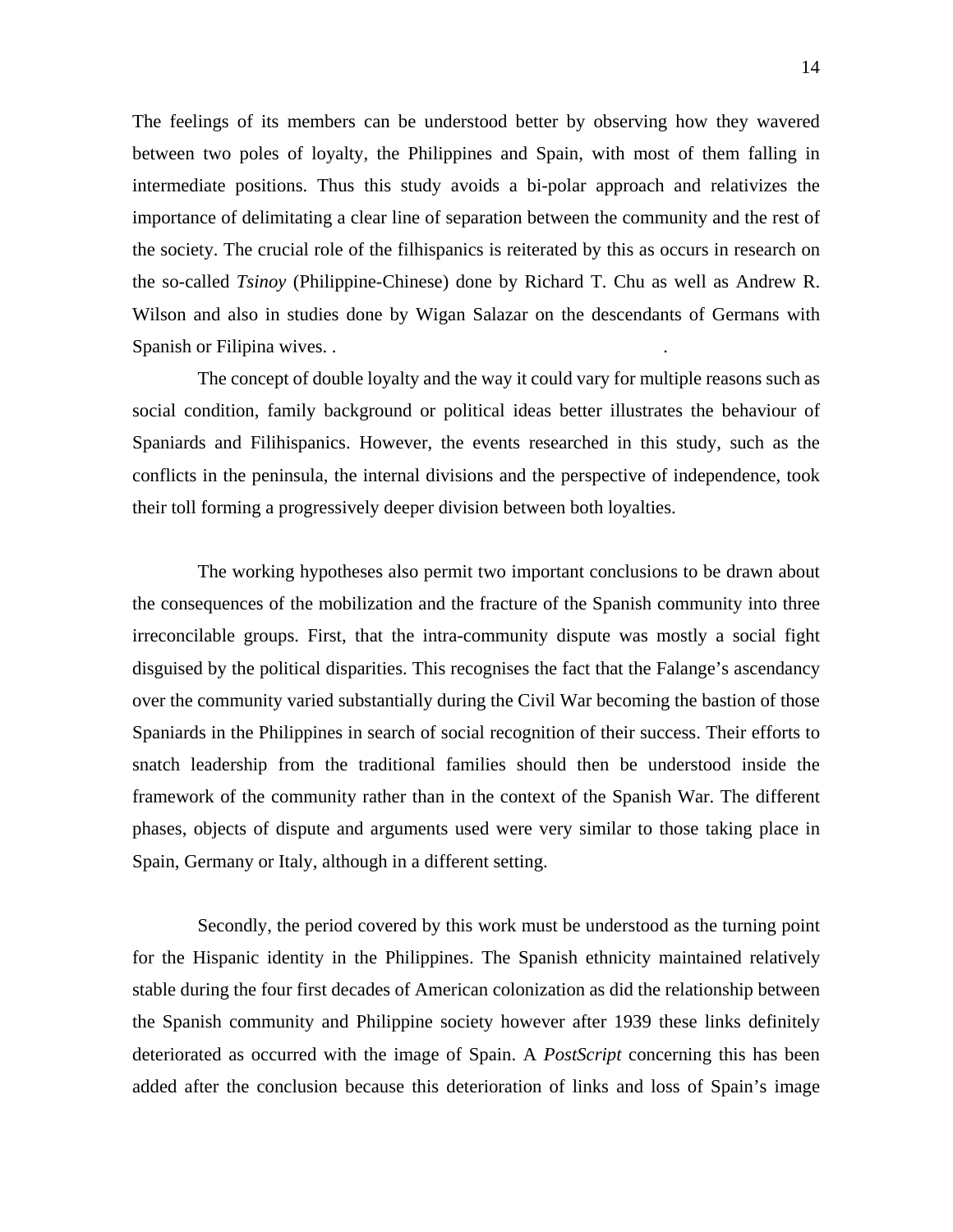<span id="page-15-0"></span>carried on up to 1946 even though this study explains a good deal of the reasons for when, how and why the Hispanic identity passed to be part of the history of the Philippines.

# *4. Structure of the Thesis*

 This research deals on the evolution of the Spanish community during the Civil War and the first years of the Commonwealth. In order to analyse this evolution, the work is divided into five parts subdivided into different chapters: it starts by defining the situation of the community, follows with the reaction to the outbreak of the Civil War, with the internal conflicts that appeared when the war was already in an advanced phase, with the analysis of the impact of the war as such inside the community and ends looking into the consequences of the conflict beyond the war.

 The first part, "Colonials under a different colonizer" tries to trace the context of the present dissertation, bearing in mind that there is no research on the community that could be used as a starting point. The initial chapter focuses in defining the community and its characteristics, both internally as well as viewed from the two societies to which it belonged; the Philippines on the road to independence and unstable Spain from where increasingly worrying news arrived. Its first chapter studies the role of the Spanish community in the Philippines proving that freedom from the Spanish administration in 1899 cleared the path to its economic prosperity. It analyzes the main characteristics, such as its geographical distribution, educational background, settlements throughout the country and its links, both within the community as well as with Philippine society and Spain. The community had greatly renovated itself after 1898 and maintained a highly visible influence in the country, not only due to the many Spanish missionaries but also because it was very prosperous thanks to exports to the United States. The second chapter deals on its radical conservatism and its influence in Philippine society. The last chapter deals with the new Philippine situation after 1935 since, after the transitional period to independence started, many new laws had to be approved and promulgated in preparation of the future Republic of the Philippines. The nation had to form itself; from its political model to the national language and, furthermore, had to readjust its economic system after the end of its privileged status with the United States.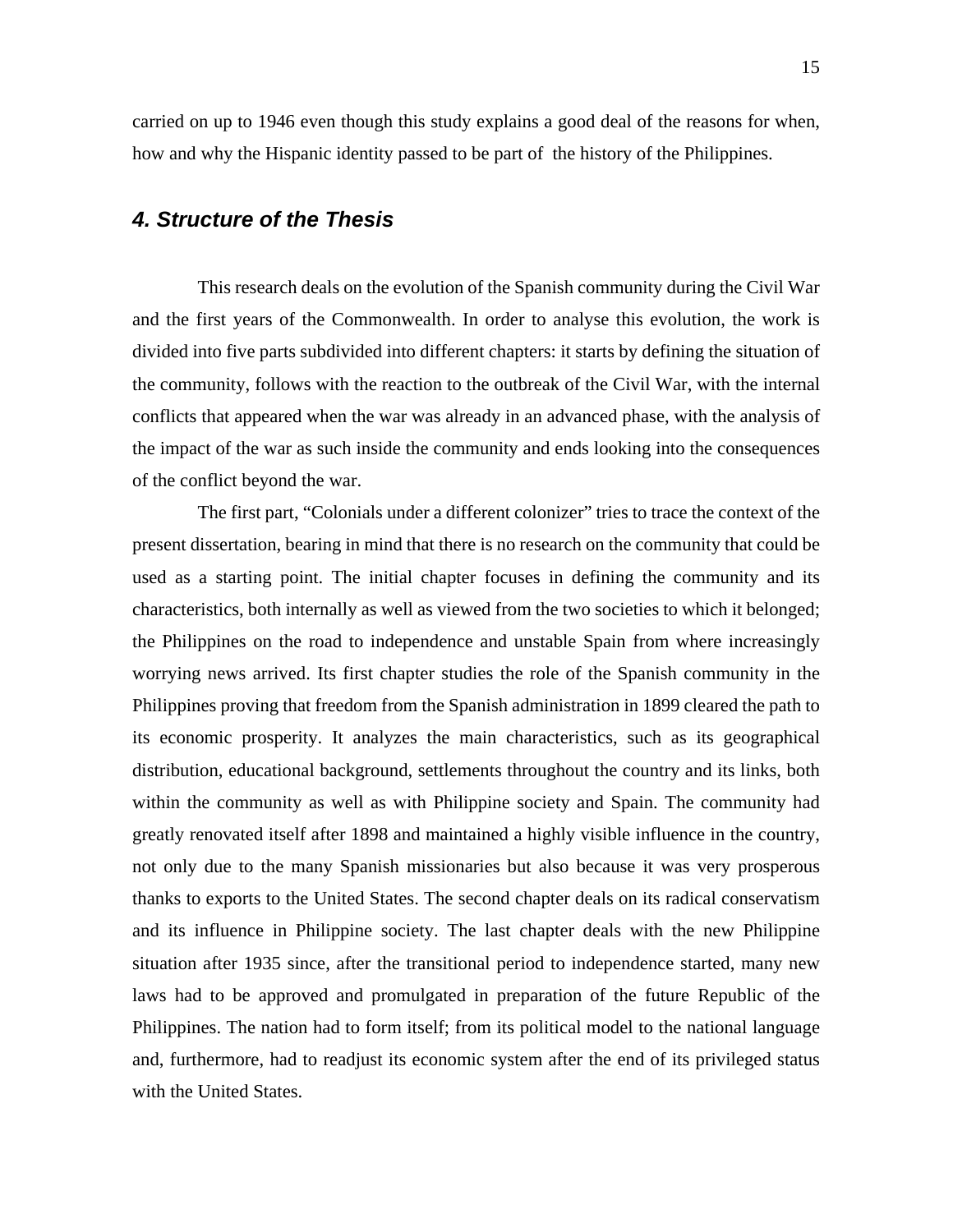The second part, "The Spanish community faced with the Civil War" spells out the impact of the outbreak of the conflict and the consecutive rebel triumphs. Its three chapters span from the initial responses inside the community to the fiasco of the Republicans and to the impact on Philippine society. The result was a community mobilized to the maximum, first by its own initiative and later, in the case of the Nationalists, organized from Spain. The Republicans in the Philippines were soon surpassed with a difference by the Nationalists and the arrival of a new Ambassador from the Peninsular did little to alleviate the imbalance. The Philippine society, finally, regarded the Spanish conflict with surprise and progressively with increasing scepticism, especially when the attitude of the militants in the Philippines became over-heated and radicalized. The conscious rejection to side with one or other of the contenders was increasingly the favoured response towards the conflict.

 The third part, "Conflict between Conservatives and Falangists" deals with a very characteristic stage of the Civil War's effect in the Philippines, namely the emergence of a Fascist party and the outbreak of intra-Nationalist community divisions.

 To put these problems into perspective, the first chapter goes back to the situation in Spain with the spectacular rise of the Falange after the outbreak of the war and to how General Franco managed to dominate it. The next chapter moves back to the Philippines where the emergence and rise of the Falange had key similarities with the events occurring in the Peninsula albeit without a prominent figure able to dominate it as General Franco did in Spain. The last chapter deals with the dispute for leadership between the Falange and non-Falangists from 1938 when their confrontations became more intense that against the Republicans.

 The fourth part, "The changes in the Spanish Community during the Civil War", analyzes both the consequences of the political mobilization and the challenge to their economic capacity. The Spanish conflict was an important event that is studied, firstly, for its impact on the structure and organizations of the community and secondly, due to the internal mobilizations that took part in order to help their fellow associates in Spain. The next chapter sums up the aid whether of money, materials or military volunteers and ends analyzing the first signs of the decline in the economic strength of the community. Some of the reasons for this decline were the result of changes in the Philippines during the Commonwealth although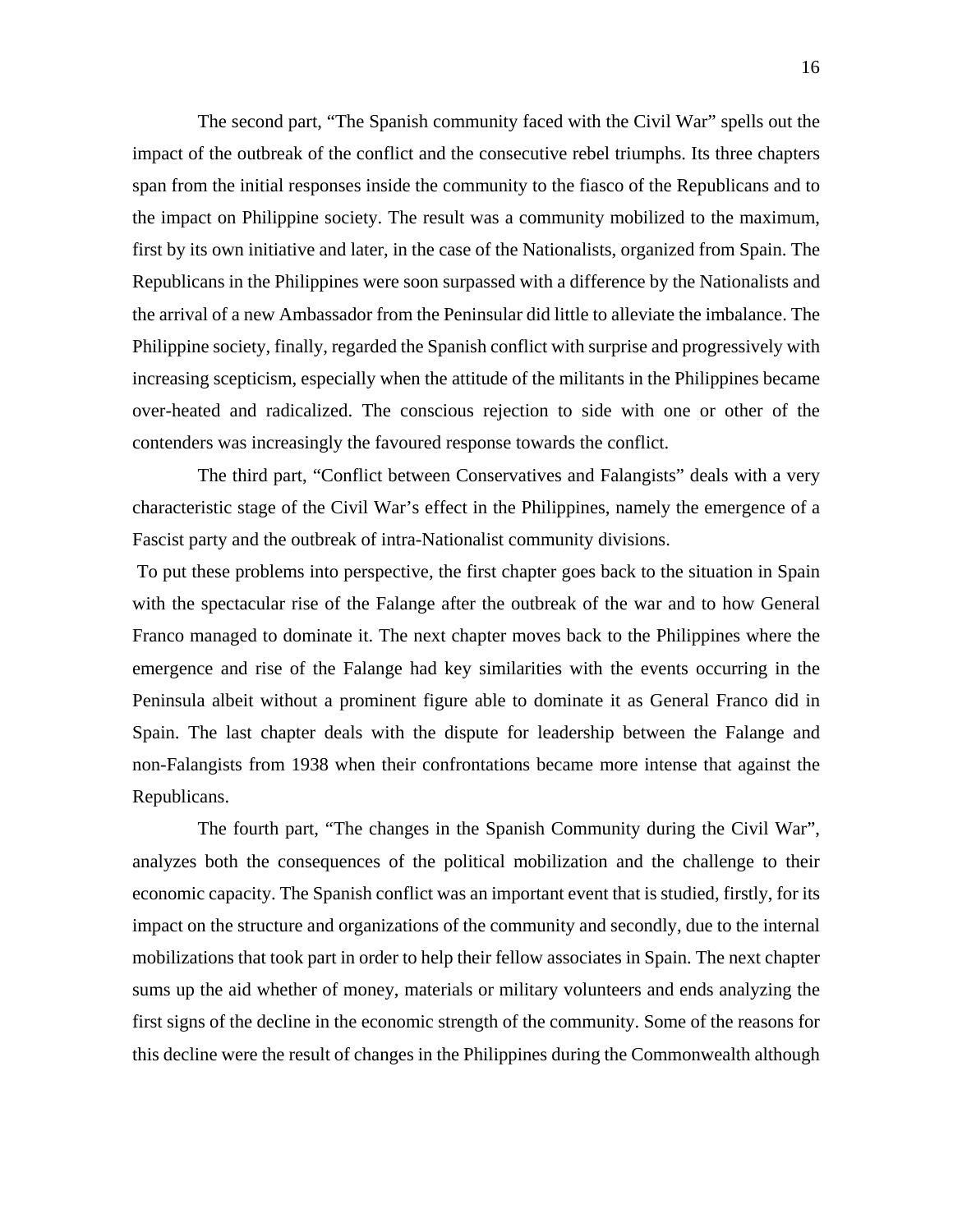<span id="page-17-0"></span>others were specifically related to Spanish companies directly or indirectly involved with the Spanish conflict.

 Part five "The parallel conflicts" is the most analytical section. It explores the hidden reasons and the impact of events as they occurred during these years both inside the community as well as in the rest of Philippine society. The Civil War and the independence process untapped latent disputes that once mixed with the propaganda excesses and with the news on violence in the Peninsula together with criticism of the main Spanish representatives led to the erosion of Spain's image in the Philippines. These outrages, furthermore, reverberated and affected the whole community including the same groups that participated in the disputes. This is illustrated by the Republicans who, following their military defeat in Spain soon proclaimed with increasing insistence their "*Philipiness*." Thus the Civil War opened a Pandora's Box and nothing was ever the same.

# *5. Terminology*

This work uses two key terms, Fascism and Filhispanics. The term fascist is considered as appropriate to refer to the Falange including its branch in the Philippines despite that it is not accurate to refer to the regime existing then in Spain. The socio-cultural characteristics together with their nationalist and revolutionary discourse mixed with anti-capitalist tones clearly reflect what the Falange was. As occurred in other countries, the Spanish fascists never achieved their target of a totalitarian regime, while they refused to use this adjective mostly due to misgivings based on their reaction against foreign terms to define what they considered as essentially being purely Spanish. This fact does not exclude this denomination, among other reasons, because the Falangists themselves were aware of the similarities, at least implicitly, by not allowing anyone else in Spain to define themselves as Fascists. The regime presided by General Franco, on the other hand, was not fascist, as Juan Linz or Stanley G. Payne have already pointed out. However it is necessary to note, as Javier Tusell does, the period when the Falangist could have taken over the reins of power in opposition to other groups although this is only partially covered by this work.

The term "Filhispanic" is used to refer to the Philippine citizens sympathising with the Hispanic identity in the country and who were competitors during these years of the so-called *sajonistas (anglo-saxonists)* and the *asianistas (asianists)*. It is preferred to avoid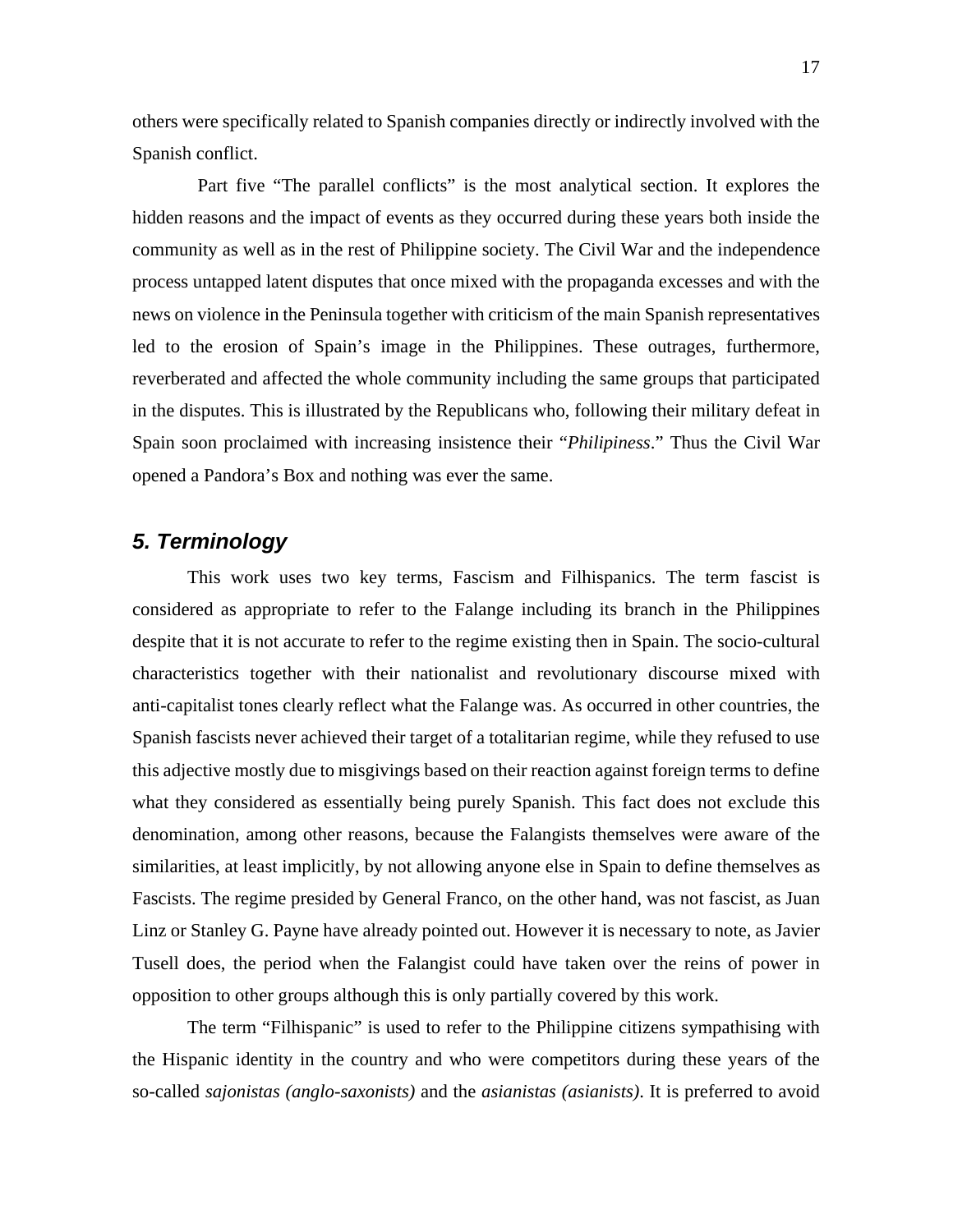using the term used at the time by those Filhispanics, that is, *hispanistas*, because of its wider acceptance since this study focuses on a specific segment of the population. The term *mestizo (mixed blood)*, or spanish mestizo is also inappropriate since it emphasises the heredity characteristics rather than personal opinions: there were *mestizos* and even pure Spaniards that were *sajonistas*, or *asianists*.

It has been more difficult to unify terms in the rest of cases. To refer to the backers of the insurrection against the II Republic the term Nationalists is preferred since it was how they called themselves, although their enemies were also spanish nationalists as José Alvarez-Junco has emphasized and Eduardo González Calleja has also noted in the propaganda disputes in Latin America. They are also referred to as rebels and, when the supreme leadership became clear, as Francoists.

The group led by Andrés Soriano confronting the Falange is difficult to define with a single term since each of them has a special nuance. Since its power was based on its dominance of the country's resources, the terms *oligarchy* or *wealthy families* can be used as well as the term commonly used at the time *plutocrats*. The Monarchists, Carlists and the rest of the right-wing groups allied in their efforts against their common enemy can be grouped under the term *Non-Falangists* as well as one coined by Adrian Got, one of the persons in this study, the "*extreme right-wingers*." Since these are not widely used the term *reactionaries* better defines their ideas and also, since the political past of some of them does not correspond exactly with such extreme terms, as *conservatives*. Tabacalera is used to refer to the *Compañía General de Tabacos de Filipinas*, keeping in mind the possible confusion with the Spanish company that is currently integrated in the multinational group Altadis. However that is how the Compañía General was named in the Philippines, as shown by the plaque at the entrance to their headquarters in Marques de Comillas Street.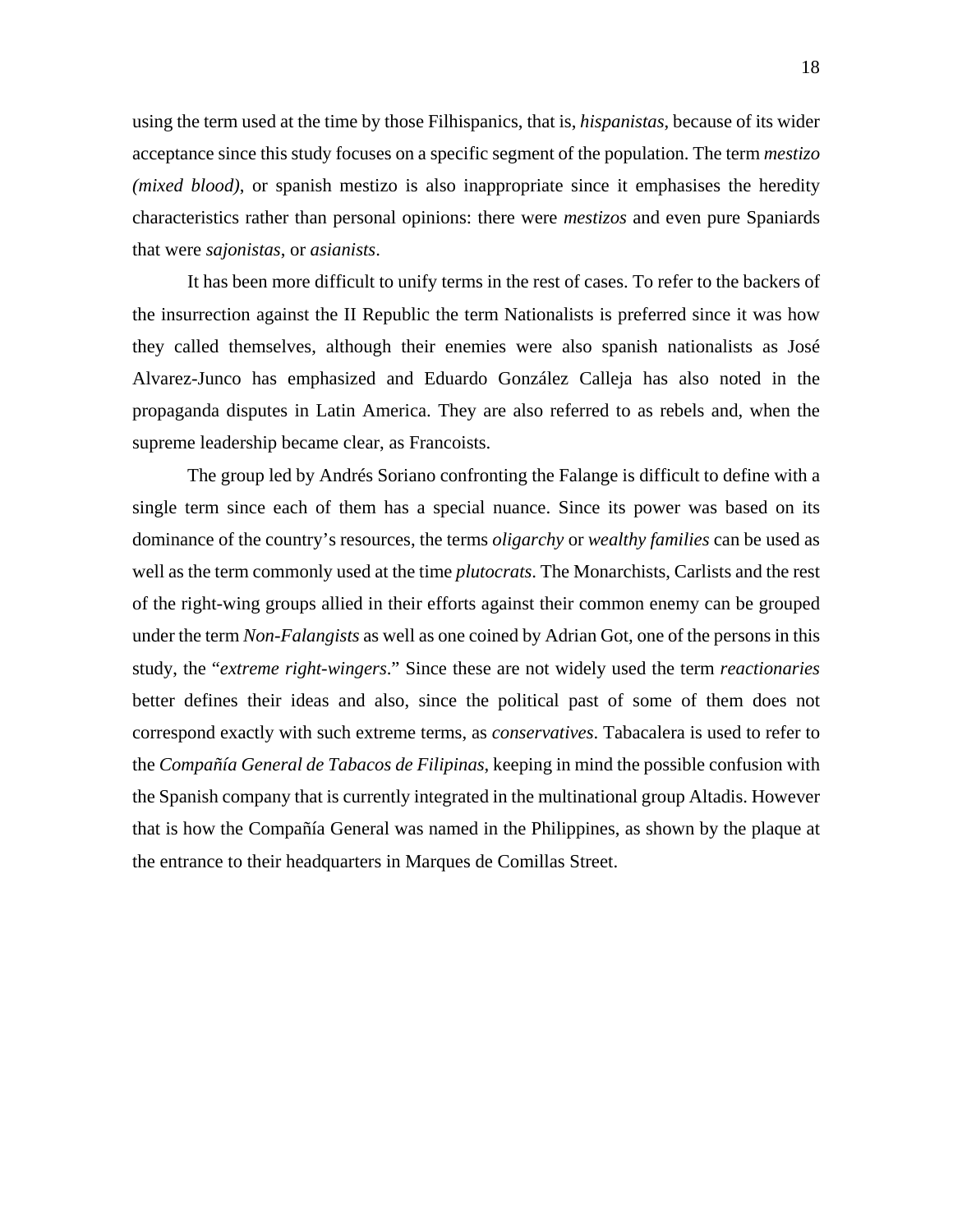# **RESUME OF THE CHAPTERS**

# <span id="page-19-0"></span>*Part I. Colonials under a different colonizer*

 In spite of the end of the Spanish colonization in 1898, the community adapted to the American colonial regime and throughout the first decades of the  $20<sup>th</sup>$  century it was small but prosperous and had an important economic influence in the country. The main threat to its existence was, in any case, the increasing integration with Philippine society that gradually diminished the number of its members thus creating a reliance on new immigrant arrivals.

#### **1.1. Resurgence**

 Historically, the Spanish community had been very small consisting almost exclusively of soldiers and missionaries. It began to grow only in the second half of the  $19<sup>th</sup>$ century coinciding with the growth of exports from the archipelago and when the principle company associated with Spain was created, the General Company of Tobaccos of the Philippines, more commonly known as Tabacalera. This company later became the best example of the excellent adaptation of the Spanish companies to the new American regime.

 According to the censuses its population numbering around 5.000 was stable during the first decades of the  $20<sup>th</sup>$  century, thanks to the important migratory flows that renewed it and that the loss of its longer term members integrating with Philippine society was relatively small. The statistics show that the community was well settled in the country with the low number of acquisitions of Philippine nationality coming mainly from births or marriage with Philippine nationals, there being a significant tendency of intra-community marriages. The community's number came somewhere between that of the Japanese and the Americans.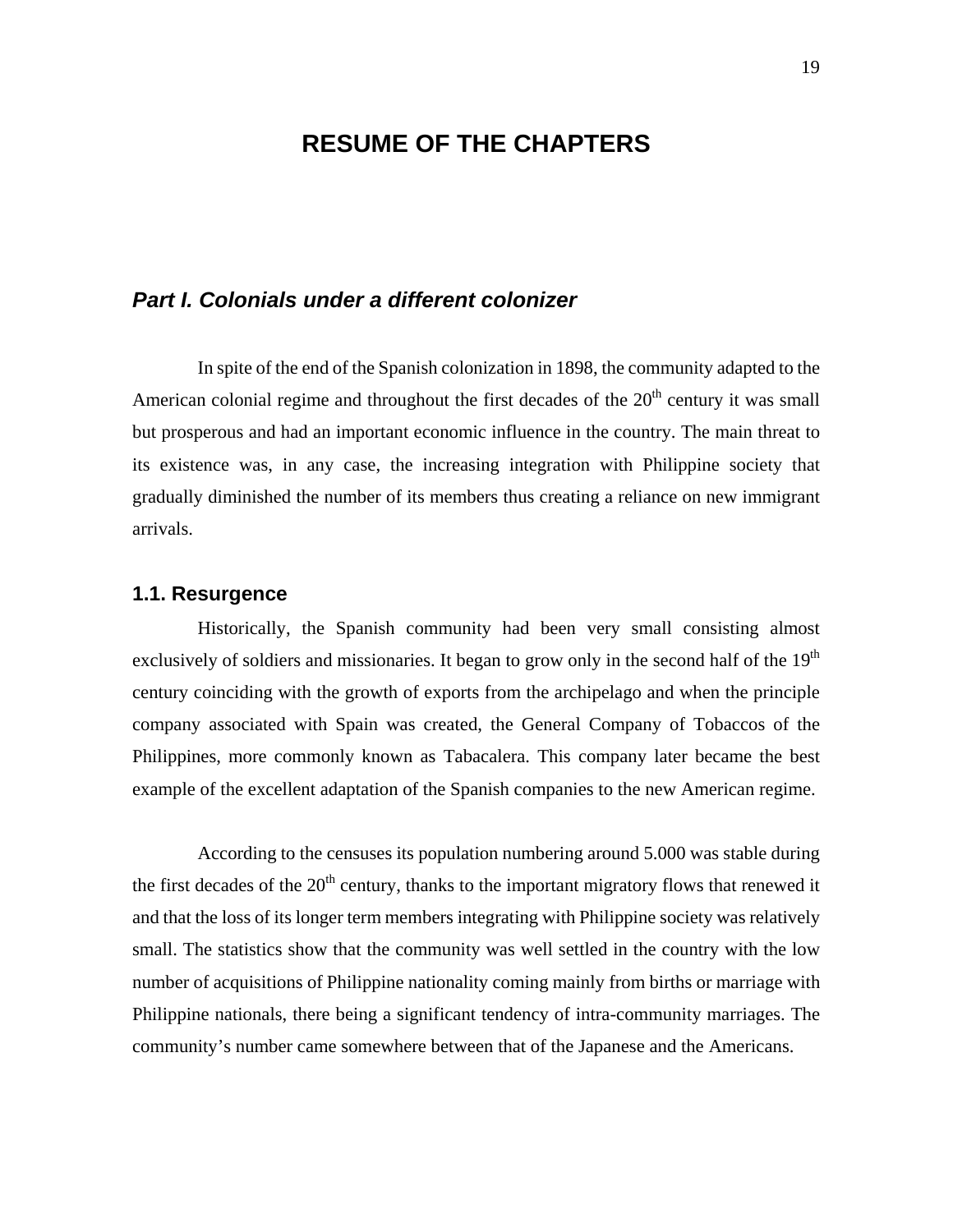<span id="page-20-0"></span>Geographically, half of the community lived in Manila and Rizal, with the rest residing in the cities of Tarlac, Ilo-ilo and Cebu and five towns in Negros Island. They tended to concentrate in the so-called "mesticerías," neighbourhoods where the Spanish *mestizos*  mixed with pure-bloods and where Spanish was widely spoken, despite the fact that the population censuses show that a mere 2.7% were Spanish-speakers. In Manila, the 1938 census shows the Malate and Ermita areas as having 30% of Spanish speakers and Intramuros 20%.

The main area of origin was the north of Spain with Galicians, Asturians, Basque-Navarrese and Catalans prevailing partly due to the location of Tabacalera in the Peninsula (Barcelona and the Asturias-Santander region) and to the high number of Basque settlers in Negros Island. The 1903 census indicates a high level of education, 73% having finished school, lower than in the German community (80%) but higher than all the rest including the Americans with 64%.

Their main institution was the *Casa de España* in Manila, built at the beginning of the 1920s. It was the center of Spanish activities such as the *Casino Español*, the Consulate General and the Chamber of Commerce, as well as housing the community's celebrations. There were another two *Casino Español* in Cebu and Ilo-ilo. The community had also created charitable foundations such as the Spanish Santiago Hospital, the Spanish Charitable Fund or the *Hogar San Joaquín*. The institutions devoted to cultural activities were dominated by Filhispanic members.

#### **1.2. The conservative leadership**

Partly due to the prosperous economic outlook, the conservatism of the Hispanic-Filipino oligarchy was shared by many others in the community. A middle class based on employees prevailed while poorer members were scarce partly due to strict immigration rules at the frontier.

Leadership was held mostly by the wealthy families; the owners of the companies where many Spaniards were employed. The financial strength of these families allowed them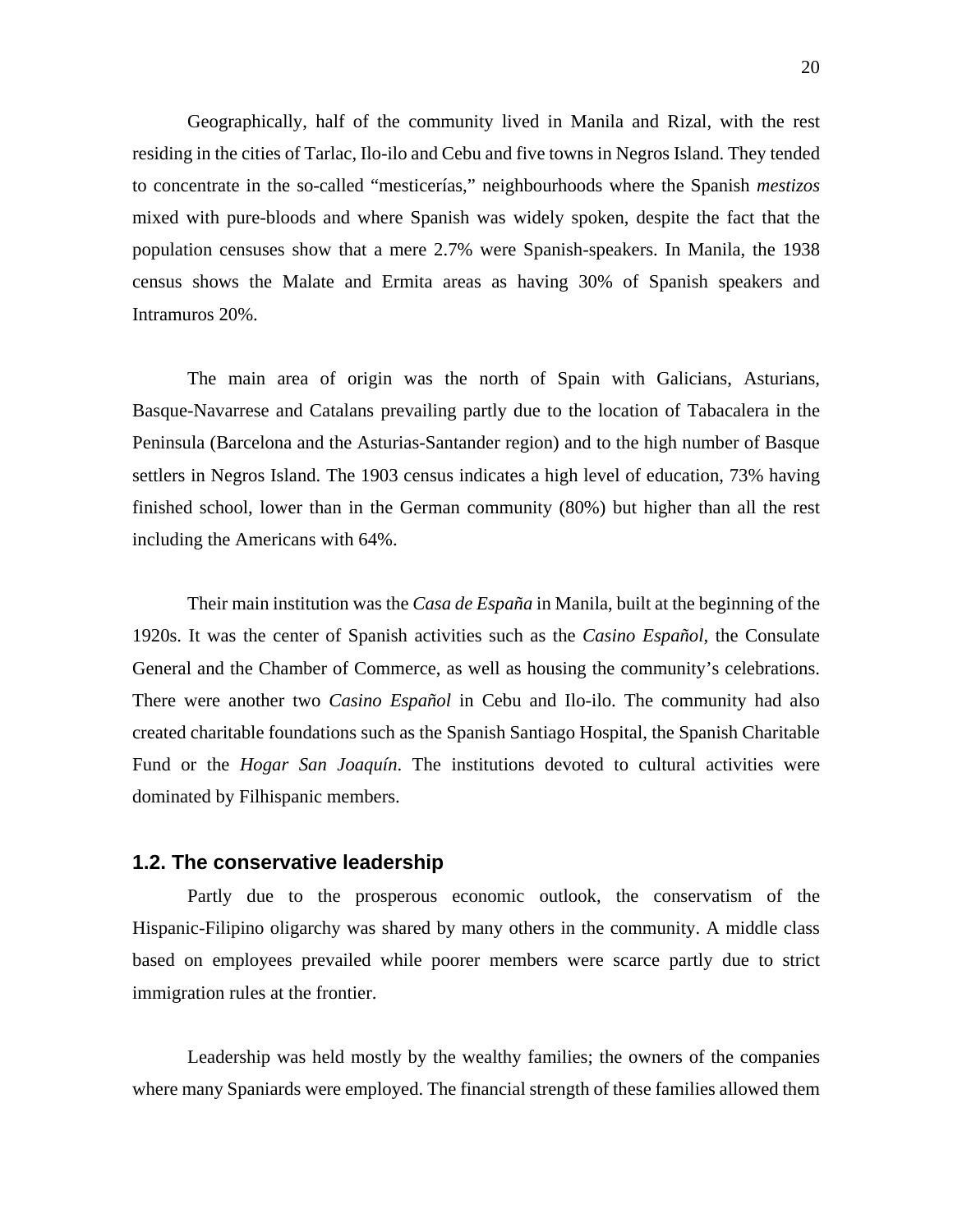<span id="page-21-0"></span>to influence not only the appointments made from Spain (diplomats, Tabacalera managers or religious prelates) but also to limit the appointee's capacity of manoeuvre in the Philippines. Their funding of the Consulate General's expenses also limited the influence of the diplomats who, for example, had a right to speak but no vote in some of the institutions' meetings. Among the leaders of the community, Enrique Zóbel de Ayala was probably the most outstanding for being the main representative from a successful family line owning companies and properties and also for his continuous work in favour of Spanish culture. During the II Republic, Andrés Soriano gained the position as the main leader of the community after finishing studies overseas and returning to the Philippines. Soriano showed strong political interest both for the future of the community and the Philippines, as well as a capacity for leadership backed by his excellent family background (nephew of Enrique Zóbel) and his business successes. In the Catholic Church the most significant post was Rector of the University of Santo Tomas, which was held by Father Silvestre Sancho who had been appointed against certain opposition due to his radical ideas. The Irish Archbishop of Manila, O'Doherty, exercised a great influence in the community, thanks to his many years spent in Salamanca.

The community had something to offer Philippine society in general, such as an alternative concept of modernity to the American ideal and a culture profoundly rooted in the Catholic religion, its intimate bonds with Spain and the defence of the Spanish era.

The large number of associations it had shows that the Spanish community was active and did not hold back in expressing its opinions, even to the big decision-makers back in the Peninsula, as occurred during the II Republic when support for the Monarchy was widely proclaimed.

#### **1.3. Transition to an uncertain independence**

 Starting from the final months of 1935, the Philippines began a transitional period towards a longly desired independence. This created a need for new legislation and changes to face the future with the obvious promotion of political and economic roles for the Filipinos while at the same time convincing neighbouring nations (namely Japan) to accept the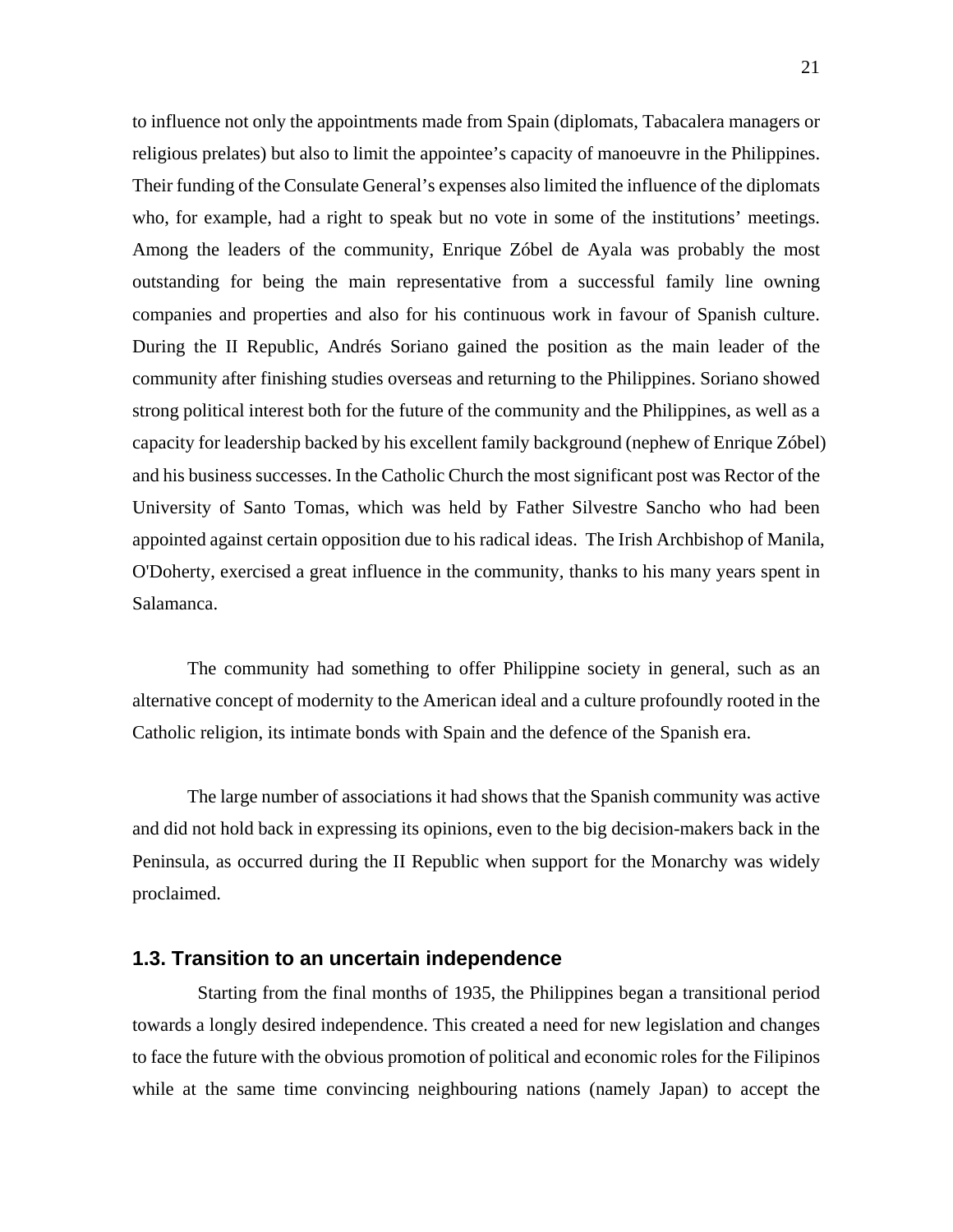<span id="page-22-0"></span>nation's birth without expansionist aspirations. The period of the Commonwealth was the time to specify what kind of country was desired. Among the various options open to the Spanish community was the defence of proposals to preserve the Hispanicism of the islands. It was expected to try and increase the bonds with Spain and in general with the Hispanic world. It was also possible that the future economic policies would mirror those in Latin American. At the cultural level it was hoped to boost Hispanism from within the archipelago, however it remained to be seen how these goals would be achieved.

# *Part II. The Spanish community and the Civil War*

 The July 1936 coup in Spain unleashed unsuspected energies, starting with the first demonstrations followed by the aid collections, political meetings and an increasingly visible radicalization of the community's members. The Philippine society, in the meantime, looked on perplexed.

#### **2.1. Fighting breaks out.**

During the first weeks there prevailed in the Philippines, as in the rest of the world, a tense calm in which the majority adopted a wait-and-see attitude although some individuals proclaimed their immediate support for one or another of the sides. The main activities at those moments were the exchange of information and the sending of aid, either in the form of clothes or money.

After some months, following the failure of the Nationalist offensive against Madrid, it was widely perceived that the war would last longer than originally expected and that the side that could gather together the greatest resources would win the final victory. Thus, acting partially on instructions from their political leaders in the Peninsula, the community (especially, the sector supporting the Nationalists) started to undergo a process of total mobilization in order to gather those resources that would be vital for the victory of their fellows-in-arms. Besides the effort of sending help and money, this mobilization had important side effects such as increasing political radicalism and the regeneration of the leadership with new players that were more politically committed.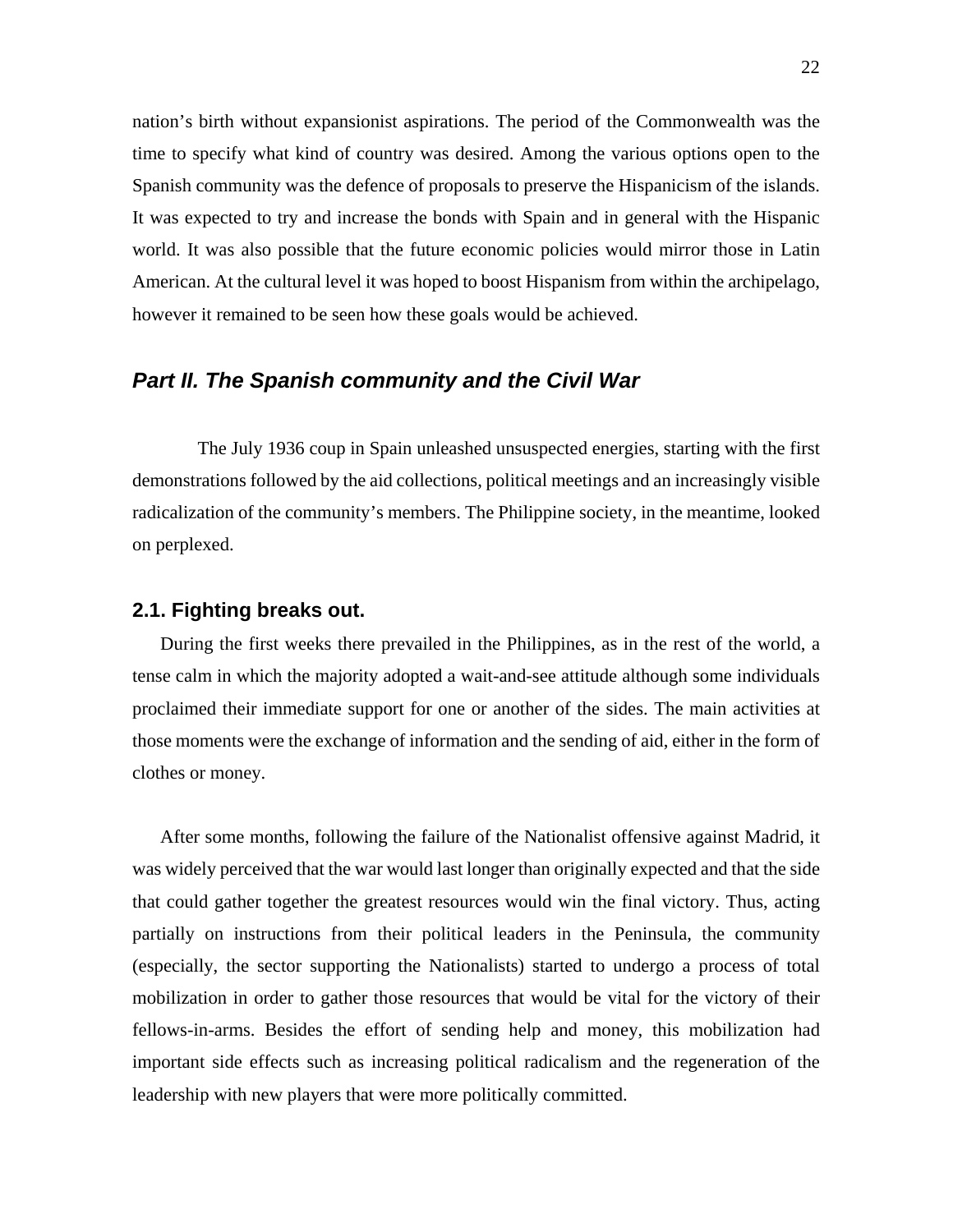The imbalance between Republicans and Nationalists in the Philippines was evident from the first few months. The former's main advantage was their diplomatic recognition as representing the official government however the Nationalists in Spain soon compensated by appointing two unofficial honorary representatives from the traditional leaders in the islands, Andrés Soriano as Consul and Enrique Zóbel as Vice-consul. Soriano and Zóbel not only fulfilled many of the functions performed by the official representatives they also used their important resources to promote new adherences to the rebel side in Spain including many of the former honorary consuls in the provinces, the Elizalde family and most of the missionaries.

The Nationalists, furthermore, managed to get the major institutions in the community on their side, including companies such as Tabacalera and the Spanish Chamber of Commerce despite the many legal difficulties involved; for example the *Casino Español* was forced to change its statutes. Soriano in the throes of the militant Nationalist fever fixed a target of sending 50.000 pesos to Spain every month, an amount that was half that pledged by fellow militants in Cuba where the Spanish community numbered nearly half a million members.

With respect to American policy towards the Civil War, this fervent militancy and the disproportionate imbalance of forces in the Philippines could bring negative consequences since Washington's aim was that all countries under its influence should have a similar policy towards the war. So, after first having attempted to get the demonstrations toned down, Washington extended the policy of Non-Intervention to the Philippines in June 1937 in order to prevent that the large aid shipments to the Nationalists be so blatant. As first these efforts to moderate the propaganda had little impact: partly due to the scant interest shown by the American officials in the archipelago in enforcing the policy and partly because the Philippine Government was reluctant to take effective measures for fear of diminishing its political independence from Washington. Thus, since the objective of United States at that moment was to assure the High Commissioner's pre-eminence over the Philippine government, Washington finally gave up on the issue of the Spanish community - a minor case when compared to its general interests. The failure of this second American effort at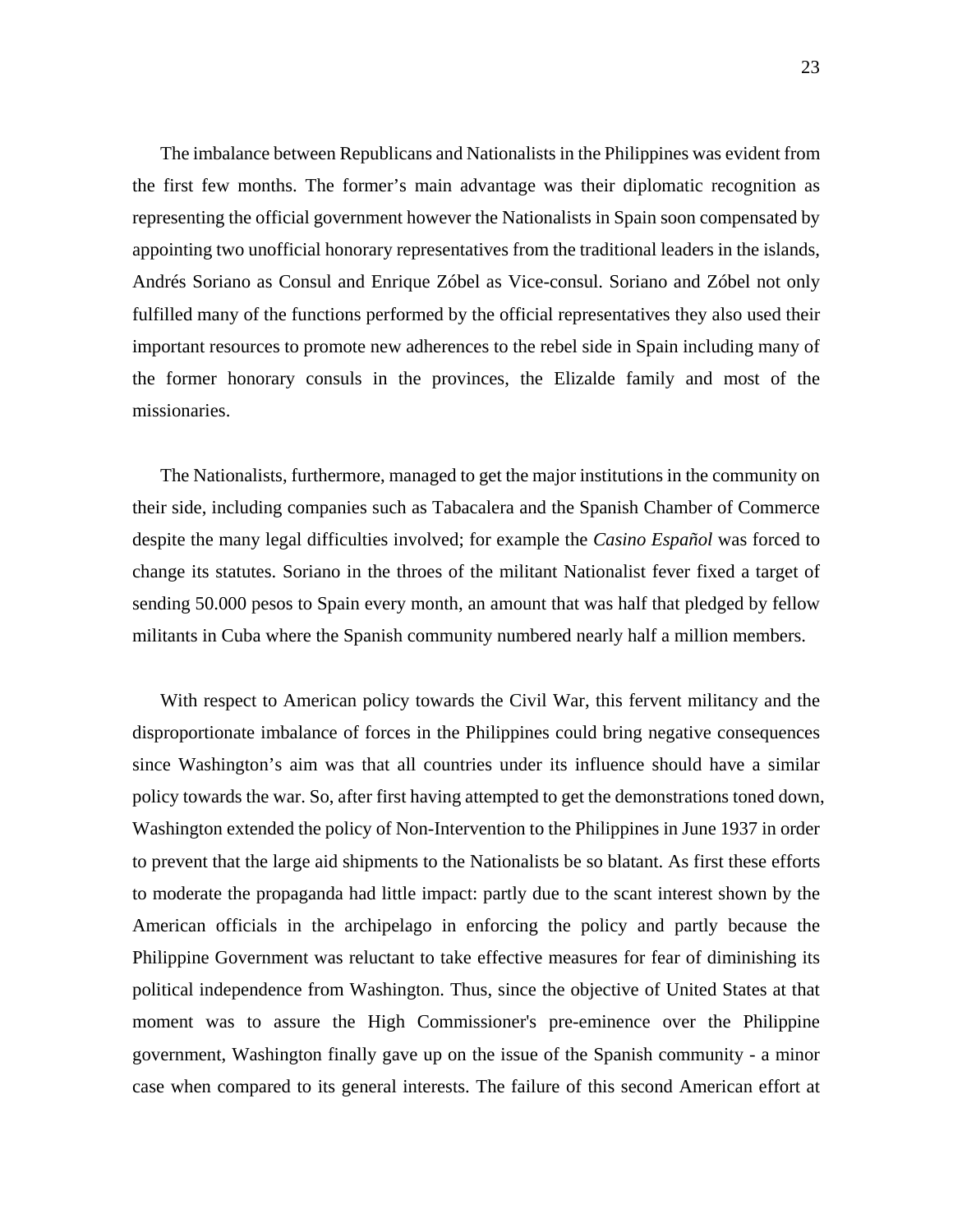<span id="page-24-0"></span>moderating the excessive prevalence of the Nationalists, in fact, emboldened the unofficial consul Soriano, as illustrated by the impossible conditions he demanded for an immediate end to the demonstrations: the official recognition of the Nationalists.

#### **2.2. Republicans in a minority**

The Spanish loyalists to the Republican Government started the Civil War at a clear disadvantage. Among other reasons, their opposition to the economic power of the oligarchy or to the religious orders could bring important consequences such as economic sanctions as well as other forms of pressure. Fear of reprisals influenced the way many Spaniards acted during the  $20<sup>th</sup>$  century and the II Republic and it continued to do so during the Civil War.

The Republicans were never in a position to do anything about this disadvantage once the War broke out. From the beginning the loyalists were pessimistic about the Philippine reaction to the war and were never really prepared to make the necessary efforts to counter the rebels' activities, both for political and other reasons. There was a preponderance of followers of *Izquierda Republicana* (Republican Left), a moderate leftist reform party although with extremely anticlerical views, as well as a good number of veteran soldiers that fought in the Revolution against Spain, the self-proclaimed *old-timers.* Their most successful initiative was the publication of the magazine *Democracia* by a relatively young former Tabacalera worker, Pio Brun.

Aware finally of the importance of the aid sent from the Philippines by its enemies there, and urged by the outbreak of the war in China, the Republican Government decided to take counter-measures. It cancelled the Tabacalera contract, set up a radio station to broadcast to the Philippines and lastly, appointed a so-called Minister Plenipotentiary for the Far East, Antonio Jaén Morente. These were fairly scant measures that Jaén tried to compensate for on his limited budget with propagandistic zeal. From his very arrival, he spoke at meetings in favour of the Republic, travelled to make direct contact with the populations most sympathetic to the Republic (Visayas, Pampanga and Cavite) and searched for figures from Filhispanic history that could fit in with his propaganda efforts.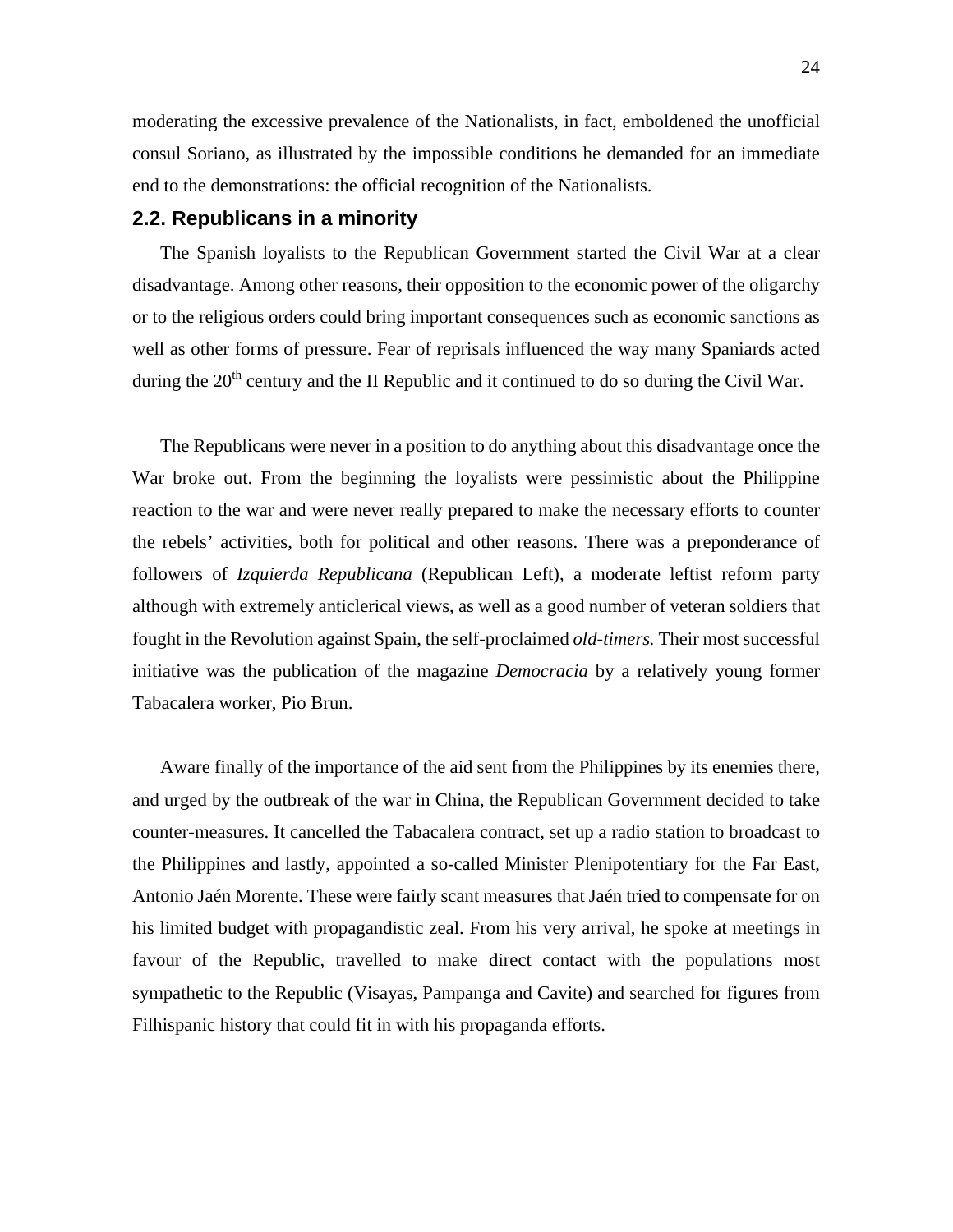Apart from Jaén Morente, the Republicans in the Philippines did not receive many other reinforcements. The only two noteworthy exiles were a Deputy (*Diputado*) of the Spanish Parliament, Benito Pabón who had anarchist leanings and Rafael Antón, a lawyer who had taken part in the tribunal that condemned to death the Falangist leader, Jose Antonio Primo de Rivera. However they were of little help, even for propaganda purposes as the former was accused of being a Trotskyite and in fact later tried returning to Spain once the anti-POUM purges ceased, and the latter aware of the need to maintain a low profile, wrote articles under a pseudonym.

The cases of public retractions were perhaps more significant. Among those that travelled from Spain, Luis Massip, another republican *Diputado*, changed sides becoming the director of the Francoist newspaper, *El Debate.* Meanwhile others preferred to maintain a low profile, such as the former governor of León, Arturo López de Cerain. Among the Spanish community in the Philippines, many that started supporting the Republic passed over to the Francoists including even some Basque and Catalan nationalists as well as communists and anarchists. Some ex-Republicans that ended up being members of the Falange's ruling *Junta* are particularly noteworthy, such as the Ferrer brothers or José Quintana García.

From the spring of 1938, the republican supporters had lost momentum and the capacity for achieving their aims. Jaén Morente soon became an annoyance as his association with opposition groups provoked a debate in the Philippine parliament that ended up with an official resolution to investigate his activities in the spread of socialism and communism. Aiming to leave the Philippines around this time, one year before the war ended, Jaén Morente had become aware of the insurmountable difficulties of the task he had accepted. His failure, in any case, was greater than expected. He had been excluded from official Philippine circles, neither being invited to official activities nor officials attending his invitations to functions. He never carried out the undertakings expected of him on his appointment, all his travel plans outside the Philippines failed and he even had to buy advertising space to publicise his point of view.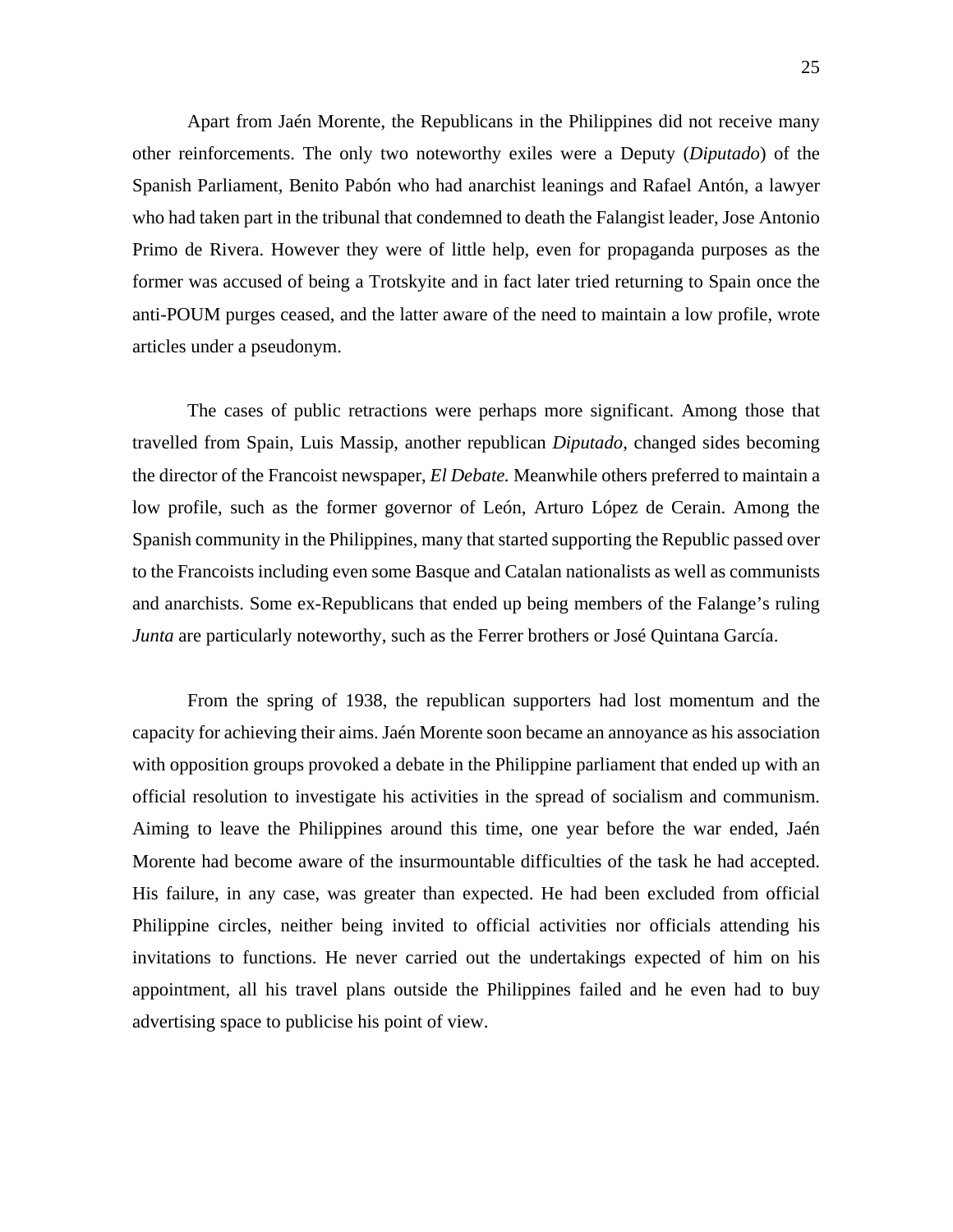#### <span id="page-26-0"></span>**2.3. Filipinos and the Spanish War**

 As in many other countries, the Civil War had a profound impact in the Philippines. The conflict affected domestic politics, either because the war was perceived as an example of the growing global division into Fascist and Anti-Fascist camps or because the Spanish situation reflected the need to avoid a similar conflict in the Philippines where the existing social conditions were considered to be similar.

The pro-Nationalists predominated among Filipinos although those that held positions of power preferred to be cautious. Both President Quezón, and Vice-president Osmeña, similarly to a good deal of politicians, backed the rebels in Spain but opted to keep quiet to avoid contravening American foreign policy. President Quezón vociferously reprimanded some of the Nationalist excesses in the media but the Philippine Government never took measures against them. Public opinion also sided preferably with the Nationalists, partly because like in Latin America, many associated the political loyalties with those of the Philippines and taking sides in favour of Franco was seen by many as supporting their own government in Manila.

 Domestic political clues are essential to understand the backing for the Republic. Thus Filipino support for the Spanish Republic was nurtured basically from the opposition to president Quezón. Filipinos, in fact, eclipsed Spaniards in their defence of the Republic because it also meant criticizing their government as well as the Catholic Church. In fact, the two unsuccessful candidates in the last presidential elections fervently supported the Republic: Bishop Gregorio Aglipay of the Philippine Independent Church and Emilio Aguinaldo, the first Philippine president. It was also backed by some former leaders of the 1896-98 Revolution, the Popular Front of the Philippines, by unions such as the Philippine Labour Federation and by different society groups such as the Chinese community, the freemasons and part of the American community. However they unwittingly acted as double-edged swords because their manifestoes also acted to politically isolate the Philippines.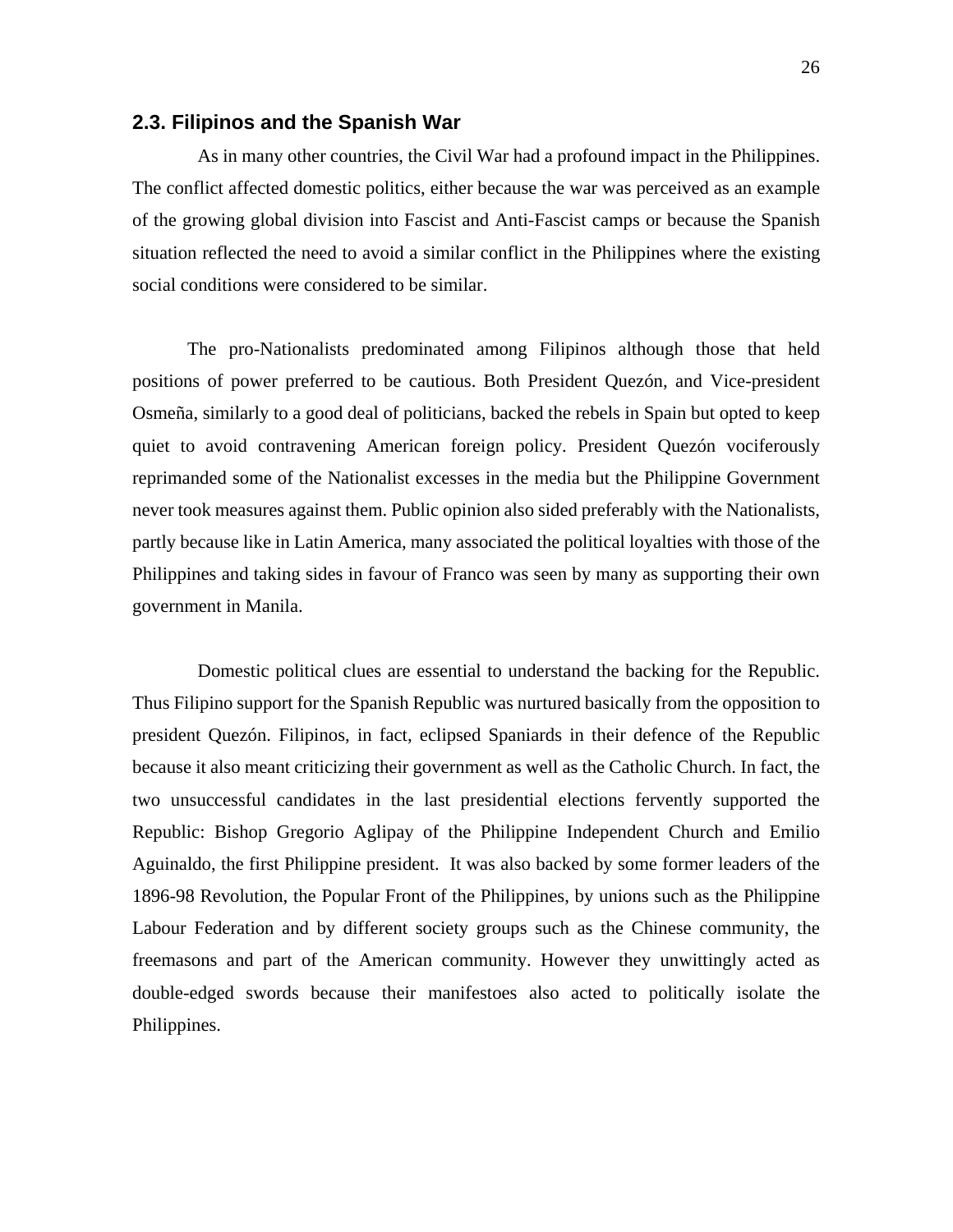<span id="page-27-0"></span>Due to the passion that the Spanish conflict provoked in domestic Philippine politics the Communist Party never had prevalence in the support to the Republic. The members of the *International Brigades* were the only exception to this lack of communist hegemony partly because many came from The United States.

## *Part III. Conflict between conservatives and Falangists*

Both Republicans and Nationalists suffered internal power struggles as the war dragged on, especially throughout 1937. Whereas in Spain these changes gave way to violent conflicts among the Republicans, in the Philippines the conflict was in the opposite party since the Nationalists suffered them with particular intensity.

#### **3.1. Internal rearrangements**

As the war dragged on the internal changes in each of the contenders followed similar paths. With the increasing political radicalization the former major parties were left with marginal roles as the political alliances were restructured. The former left-right divisions disappeared; the power of every trade union and political party varied as the political map on each side was redrawn in a search for the paramount leadership that was so badly needed to win the war.

Among the Republicans, the new political context revolved around three axes: moderation versus radicalism; priority for the war or for revolution; whether nationalism should be centralist or peripheral. Additionally, all the Prime Ministers of the Spanish Republican, including the latest, Juan Negrín, had to share power. Among the Nationalists, it was a different story. There were also important differences among its groups (corporate spirit versus liberal capitalism; monarchists versus non-monarchists; admirers of Great Britain versus pro-Fascists, etc.), however the need for leadership overshadowed all other political interests. Thus, General Francisco Franco, on being chosen by his peers to consolidate their efforts, unified all parties under the Falange, constantly increased his power base and transformed himself into the political centre of the Nationalists. Thus all the internal tensions, such as those between the Falangists and the other rebels, centred on Franco.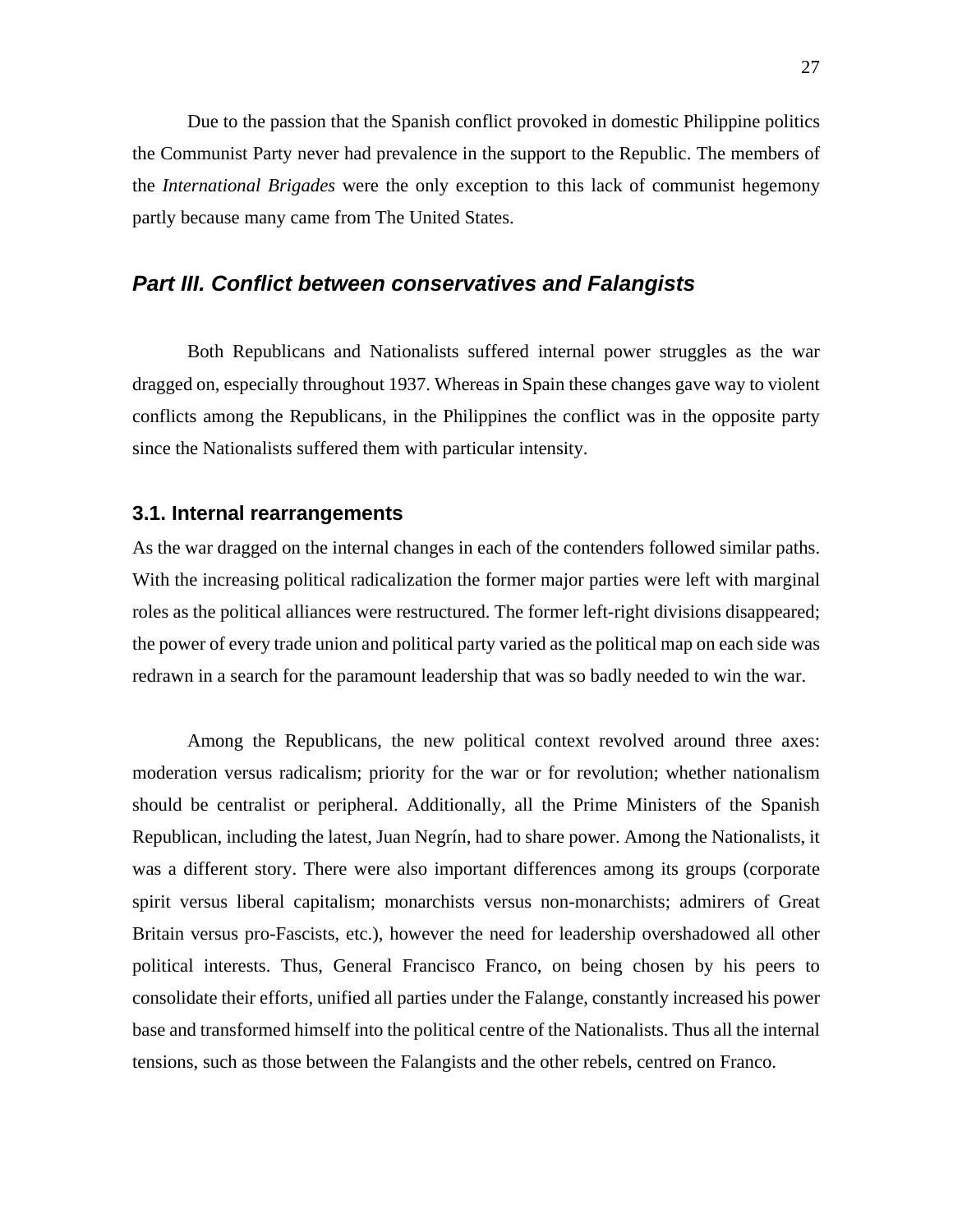<span id="page-28-0"></span>Franco gained more power in three years than other dictators such as Hitler or Mussolini giving the Nationalists greater unity for action than the Republicans. However, the situation in the Philippines reveals the fragility of this model of personal power because his absence (and that of the army) was the key reason that the conflicts in the expatriate community broke out.

#### **3.2. The Steamroller Falange**

 The Philippine branch of the Falange was at the start of the conflict one of the many groups that the powerful families in the community created, reflecting their influence in the country and the Spanish community. Founded by Ignacio Jiménez, an aviator married into the Elizalde family, its original aims were collecting funds and promoting exchange of information and propaganda. The war-time situation, however, provoked significant changes, because as the Falange affiliated more fervent militants they soon went further than the original intentions proclaiming their patriotism in exclusion to all others and attacking the traditional leaders of the community such as Enrique Zóbel, regardless of his pro-Franco commitment. Some of its members, such as Mario Olóndriz, Ignacio Jimenez's successor, wavered from one ideological extreme to another. At first he was an atheist, freemason and freethinker, later he reneged on his beliefs and converted to Christianity, married the mother of his children and baptized them all.

 The Falange itself also suffered internal disputes including accusations of misappropriation of funds. An internal plebiscite showed that the militants were in fact in opposition to the ruling Junta when they won a censure motion against Patricio Hermoso by 30 votes to 4; in fact Hermoso, a classic right-wing militant, had been accused of borrowing funds on the pretext that they were to aid the rebels in Spain. The Junta's officials did not accept the vote and for eight months two parallel branches of the Falange existed in the Philippines until Falange headquarters in Spain named a new *Jefe* (Boss): so unlike all other Spanish groups in the Philippines this decision had to be taken from Spain. This event coincided with promotion for the Falange Exterior, which was raised in status to *Delegación Nacional* (National Delegation) with its own offices and chief, José del Castaño, a diplomat who had recently fallen out with many other members of the diplomatic service.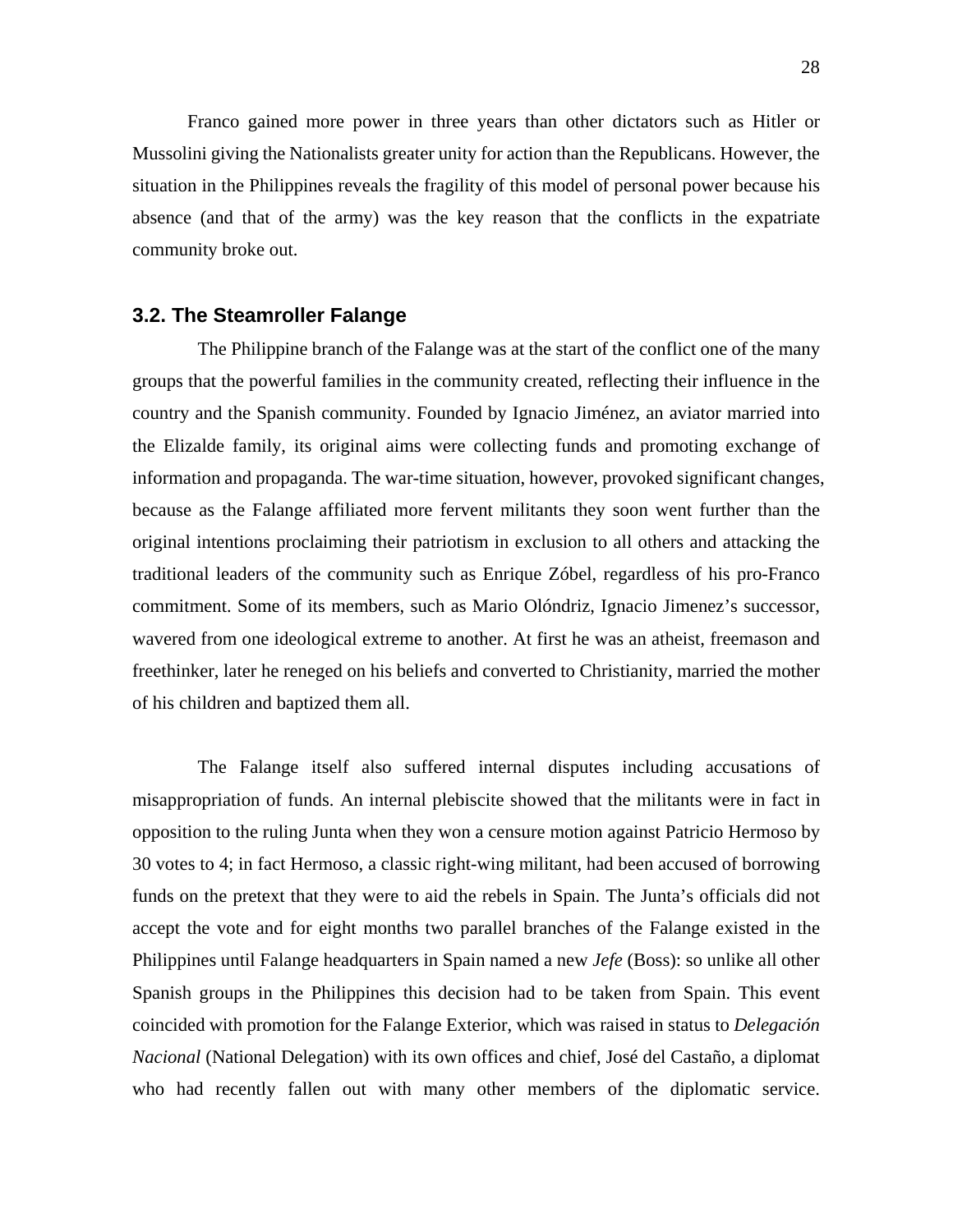Disregarding the advice received, Castaño appointed a recent arrival to the Philippines, Martin Pou with full powers to reorganize the party.

Pou, who's right-wing background did not date much longer than the outbreak of the war, was married to a woman from the Filipino-Spanish high-society. On the 11th of October 1937 he appointed his first ruling *Junta* with people from all tendencies with the exception of the leaders of the previous confrontations. Following this move, Pou and the Falange received widespread support such as that of Tabacalera which obliged its employees to affiliate. The Falange then grew by leaps and bounds to the point that it set a time limit to accept new affiliates. This contrasts with the failure of the German Consul's parallel efforts to promote the Nazi party among the German colony due to opposition from the *German Club*.

The first individual that attempted to block the rise of Falange under the new leadership was Enrique Zóbel de Ayala, the unofficial Vice-Consul and Director of the Spanish Chamber of Commerce in the Philippines. On the  $1<sup>st</sup>$  November 1937, a mere twenty days after the new *Junta*'s appointment, he asked Spain to sack Pou. Zóbel argued that Pou's attitude caused problems to his office because, among other things, he named representatives in the provinces without consulting him. Pou emerged fortified from this attack, partly due to the vice-consul's own ineptitude, but mainly from the general support he received, especially from Tabacalera and from the Spanish Chamber of Commerce in the Philippines that went as far as voting Zóbel's dismissal

#### \*\*\*\*\*\*\*\*\*\*\*\*\*\*\*\*\*

This conflict soon calmed down in December of 1937 due to Soriano's return, Spain calling the officers to order and everyone promising to avoid new confrontations. Martin Pou, however, was uncomfortable with the rules imposed by Soriano, such as having to inform him of his daily activities, so he soon longed to act more freely, fed up of being monitored by the businessman's employees. Furthermore, he had a different point of view on the role of the local Falange branch in the Philippines, because as Nationalist Spain's only Political Party, Pou considered it part of the State and superior in rank to the diplomatic representation which,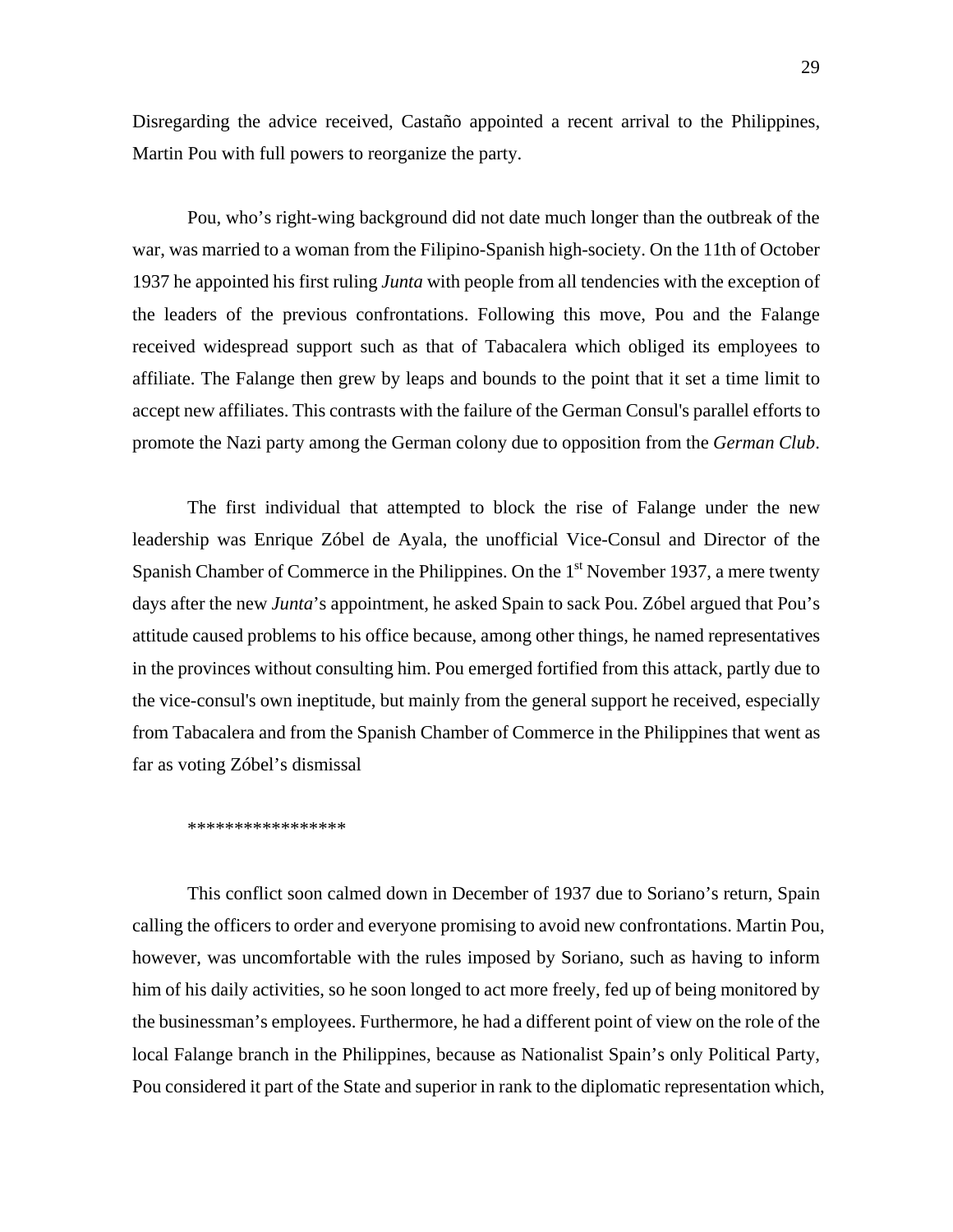<span id="page-30-0"></span>in his opinion, merely fulfilled a bureaucratic purpose. Thus under his leadership the Falange carried out certain activities in parallel to the unofficial Consulate, such as a register of Spanish citizens or the legalization of documents. He considered that the Falange should have additional functions beyond those performed by the Consulate, such as preventing mutual competition between Spanish companies, or supporting the religious orders. His search for independence soon led to a search for new headquarters outside the *Casa de España* that had housed the Spanish institutions for decades, and to the appointment of a new *Junta* with like-minded officers, such as the former rebellious leader of one of the factions of the *Centro Falange Española,* Patricio Hermoso, and two members from a family in dispute with the Soriano clan, Antonio and Francisco Ferrer who had sided late with the Nationalists.

#### **3.3. Harassment of the Falange**

General Franco appointed his first government in 1938 once the victories in the north allowed him to make post-war plans. With Jordana, the new Foreign Affairs Minister in office, the monarchists in Franco's entourage saw their prominent role in foreign affairs diminished once the Diplomatic Cabinet disappeared and its Director, José Antonio Sangróniz, Andrés Soriano's cousin, who was hated by the Falangists and the Italian Fascists, returned to the diplomatic corps. In the Philippines, the *Junta National de Manila* was created, following the example of similar *Juntas* in Latin America, with the purpose of tutoring the Falange whose only representative was completely isolated. Soriano managed to limit the Falange's resources within the community, on the one hand by holding new elections for the Spanish Chamber of Commerce where the Falangists were narrowly defeated and on the other by appointing Adrián Got, in substitution of his uncle Enrique Zóbel, as the new unofficial Vice-Consul. Got was the chief officer of Tabacalera, President Quezon's personal friend and profoundly anti-Falangist. When Soriano again departed from Manila in March 1938 for a trip to the United States and Spain, he had made sure his power rested unchallenged.

However Got lacked Soriano's diplomatic skills, openly expressing his scorn for the Falange by assuring it was "an anarchical and undisciplined mob." He also turned down all Martín Pou's proposals, even though they had been tacitly agreed to, such as the autonomous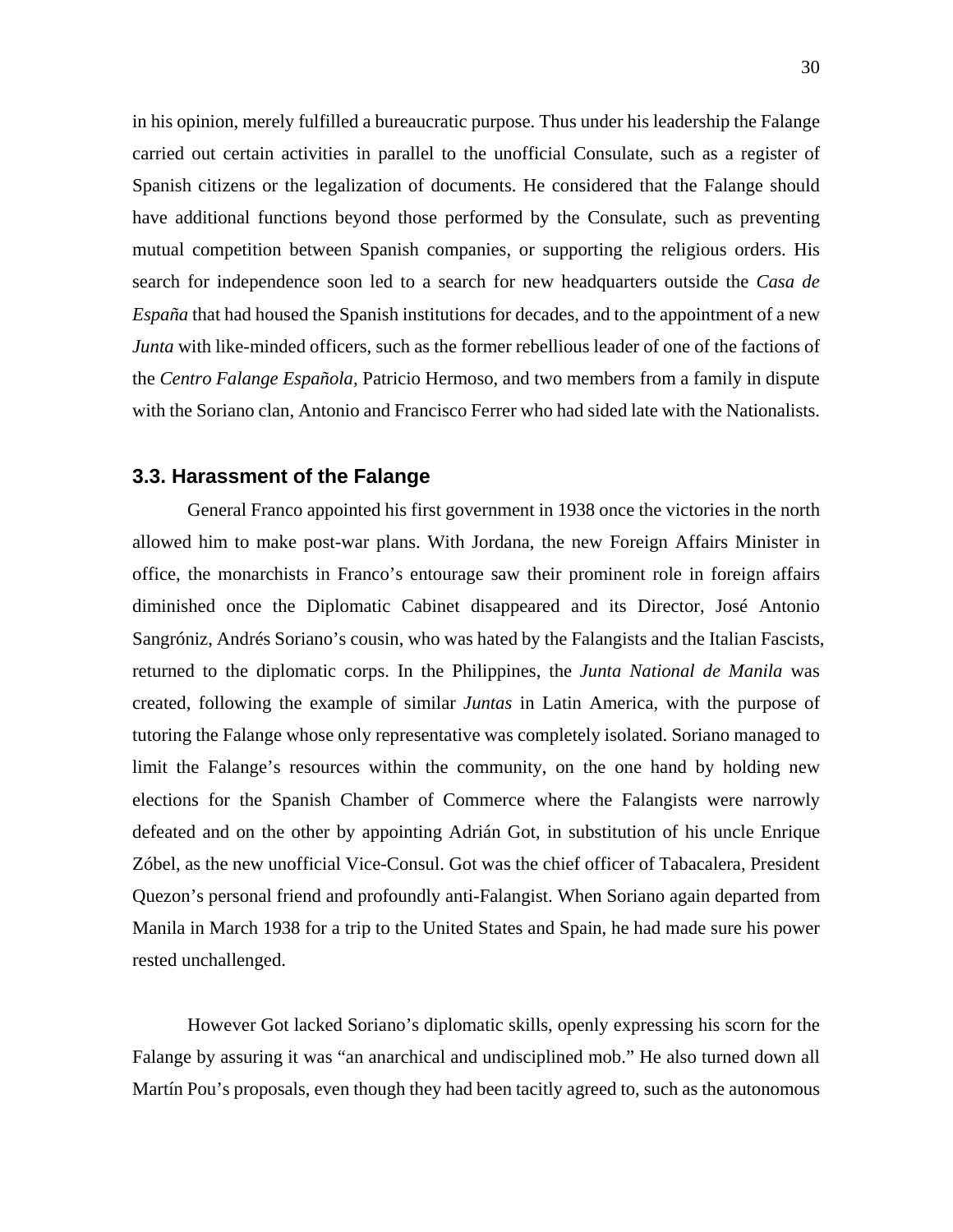use of the funds he gathered, or the creation of the Falange's own *Hogar José Antonio* in Manila. Pou, out of frustration, described Got as cynical, slanderous, treacherous, and more, in a telegram to Castaño, his superior in Spain, and which ended up being revealed to his adversaries. Soriano, by then in Spain, and the anti-Falangist group in Manila reacted immediately by sending telegrams and negative reports against the Falange's Manila branch to the Ministry of Foreign Affairs. The Falangists counter-attacked and the restlessness spread to the community. In consequence all activities such as the celebrations for the Civil War's second anniversary, were either organized separately by each group or, if not, boycotted by the other.

Jordana, the Foreign Affairs Minister, considered the conflict as the gravest among the expatriate Spanish communities, so rather than talking directly to the Falange, he consulted General Franco who ordered Pou's dismissal on 18th August 1938. From that moment, and until Pou was officially informed of his dismissal in November, new accusations of all types surfaced and President Quezon's Malacañang office was requested to expel Pou from the Philippines. During the three and a half months until Pou's departure from Manila in early December, the Manila Falange sent all sorts of grave accusations in an attempt to impede Franco's decision, while an exultant Got obstructed all requests from the Falange in Madrid.

It seemed that December 1938 would see a return to calm thanks to the new efforts to heal wounds and the renovation of the leadership. The Foreign Affairs Ministry reprimanded Got; Pou departed definitively from the Philippines; the most widely respected Falangist, Patricio Hermoso, was appointed as provisional *Jefe* and Soriano returned to Manila to take charge again of the unofficial consulate. But this calm was short-lived. At the end of January of 1939, after the celebration of the fall of Barcelona and being incited by Castaño, the Falangists asked Soriano to reprimand Got openly over some minor complaints. This infuriated Soriano. For the first time the unofficial Consul forgot his role as mediator and directly confronted the Falangist leaders, either by direct correspondence full of reproaches or by indirect means, such as anonymous pamphlets or formal complaints to Spain against individual Falangist leaders.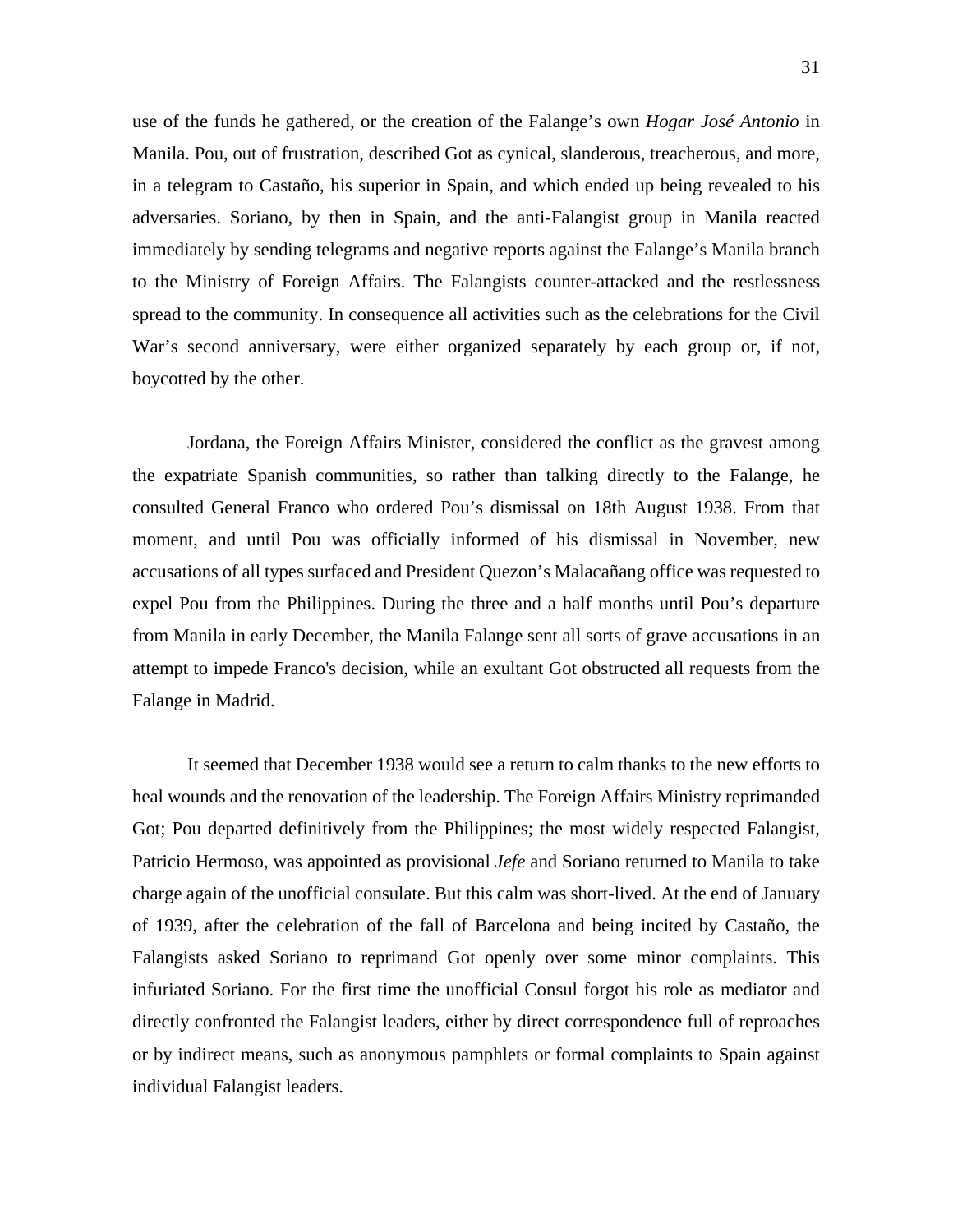<span id="page-32-0"></span>Thus, when the Civil War finished in April 1939, both groups were fed up of the disputes that had entailed the support of Francoist Spain. The Falangists considered dissolving the party while Soriano rejected the honorific position of Vice-Consul that he was offered by the first diplomat to arrive from Spain. The celebrations were perceived as the end of a troublesome period rather than the start of a brilliant new future and the successful daily Soriano had financed from the beginning of the war, *¡Arriba España!,* published its last issue. Soriano had no new ambitions to share with the rest of pro-Franco Spaniards.

## *Part IV. The changes in the community during the Civil War*

The aid effort had permanent effects on the Spanish community in the Philippines, due to its intensity, radicalization and length. Through the mobilization of those years, major quantities of help were sent to Spain, however these efforts altered the community's internal structure and its image towards the rest of society was damaged in many aspects whether political, cultural or in the economic field.

#### **4.1. The new courses in the Nationalist mobilization**

 The Civil War caused sectors of the community to change their ways, as occurred with the missionaries that neglected their evangelical work in favour of the political disputes. Many decisions were driven by non-political reasons, such as the support given to the unofficial Consulate by the Augustinian Recollects due to their shareholdings in the San Miguel Brewery, or the standing loyalty to the Republic by the Capuchins because of their Basque origins. From the beginning of the war, Spanish missionaries made propaganda in support of Franco, used their churches and spoiled the main international event occurring in the Philippines during those years, the International Eucharistic Congress. From October 1937, the Nationalists got the Archbishop of Manila, O'Doherty, and the Papal Nuncio to support the coup-d'etat, attend their celebratory masses and even to bless activities such as the Falangist *Hogar José Antonio*. This support of Franco's rebellion, then, was at the cost of escalating the internal divisions, not only between the propagandists and the more tranquil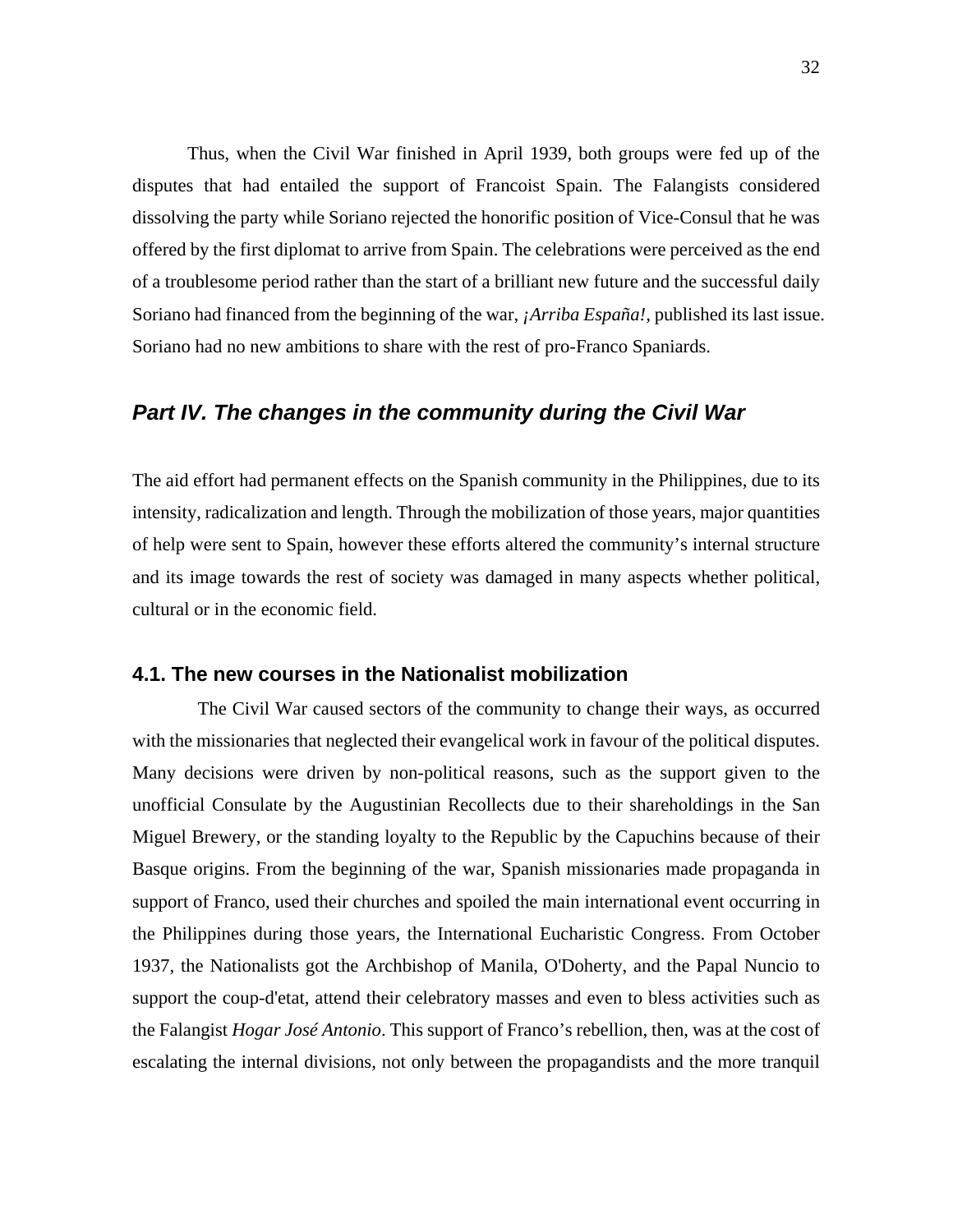<span id="page-33-0"></span>members, but also between the rest of Spaniards and other Catholic groups including missionaries from other countries.

The Falange was another new adventure which produced important effects. It became a different type of institution to those that the community had been endowed with previously having with three particular characteristics: it imitated the Party in Spain having its leader being appointed from the Peninsula; it left its particular imprint in all its activities and it looked for an alternative to the traditional community leadership. It created its own separate organizations that aspired embracing every aspect of the Spaniards' lives whether juvenile (it had a training camp in San Agustín's Church), feminine (*Sección Femenina*), charitable works (*Auxilio Social*), economic (*Compañía Comercial de Oriente*) and even help in the search of job opportunities. *Auxilio Social* was its biggest success, thanks to the level of feminine mobilization which was unknown until then. The party also had some successes, such as a high number of recruits, a certain official recognition as well as the creation of an alternative to the traditional powers controlling the community; however it never achieved prominence or obtained any significant political support outside the community. Neither did it achieve its main objective, to *falangize* the community.

#### **4.2. Sending of aid**

The target set by Soriano, the unofficial Consul, to send 50.000 pesos every month to Spain gives a total estimate of around 10 million pesetas in aid sent during the war, including funds, donations of goods and the interest on a loan from Tabacalera to the Francoists. To this should be added the funds that remained in Philippines to finance the Falange's activities, such as the *Auxilio Social*, although it later made its own charitable collections. The aid to the Nationalists consisted of an important proportion of goods ranging from clothes, to ambulances and tobacco, but what is most remarkable is the amount of funds collected in a community that scarcely surpassed 5.000 members. The magnitude of the aid from the Philippines was increased by the high exchange rate of the Philippine Peso which was pegged to the American dollar but, in any case, the effort made by many Spaniards was impressive. They were asked from Spain for up to 40% of their incomes and, while it is difficult to believe such a level could be achieved, the aid probably reached half that figure.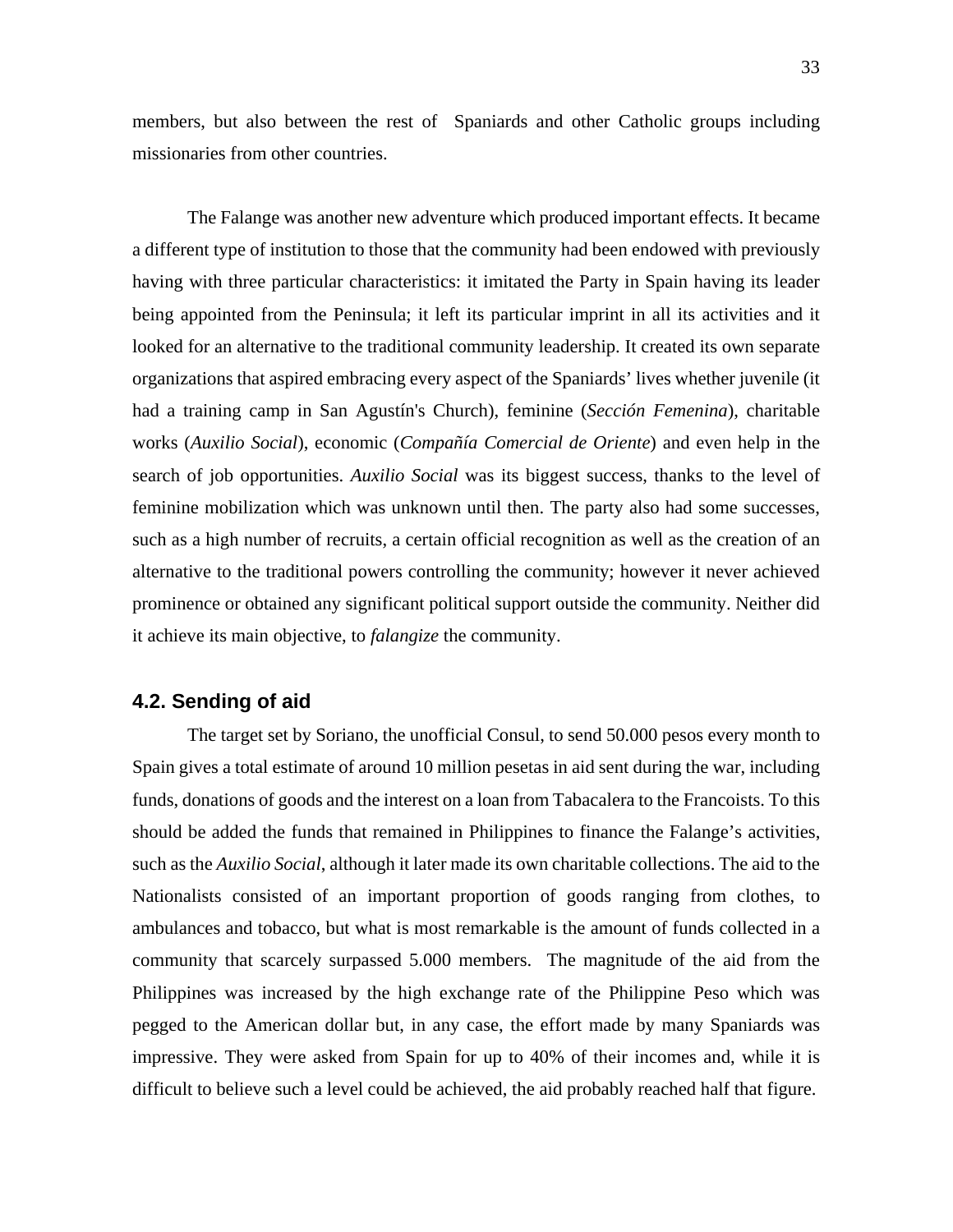<span id="page-34-0"></span>The Republicans deliveries to Spain were much smaller. Partly because it was preferred to avoid them in order to compel the enforcement of the American Non-Intervention decrees so as to prohibit shipments in favour of their enemies. However they received decisive support from other communities (in this case, mostly North Americans) and there are indirect references that point to important quantities sent to the Basque government from sympathisers of the *Partido Nacionalista Vasco* (Basque Nationalist Party) in Negros.

 The enlistment of Nationalist and Republican soldiers also shows a big difference. Around 110 young Nationalists volunteered to fight in Spain, 6 of them being killed, while there were 24 Republican volunteers. The Nationalists were mostly Spaniards and the big companies played an import role, especially Tabacalera that paid 28 employees while they fought at the front and paid the travel expenses to the Peninsula for 19 of them. Soriano and Zóbel, the honorary Consuls, themselves paid for more than ten trips. An important proportion of the soldiers came from the provinces, their death toll was relatively low and the Falange and non-Falange sympathizers were roughly similar in number. It was a high proportion for the community's size and although volunteers from Mexico or Venezuela were more numerous, the total numbers of volunteers from the Philippines surpassed those from Argentina that fought on the Francoist side. The Republican volunteers were mostly Filipino communists that travelled from the United States as part of the International Brigades, whilst Spaniards travelling from the archipelago fought in Spanish battalions.

#### **4.3. The declining economic power**

During the years of the Civil war, the Spanish companies met with two important political problems. The Parliament was issuing new national decrees while the government was not performing its task of preparing for independence by following an unsuccessful policy of substitution of imports. As a consequence, while there was no alternative to the dependence on exports to the United States, measures were being taken such as prohibiting foreigners from acquiring lands or limiting their involvement in mining ventures to lease contracts. To this, Spanish entrepreneurs had to add the problems coming from the Peninsula,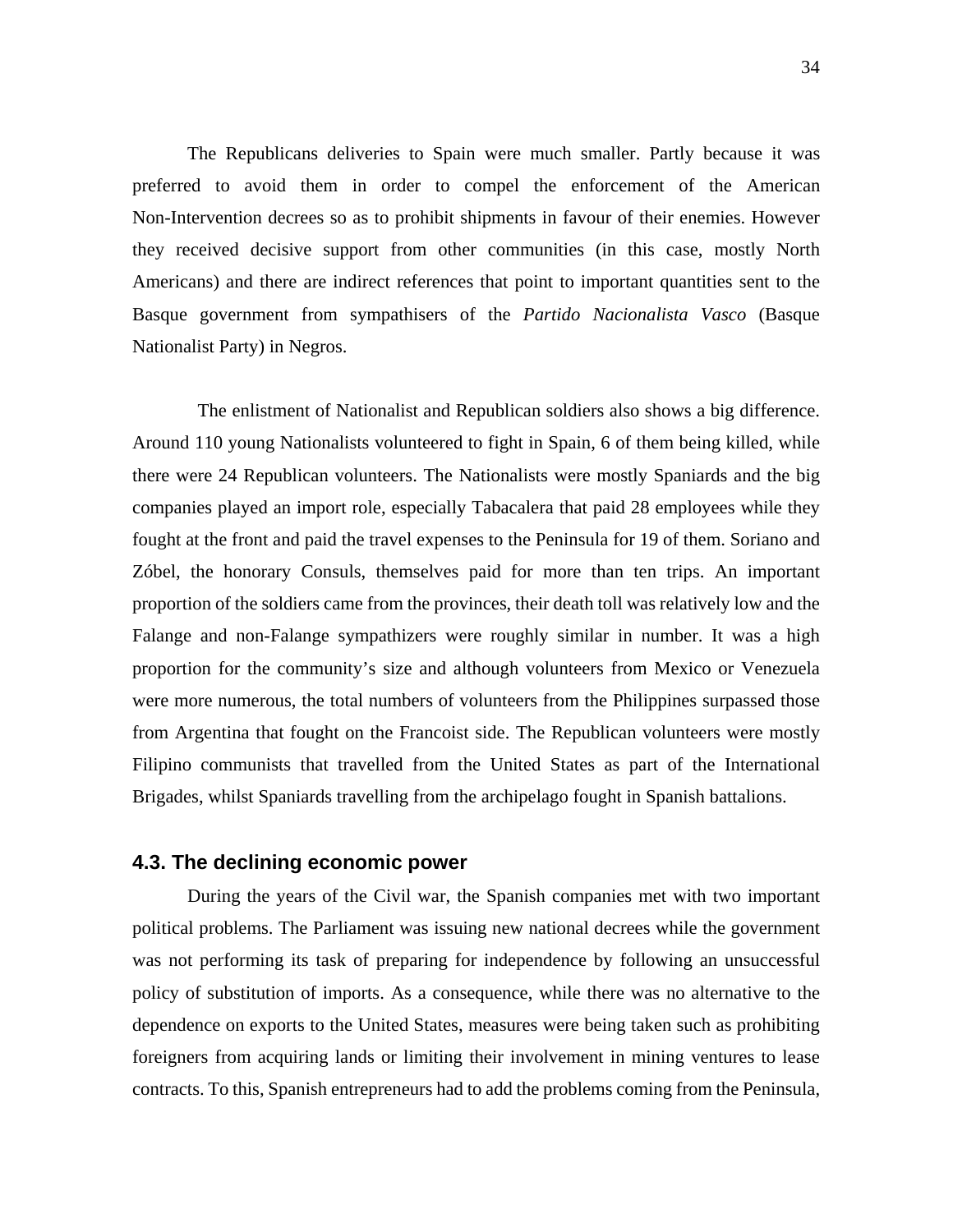whose impact was not only in direct trade, but also in the politicization and the loss of their corporate image that the war entailed.

 Trade registered important losses that were calculated to be around 8 million dollars although this is perhaps exaggerating. The main export product to Spain, raw tobacco, was not completely affected, since Tabacalera, the monopoly holder, continued its shipments to the Nationalists by different means, for example through Gibraltar.

 Politicization diverted attention for the long-term problems to more immediate issues. The most obvious example is the Spanish Chamber of Commerce. The consequences were numerous: the decline in bi-lateral trade; the loss of official status and grants; the expelling of pro-republican companies and employees; the disputes between companies owned by Falangists and Non-Falangists in the elections for the *Junta* and, finally, the Falangist efforts to create a parallel institution. As a consequence, it lost the objective of representing all of the associate companies and was converted into an institution that was useless to them. Its bulletin reflects this, as it became replete with articles of political content and merely listed trade statistics taken from the Censuses instead of offering useful information to the companies.

Tabacalera, the private company employing the largest number of workers, was typical of those companies suffering all type of difficulties that worsened during the Civil War. These can be summed up in four main issues 1) Adapting to the Revolution in Barcelona, which managed well to protect its interests. To avoid problems, Tabacalera formed a long extant Committee of Paris to fend off political interference, loyal workers seized the company and the United States Consulate also acted in order to protect the company's properties. The occasional deliveries of funds to the Republican Government and support from persons like Josep María Massip the *Izquierda Republicana* member of parliament, who later passed to the Francoist cause in the Philippines, made sure that the Catalan *Generalitat* government always had two guards at the company entrance and never took any important reprisals against them apart from the cancellation of the monopoly for importing raw tobacco, which came in any case, when Tabacalera was no longer supplying it.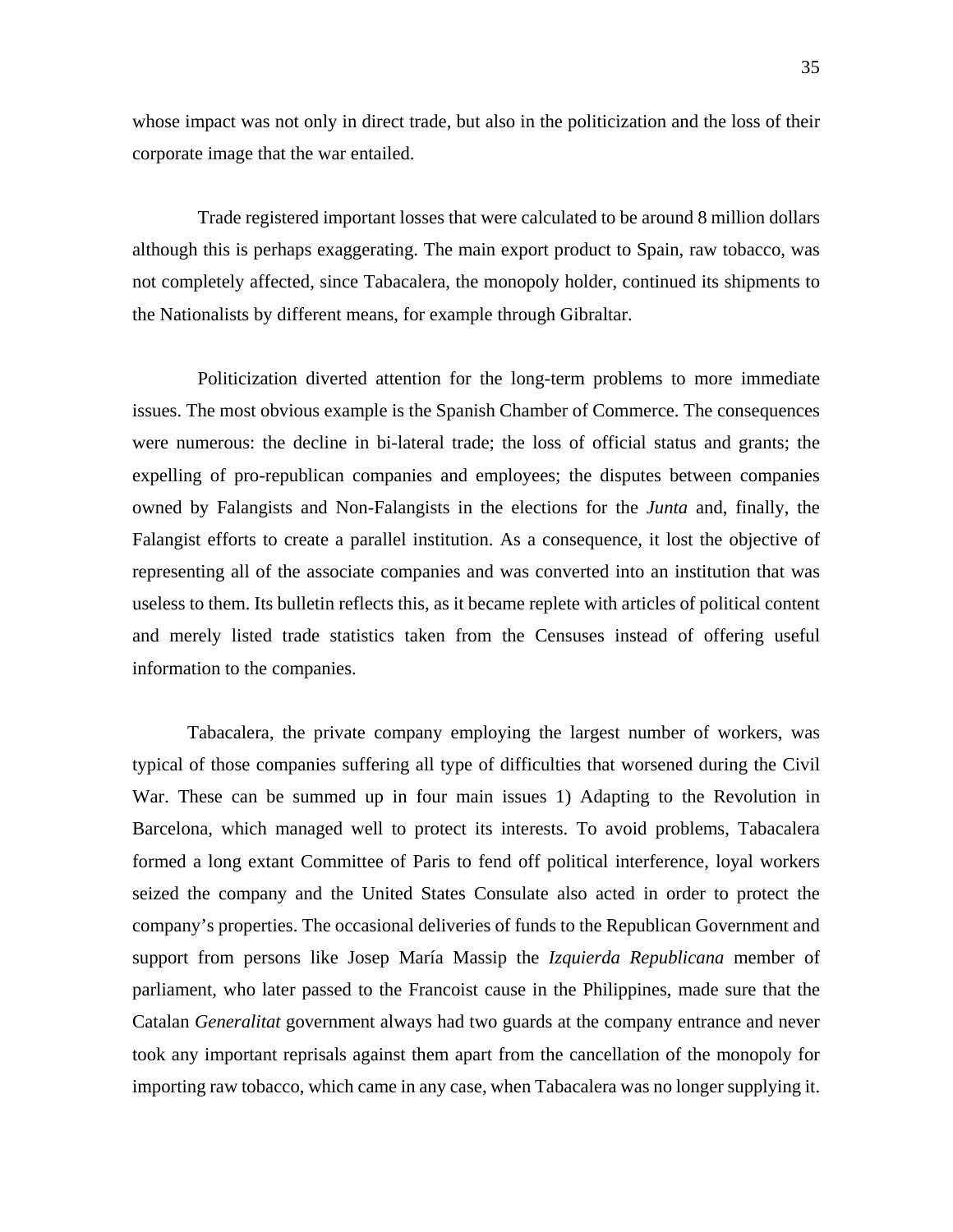<span id="page-36-0"></span>2) The cost of the war in Spain was expensive. The sums paid by Tabacalera were burdensome, due to payments made to workers while they were at the front and the substantial compensation given to all workers when the conflict ended. Besides, its business underwent many vicissitudes during the conflict and the Company lent money to the Francoists. 3) The decline in part of its business which the War simply accentuated. Increasing competition undermined Tabacalera's market share as occurred with its famous *chorrito* brand cigarette, which continually lost ground to Virginia tobacco brands for which the company had no alternative. 4) Its corporate image was definitely tarnished. An article in *Pacific Affairs*, pointed directly to Tabacalera (and to a Church hacienda) as the great oppressors of Philippine agricultural workers. The company's reply and the general impact of the controversy popularized the idea of an inherited Spanish feudalism as one of the ills of the Philippines, drawing attention away from the American colonial period.

# *Part V. The parallel conflicts*

 The Civil War shattered both the life of the community and the relationship that the Philippines had with its Hispanic legacy. Due to the language used and issues related to the conflict in Spain, the latent conflicts inside the community were unleashed. Nothing remained unchanged, neither inside the community nor the meaning of Spanish things to the rest of the Philippine society.

#### **5.1. The new party confronts the old fortunes**

 To understand the impact of the Civil War to the Spanish community it is necessary to look into the period previous to its outbreak. The life of the community had important peculiarities, such as its geographical distribution which amalgamated it with other Filipinos that shared religion and culture. Social differences were therefore partially diluted due to this close contact as were the racial differences, especially with the Hispanic *mestizos*. concern

 The Civil War altered their usual concerns and caused the Spaniards to turn their eyes towards the political situation in Europe. The requirements for leadership changed requiring not only an adherence to the rebel cause but also a militant fervour. Andrés Soriano,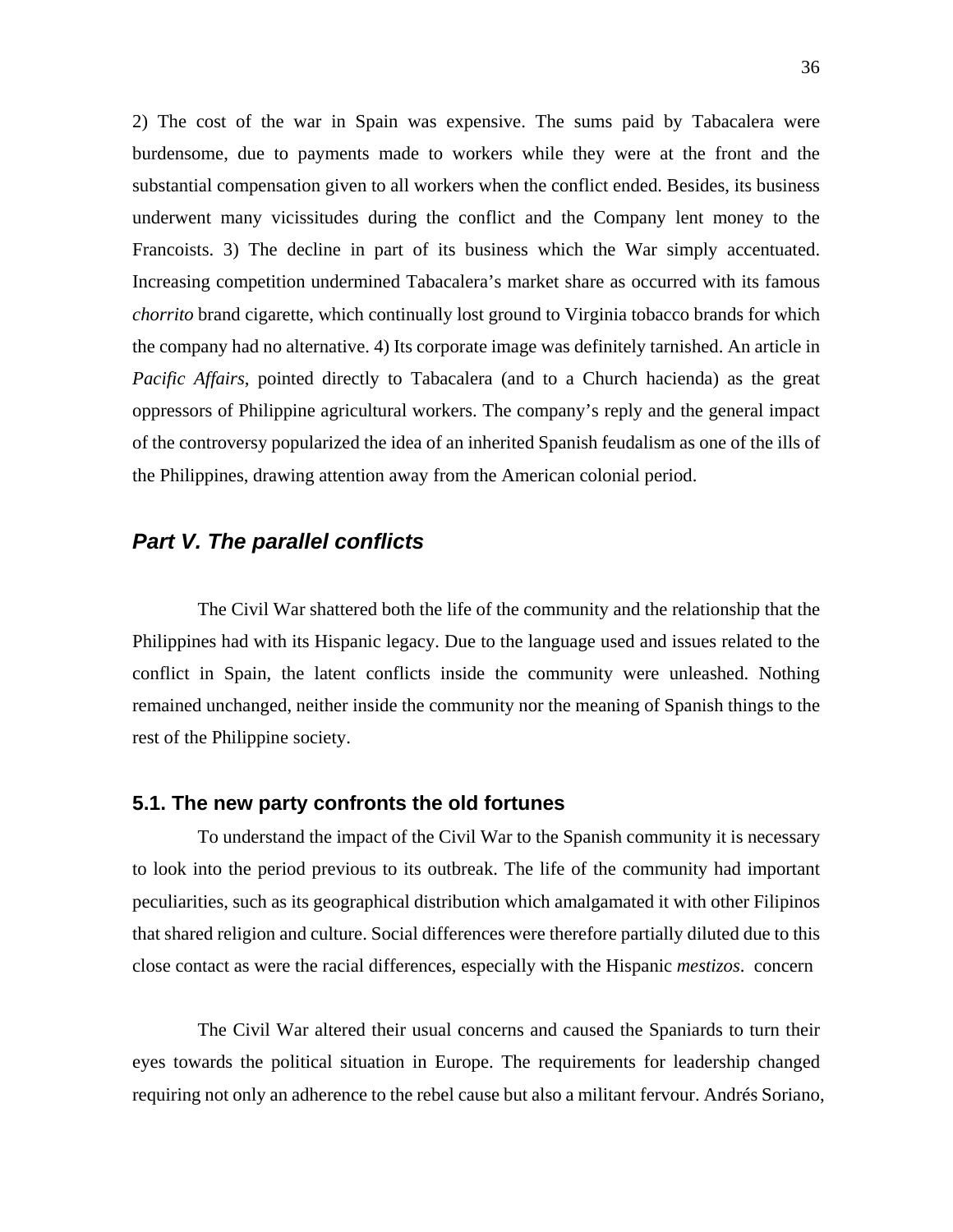one of the leaders of the old oligarchy was able to adapt because to his financial power he added militancy and a genuine interest in the victory of the Nationalists. Other new leaders affiliated to the Falange appeared such as Patricio Hermoso, whose fervour even led him to borrow money to place a newspaper advertisement, or Martín Pou, the leader appointed from Spain, whose efforts focused on long-term changes. The number and militantism of new affiliates together with the Falange's new institutions was the base envisioned by Pou to turn the Falange into an alternative to the oligarchic leaders.

 Ideological differences among the pro-rebel Spaniards were not significant. The recently arrived ones, less concerned about the consequences to the community of their activities and being political ideologists, were more vociferous but, in any case, Spain was too far away to outline definite program proposals. All agreed with the "spiritual rebirth" of Spain and desired that their country regain its prestige in the world based on its centuries-old ideals of religion and empire. Even the differences between Falangists and their opponents were not so great. The Falangist proclivity to the Axis led to an excellent relationship with the German Consulate (not the *German Club*) however the Italians preferred relations with its opponents. Perhaps the biggest ideological difference was the Falangists apparent anti-American stance which their conservative opponents did not share. But nuances abounded, many conservatives shared with the Falangists their mistrust of Great Britain, while many Falangists benefited from business with American companies. America was also the great benefactor for the middle – high classes therefore even Falangists were ambivalent towards it. Beyond this the differences are difficult to trace and if they really did exist are hidden behind many excuses. The distance from the conflict in Spain allowed political behaviour to be influenced by all sorts of topics such as, news of relatives, economic independence from the community's power brokers, personal grudges and family rivalries.

 The most original ideas outlined by the Falange during the Civil War point in a different direction than mere ideology. Asserting the concept of duty to help Franco's Spain instead of giving charity, the acceptance of the renegade leftists or even the criticism of monopolist capitalism and the discredit of the monarchy should be analyzed in the Falange's Philippine context. The same occurs with its strategic decisions such as rejecting inscription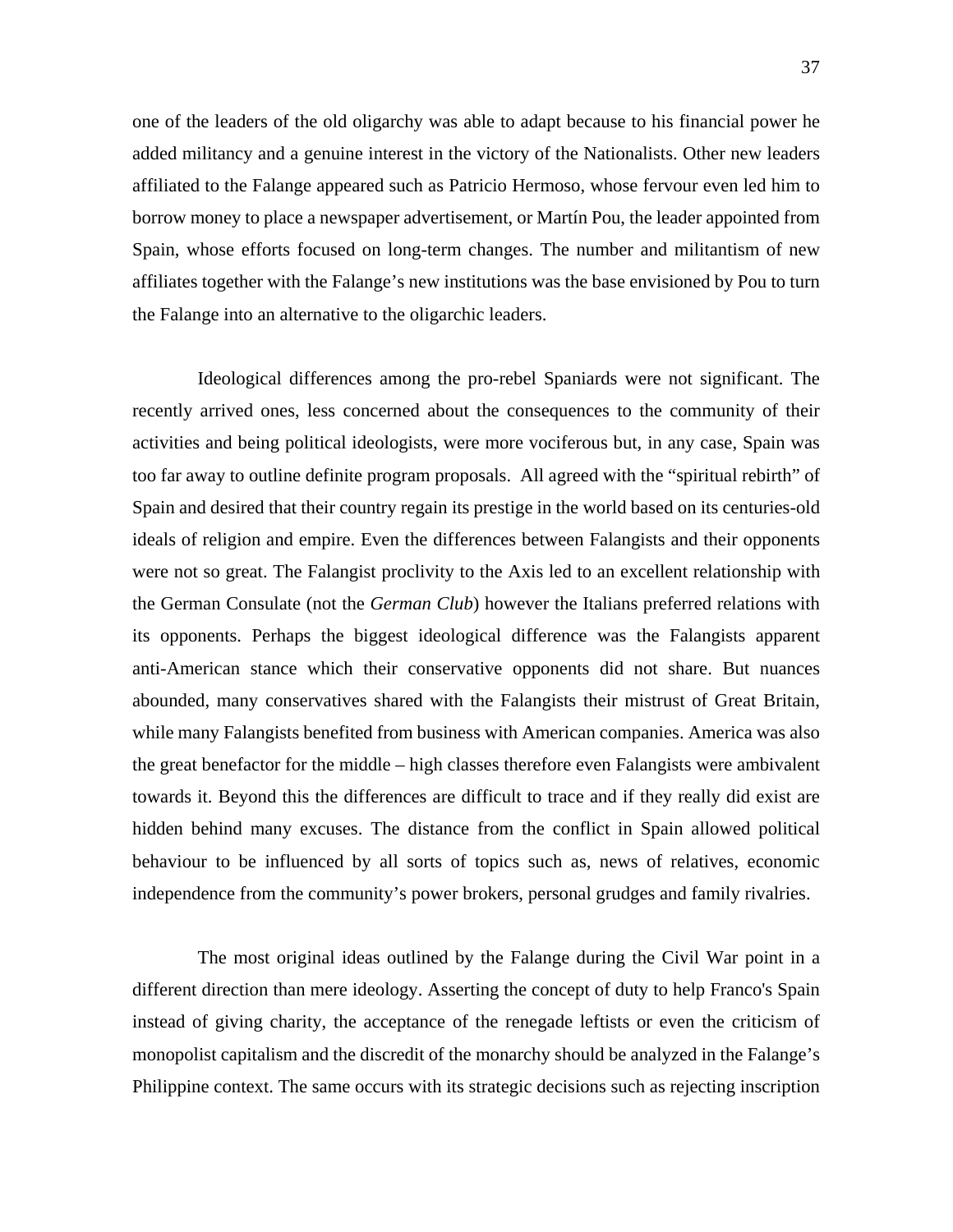<span id="page-38-0"></span>at the unofficial Consulate, the fight to manage its own aid funds and the build-up of an independent structure based on a strong party with a wide number of branches and a strong ideology, resulting in its independence of donations from the big families. The Falangist challenge to traditional authority, therefore, had some original ideas, but was also the medium for an aspiring social group to gain appropriate recognition of its success.

 Ironically, during the three-year effort, the Nationalist community was both democratized as its leadership and internal power was dispersed and modernized by the introduction of foreign ideas. The Falange confrontation with the conservatives triggered unexpected consequences including this facet of social struggle.

#### **5.2. The irreconcilable dialogues**

.

 The Civil War's consequences for hispanicism in the Philippines were worse than those for the community. Until then, the image of Spain had been basically uniform both because of the distance and the unchallenged leadership of the oligarchic families and was based more on cultural aspects than on politically related issues. The war progressively changed the former situation and politicized the image of Spain as a consequence of the propaganda from both contenders and the Filipino re-evaluation of its Spanish legacy.

 Nationalists and Republicans coincided in some aspects of their propaganda directed at Philippine society. Both appealed to fear if their enemies triumphed and both were nationalistic. They also displayed important differences. The Nationalists pointed out well-known arguments for their cause such as the defence of religion and public order. The Republicans, on the other hand portrayed themselves as the good Spaniards with the same progressive ideology that had swept Latin America during the first part of the century and pointed out their collaboration in events such as that of Simón de Anda, and tried to appear as admirers of Rizal. Furthermore amid their frustration over their defeat and isolation in the Philippines, they attacked the common ground between the Philippines and Spain, such as the mutual history, the shared religion and the mestizos, especially the Filhispanics.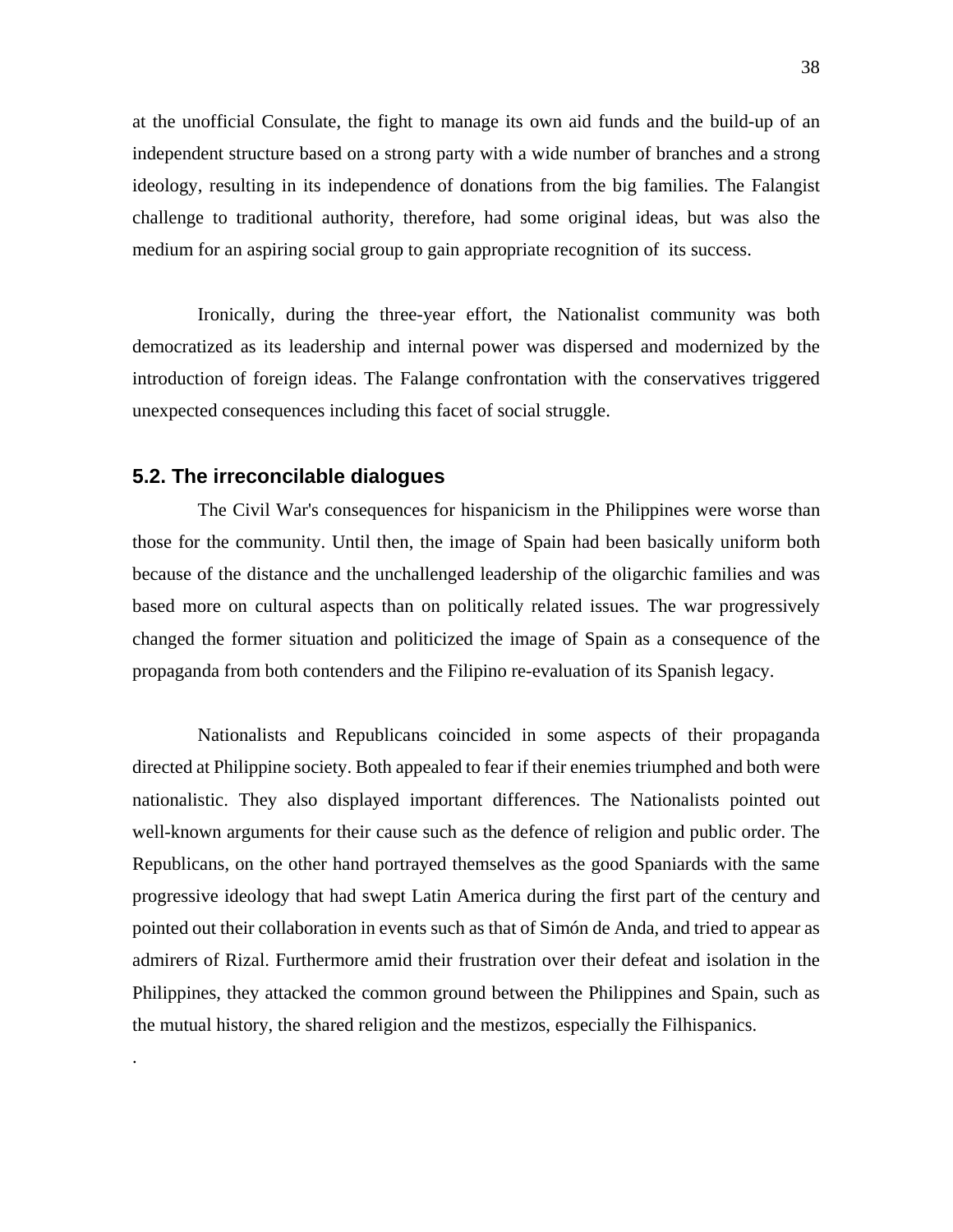The end result of those years was devastating. In light of the recurrent news of massacres and the image of the Spanish community in the Philippines confronted over rather incomprehensible reasons, the nation reconsidered its Spanish legacy in the light of these new events. Of course, this led them to include the criticism against pro-Spanish *mestizos*, the fervently pro-Franco missionaries and the three centuries of colonization that had now even been criticized by the Spaniards. The Republicans' criticism, certainly, influenced the radicalization in interpreting the Spanish legacy. Their vehemence in the propaganda battles, the only ones they won, can be blamed for that radicalization. Although they tried to reconstruct the relationship on new grounds, this proved impossible because there was no significant post-war immigration to the Philippines and they soon disappeared, contrary for instance, to Mexico where a large contingent of Spanish exiles arrived after the war. The Republicans managed to destroy but could never build anything new.

 The long term effects of the Civil War were important. In the case of the Spanish community, the new balance of loyalties moved it away from the Spanish axis towards the Filipino one, a path first taken by the Republicans, and later the Nationalists themselves including the Falange as well as their opponents and above all the landowners. In the case of Philippine society the war led to the increasingly negative doubts about the benefits of the Spanish legacy.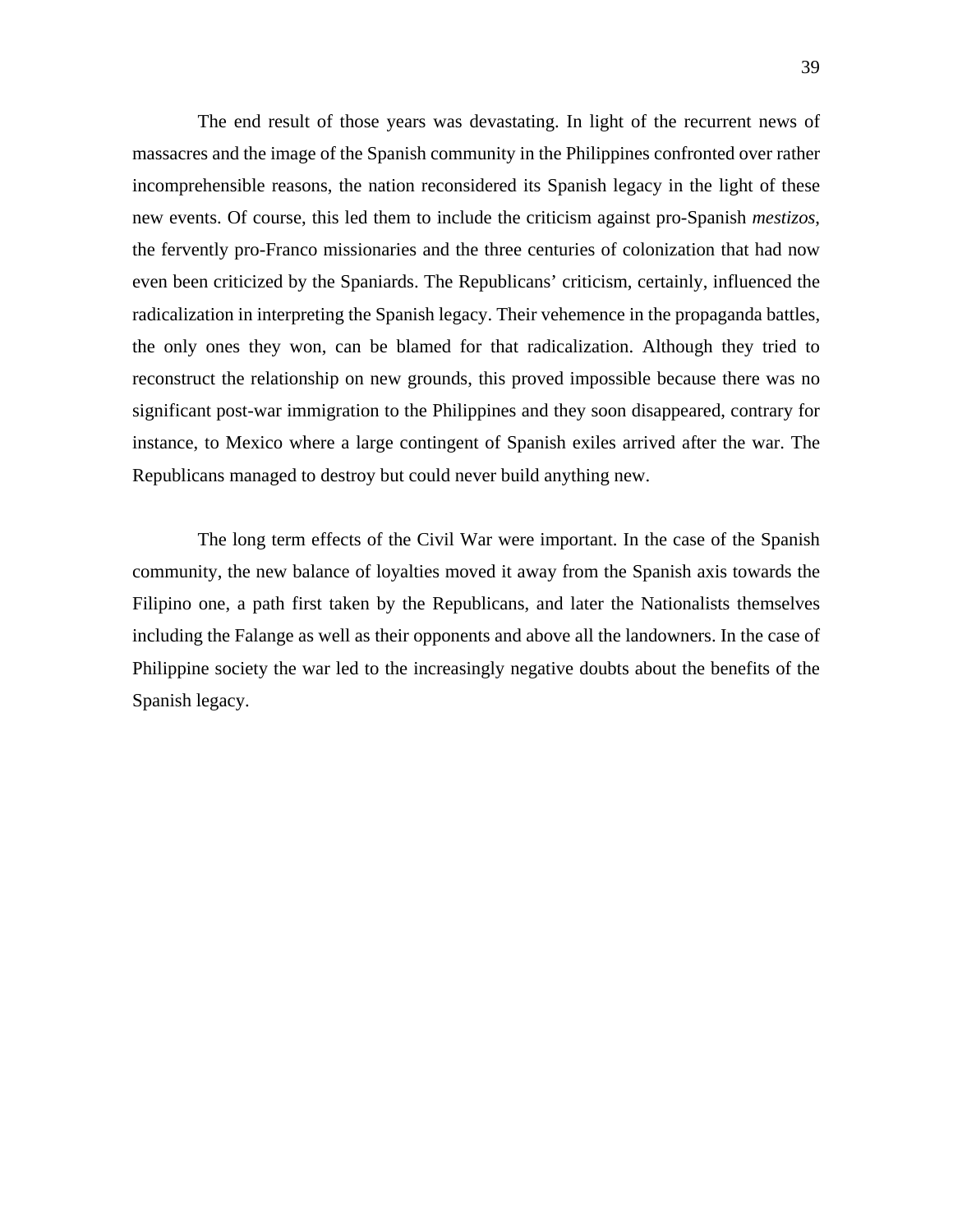# <span id="page-40-1"></span>**CONCLUSION DISPUTES OF LASTING CONSEQUENCES**

 Between the years 1935 and 1939, the community lived under a double challenge through the two worlds in which it hinged. In the Philippines, the country started a transitional period towards an independence in which the foreign communities would receive less favourable treatment, while Spain suffered a bloody civil war that divided the loyalties of every citizen, included those living in the archipelago. Thus for three years, while the legal situation of every foreigner in the Philippines was undermined, the Republicans and Nationalists devoted their time, rather, to help their fellow band members in the Peninsula, specially the Francoists.

 The Spanish community reaped important successes in this help. It mobilized important resources for its relatively small size: an important number of soldiers were sent and the amount of money was also very high, together with important quantities of tobacco, second-hand clothes, rice, soap and even ambulances and gold. The institutions created to channel this aid were another show of the vitality of the community at these moments, from the pro-Nationalist unofficial Consulate, the local branch of Falange, the *Hogar Jose Antonio* to the *House of the Republic*. New associations sprang up devoting their efforts to specific groups inside the community, such as *Auxilio Social* or *Ropero Español* to the Falangist sub-associations specifically for women, young people and even for companies. New publications such as *Democracia Española, Yugo, ¡Arriba España!* and *Pro*-*Cervantes* were published thanks to the militancy and efforts of many Spaniards (and Filhispanics). The list of the Spanish activities throughout these years appears unending, from Masses to demonstrations of joy or collecting money in the most diverse ways.

The*n Nationalists* could even reasonably brag of being the expatriate community with the biggest proportion of assistance sent. The effort was recognised by their Republican enemies and fellow Nationalists in Spain, both during the conflict and later. General Franco himself recognized it explicitly by thanking the first Filipino president, Elpidio Quirino<sup>[1](#page-40-0)</sup>, on his visit to Spain, in 1951,

1

<span id="page-40-0"></span><sup>&</sup>lt;sup>1</sup> Castro y Calvo-Magazo (1959), p. 84.; *DE*, N° 16, 20/VI/1938, "Entre bobos anda el juego"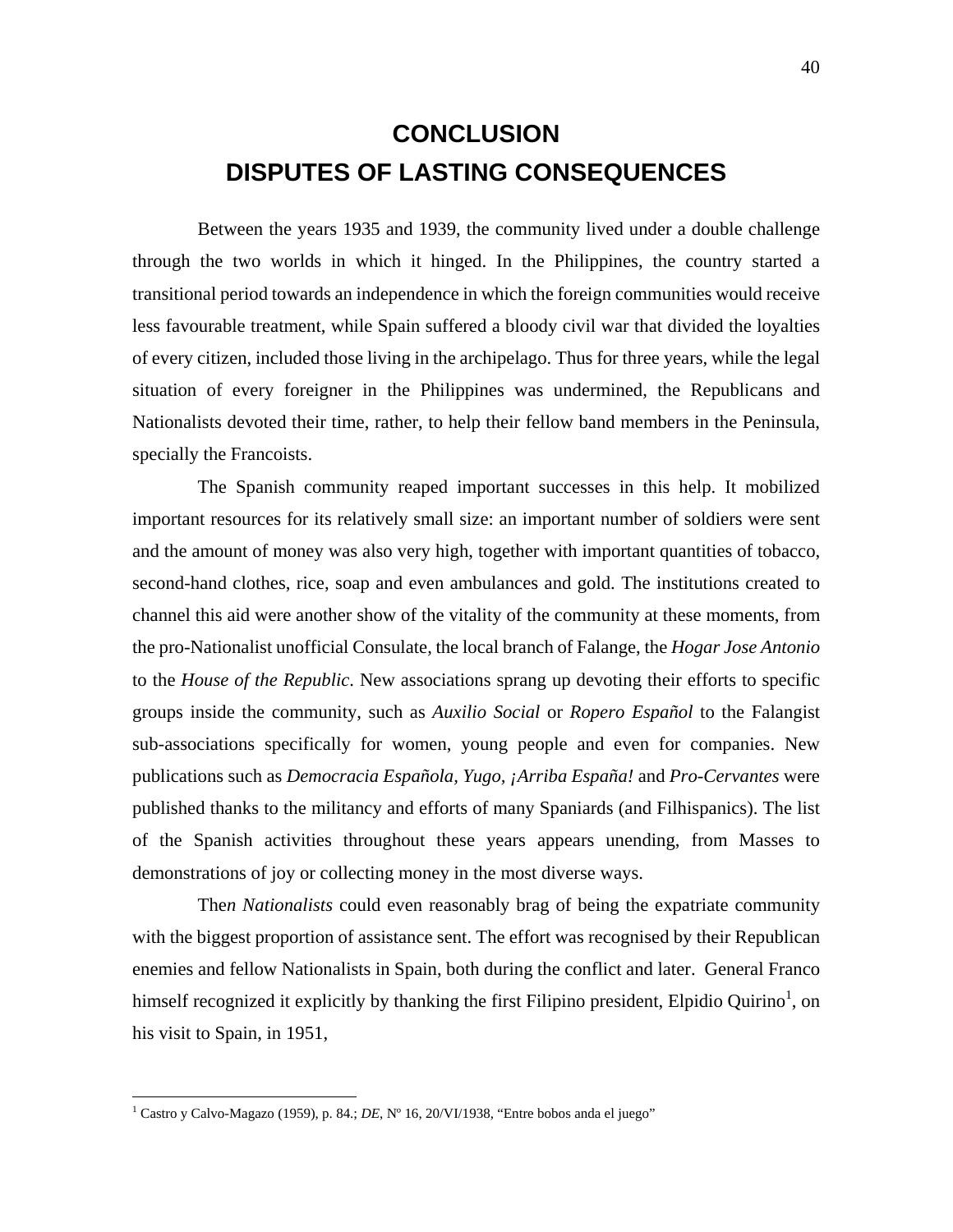<span id="page-41-1"></span>This fact could be considered as indicating a brilliant future of the Hispanic identity once independence came to the Philippines. The vitality shown by the community pointed to very optimistic perspectives, as indicated by a project in 1939 to set up an Institute of Spanish Studies in Manila.

# *1. Everyone a loser*

This mobilization was not the prelude for a brilliant new era but the final outbreak of the vitality of the community. The fundraising effort was excessive, the collateral effects surpassed the benefits and the tension generated reached an extreme intensity.

Certainly, in the Philippines there was no violence. Either due to the disparity of strength between both groups, or because the most violent travelled to the Peninsula or due to being residents in a foreign country, the disputes never reached grave levels of physical violence. The High Commissary himself was surprised that, in spite of the intensity of friction, the development of violent conflicts had been scant, similar to the disputes between communities after the outbreak of the Sino-Japanese War in July 1937. $2$ 

Apart from the lack of physical violence, however, there were plenty of harassments, verbal disputes and every kind of tension. There were multitude of anonymous threats, crossed accusations, many long-time friendships broke-up and confrontations went down even to intra-family levels, such as Juan and Vicente Sierra, from Bacolod, of Luis and Andrés Soler in Camarines, or the Pellicer brothers in Manila. The incidents were continuous and affected daily life even for the most minor reasons. Francisco Solé, in his Dagupan shop, or Fernando de Molina-Martell, in his kiosk in Amalang, Cagayan, suffered boycotts from the rest of Spaniards for selling *Democracia Española.* The halls of the *Casino Español* were also a stage for rows, in spite of its wealthy clients, from spitting at Franco's portrait to a rowdy dispute between a Republican member, Tomás del Río and a pro-nationalist Spanish waiter. Even prominent and aged Francoists had disputes among themselves, like an acrimonious dispute on a train in Spain between the manager of the Tobacco factory *La* 

<sup>41</sup>

<span id="page-41-0"></span> 2 NARA59-07. McNutt, Manila, 26/VI/1938.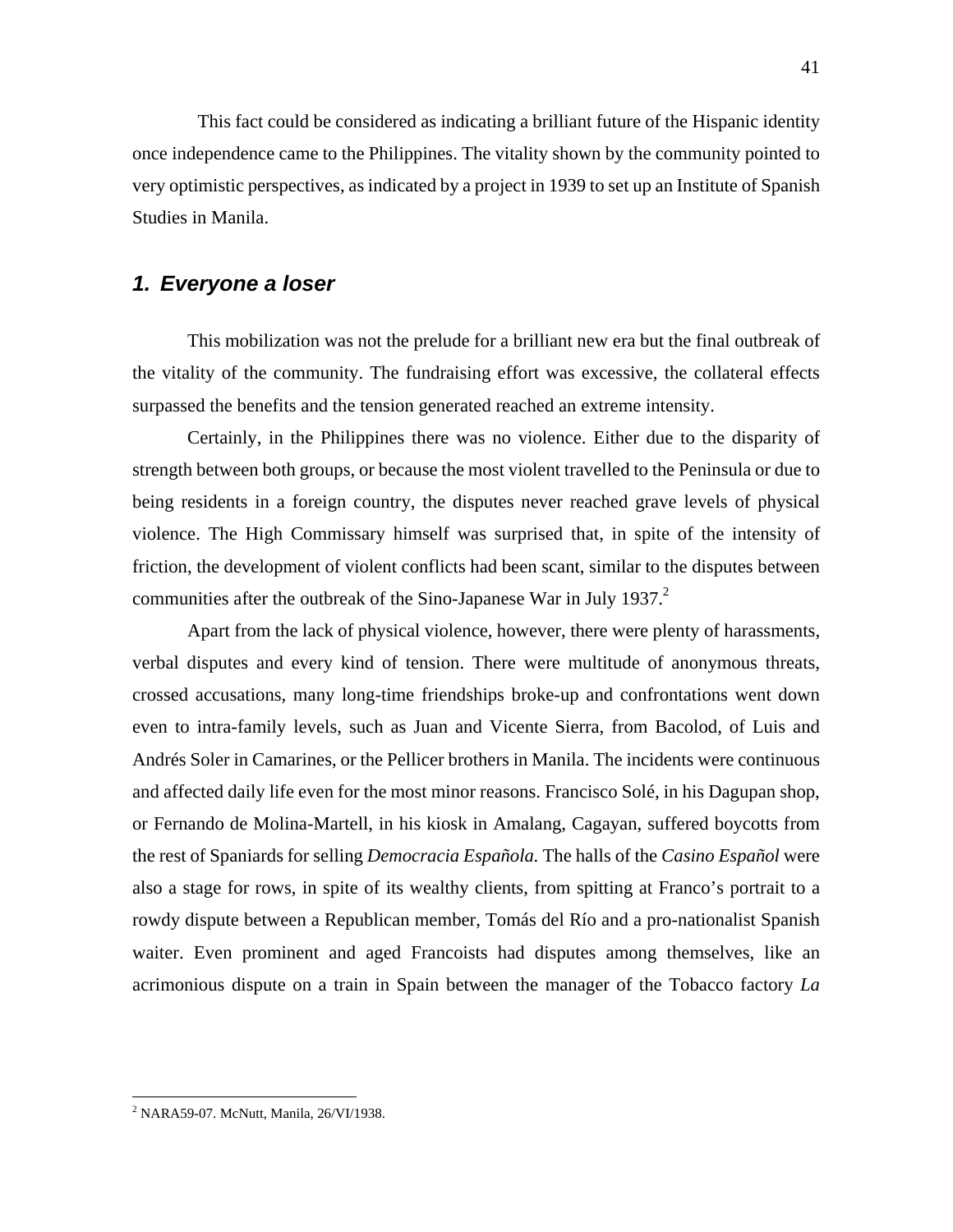*Insular* and president of the *Hospital de Santiago*, Isidoro de Mora, with the proprietor of the tobacco factory *La Isabelita*, Ignacio Carrión.[3](#page-42-0)

When peace returned, the internal ties of solidarity that dissolved during the conflict were impossible to recover and the image of Spain in the Philippines ceased to be focused around the *Casa de España* or the Spanish Casinos in Cebu or Iloilo or around the same community leaders. Dispersion was the most visible consequence of these years. The *Casa de España* in Manila, for instance, first expelled the Republican Consul (who set up his own *Casa de la República*)*;* later, for reasons of convenience, the unofficial Nationalist Consulate moved to the personal offices of its representative, Andrés Soriano, and later, due to rivalries, the *Falange*, with the rest of its subgroups, also moved elsewhere.

The former unity of the Spanish community was lost forever and, although the Republicans were the first to warn about the irreversible consequences, the Falangists (who had contributed the most to the disintegration), also recognized the loss. The Republican Buenaventura de Erquiaga recognized this in 1937, when they had already lost the battle in the *Casino Español by saying* : "The unity of the community is not only convenient but a vital necessity."<sup>4</sup> Similar laments were also expressed soon by his political enemies. In 1939, an article in the Falangist review *Yugo,* pointed to the increasing lack of internal solidarity among the Nationalists themselves. Whilst complaining about the few advertisements contracted to help with the publication of a leaflet, an article also expressed its perplexity on how wealthy Spaniards avoided going to the *Hospital de Santiago*, or preferred sending their sons to non-Spanish schools.<sup>[5](#page-42-2)</sup>

The impact of the efforts made during the Civil War, was certainly counterproductive to the community in the Philippines. Perhaps, if the conflict in Spain had lasted one or two months (as widely forecast at the outbreak), the situation would have return to normality, the disputes would have soon been forgotten and even the winners could have bragged about their effort with varying degrees of impertinence. However the price paid in the Philippines for the Nationalist victory was excessive.

1

<span id="page-42-0"></span><sup>&</sup>lt;sup>3</sup> AMAE-R-1736-29. Castellyí to Soriano, Manila, 19/IV/1938.<br><sup>4</sup> Cesino Español de Manila, 7/V/1937, in DE, 15/V/1937, The

<span id="page-42-2"></span><span id="page-42-1"></span><sup>&</sup>lt;sup>4</sup> Casino Español de Manila, 7/VI/1937, in *DE*, 15/VI/1937. The so complete overturn to his social life entailed De Erquiaga even to idealize the period previous to July 1936, maintaining that before the coup there was no discrimination between the Spanish communities, neither in the Philippines, nor Cuba nor in any other part of Latin America. *DE*, Nº 11, 10/XI/1938, "La Estela Trágica"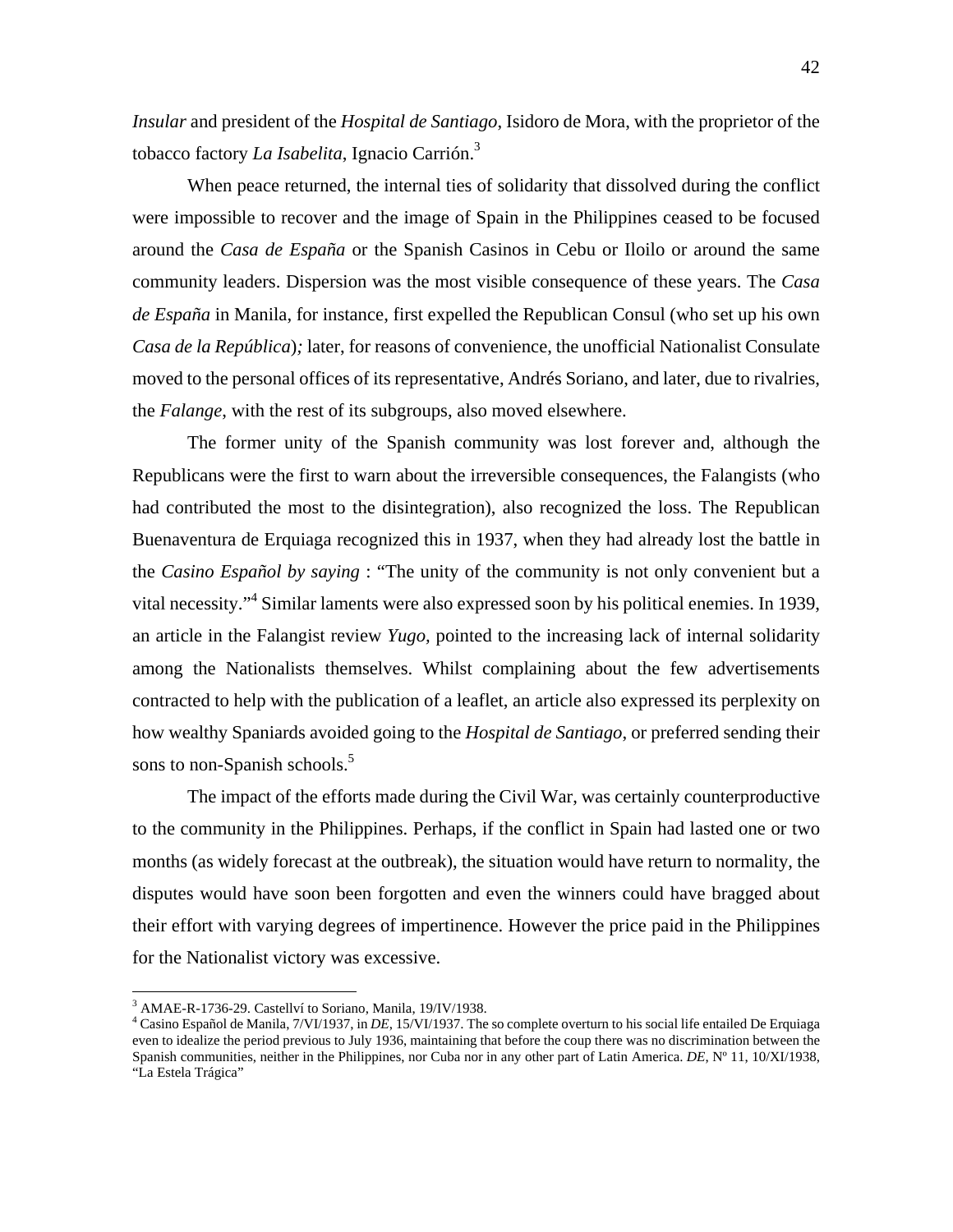The Republicans were the big losers. They could take pride of the many Filipinos sharing their ideals and in attacks against the priests, but their defeat was especially hard, since many were no longer prepared to start a new life. After the defeat, with the exception of some of the volunteers who fought in Spain, such as the Filipino communist Pedro Penino or Demetrio Gorostiaga (alias Dimitri) from Bilbao, probably also communist, the most active republicans mentioned in this study abandoned their militancy. Buenaventura de Erquiaga, for instance, moved to Legaspi, Bicol, from where he maintained a respectful attitude towards the new Spanish regimen while he dedicated himself to promote the University.<sup>[6](#page-43-0)</sup>

Andrés Soriano was on the winning side but he also finished the war with bitter-sweet feelings. He should have been officially thanked for his important contributions but he never felt that he was properly recognized. On studying the official biography appearing after his death in 1969 the absence of any reference to his efforts in helping the Nationalists, and his prominent role during the Civil War, or even his position as unofficial consul is especially remarkable. For a man so accustomed to success, recalling the Civil War must have brought unhappy memories, especially when he was continuously referred to as a "Falangist," the group he disliked the most. The brewery entrepreneur should also have had divided feelings towards general Franco. Certainly, Soriano admired the Generalissimo but must have felt that Franco used him and later disposed of him at will. When Soriano referred of ingratitude, he not only referred to the upstart Falangists, but also to their crafty leader, so ready to receive but also to forget his contributions and furthermore, without having restored the monarchy.

The Falangists were the group with the brightest expectations when the war finished in April 1939. From a relatively small community, they had achieved targets seemingly unreachable as testifies the large number of institutions created in a mere three years. They started to be significant inside the community but this was at the expense of too many personal efforts and by gaining too many enemies; of having a multitude of arguments and of immersing themselves under continuous suspicion. For example Martín Pou returned to Spain leaving his wife and children in the Philippines and, in spite of the promises, there is no trace he was given charge again of any responsible position or important activity: he lost his

<span id="page-43-0"></span><sup>-&</sup>lt;br>5  $<sup>5</sup>$  The idea of funding six scholarships was rejected by the Spanish schools and then the Youth responsible in Falange,</sup> Miranda Sampedro, prepared the setting off of a "Caja de Socorro" for poor students. Paulino Miranda Sampedro, "Rumbo al Imperio. Consideraciones en torno al patriotismo," *Yugo*, N. 25, 25/I/1939.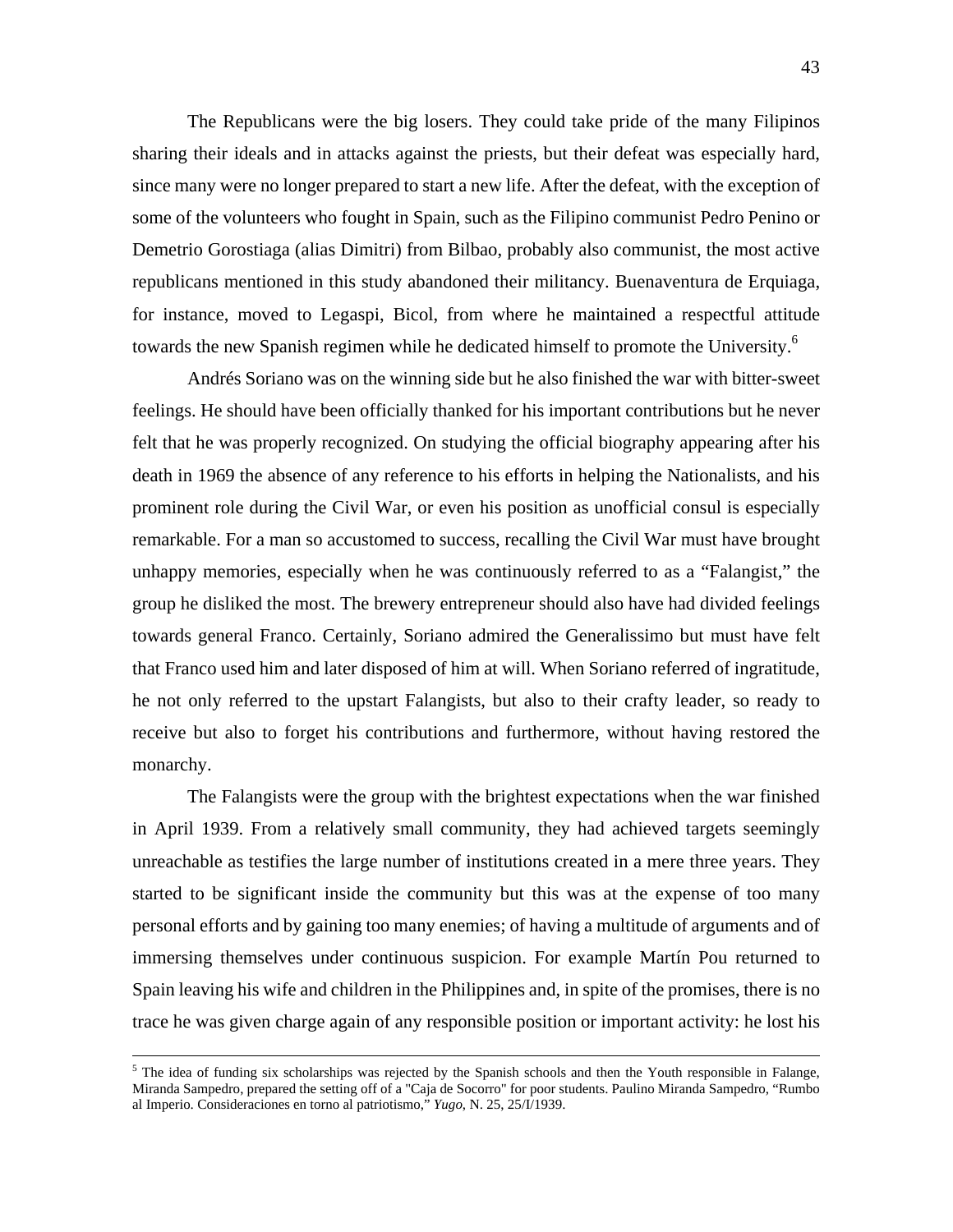44

<span id="page-44-1"></span>family and had to restart a new life. Foremost local leader Patricio Hermoso probably was a similar case. Alter the end of the war, his militancy diminished, and there are references only to his being appointed Treasurer of the Chamber of Commerce during the Japanese Occupation, but when the Pacific War ended his family returned to Spain and he remained.

The Spaniards lost generally, both Republicans and Nationalists; the influence of Spain in the Philippines was lost and the possibility of an Hispanicised future for the budding Republic moved further away. The Spanish community could have acted in favour of that Hispanicisation of the Philippines, looking how to make use of the future independence. Theycould have promoted the Spanish language, for instance,  $\bar{z}$  banking on the sure collaboration of so many Filhispanics and Filipino nationalists that perceived Hispanic identity as a way to counterbalance the American influence. However being entangled in such an internal dispute, neither Republicans nor Nationalists could even think of joint targets, even though they shared them.

For the Filhispanics, on their side, it was time to hide their sentiments, since Spain started to show its worst side and cruellest aspects of its culture at the precise time that it was important to promote the Hispanic option for the Philippines. The Civil War was a Pandora's Box that entailed all kind of consequences: tangible, intangible and above all, those not foreseen previously. With so many day-to-day disputes, there was no time to think of the future. The experiences of those years would be difficult to forget, since the war triggered efforts and disputes with long-term consequences.

# *2. Discoveries of the Dissertation*

 This chapter analyzes the contributions to the knowledge of the Spanish presence in the Philippines that I consider more relevant.

 $\frac{1}{6}$  $<sup>6</sup>$  I thank this information to Carlos Madrid, who interviewed his son, Francis Garchitorena, before his death in 2005.</sup>

<span id="page-44-0"></span><sup>&</sup>lt;sup>7</sup> Extolling it for being the language of the Filipino intellectuality and for its sonority, Filipino Fidel Zarandín, in his article in *Democracia Española* asserts that "fifty per cent of the Filipino population understand perfectly the Castilian (and even that I am underestimating)", *DE*, Nº 1, 10/I/1938. "El Lenguaje Nacional" y "Rizal y España".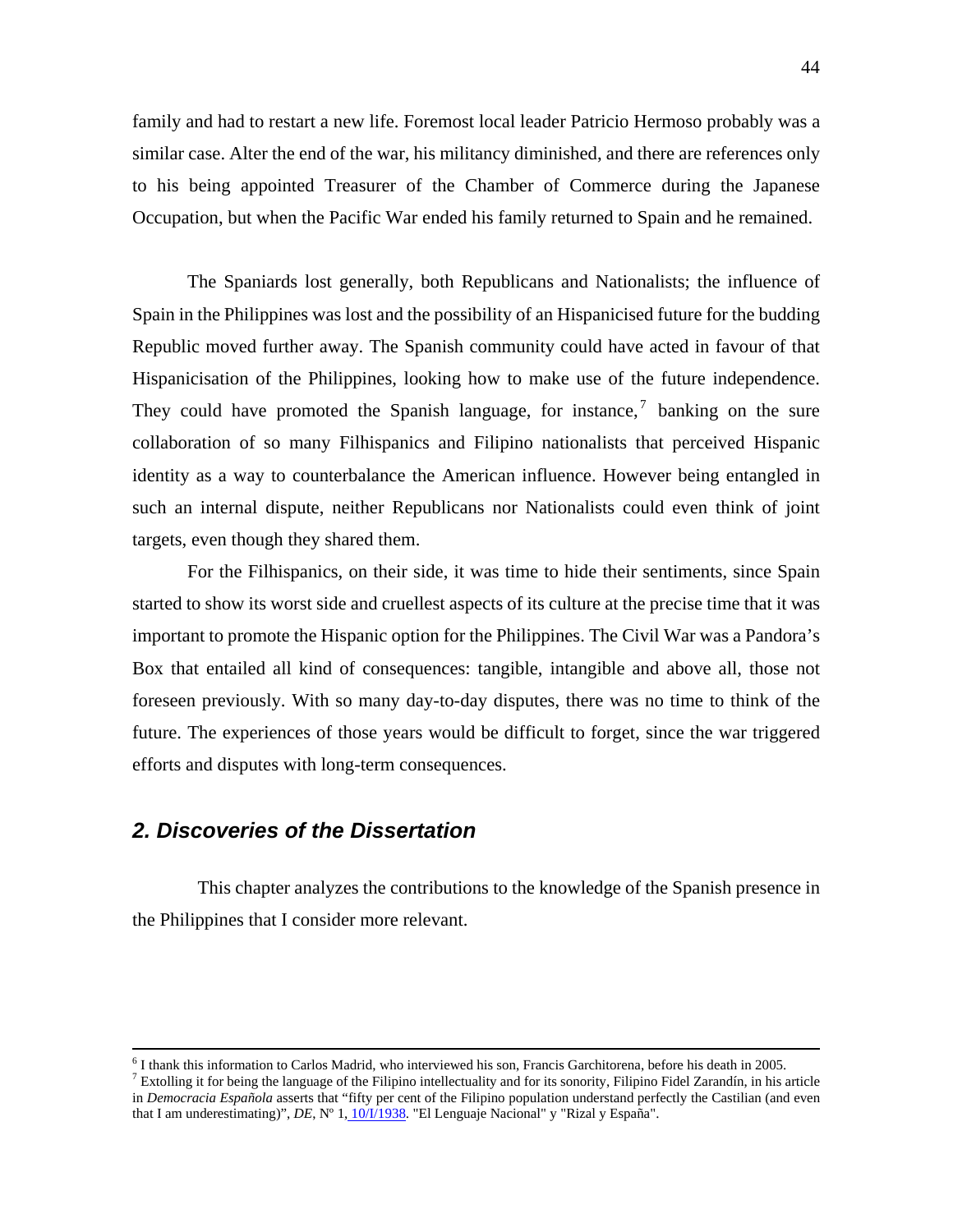#### <span id="page-45-1"></span>**2.1. General division of the Spanish community in the Philippines**

 Probably, the main contribution of this work is showing the deepness of the internal division of the community. The clearest example is Andrés Soriano, who is still being considered in the Philippines as a Falangist, in spite of having harassed them as much as possible although in a more covert way than others such as Adrián Got or Enrique Zóbel. This story of the intrahispanic disputes is a shameful chapter that the community in the Philippines has tried to forget, probably with sound judgement after listening to the groundless accusations made during and after the Pacific War. This makes it more necessary to bring this to light by scientific study to, among other reasons, end definitely the legacy of the II World War propaganda, when the Falange was consciously exaggerated as an enemy. It is difficult to conceive that books such as the one by Allan Chase are still used as the main reference for the Falange overseas both in the Philippines and in Latin America. Chase offers many true facts but his book and the rest of the anti-Falange books and articles from the II World War period are wartime propaganda and have to be considered as such by historians

This study opens important paths to future research, among other reasons because we still lack a proper study on the Spanish Community in the Philippines even during the colonial period. I consider that this research can also be an important step forward to learn about the origins of the community in the colonial period and about the internal disputes that were recurrent during these centuries both between 'hacenderos' and missionaries as well as among the different missionary orders or between the Galleon traders. The Spanish community in the Philippines needs more research not only due to its own importance but because during the colonial period its internal disputes had repercussions on the whole country. $8$ 

 This study shows also that the regional differences inside the community were diminished in relation with those existing in other Spanish expatriate groups. The Basque

1

<span id="page-45-0"></span><sup>&</sup>lt;sup>8</sup> Studying the internal life of the Spanish community, in fact, could allow explanations to some of the crucial decisions taken during the Spanish colonization of the Philippines, such as the decision by some missionary orders to teach the Christian gospel in the local dialects, or the effort to avoid trade links with the neighbouring territories. The absolute dominion of the missionaries was not a foregone conclusion, but the result of a dispute with the laymen since the very arrival to the archipelago. The missionaries ended victorious and reduced the presence of laymen to insignificant levels for the government of the Philippines. Either because of the decision of the Synod of Manila in 1582 of teaching in local languages, due to the efforts to avoid trade with southeast Asia once the evangelizing attempts failed or for lining up with the locals in their protests against hacenderos for the working conditions, the missionaries managed a complete dominion over the Philippines. The only territory where missionaries have predominant over hacenderos in the Spanish empire have been the Philippines, either by reasons related with the disputes for power inside the community or, simply, with the desires to avoid foreign interferences.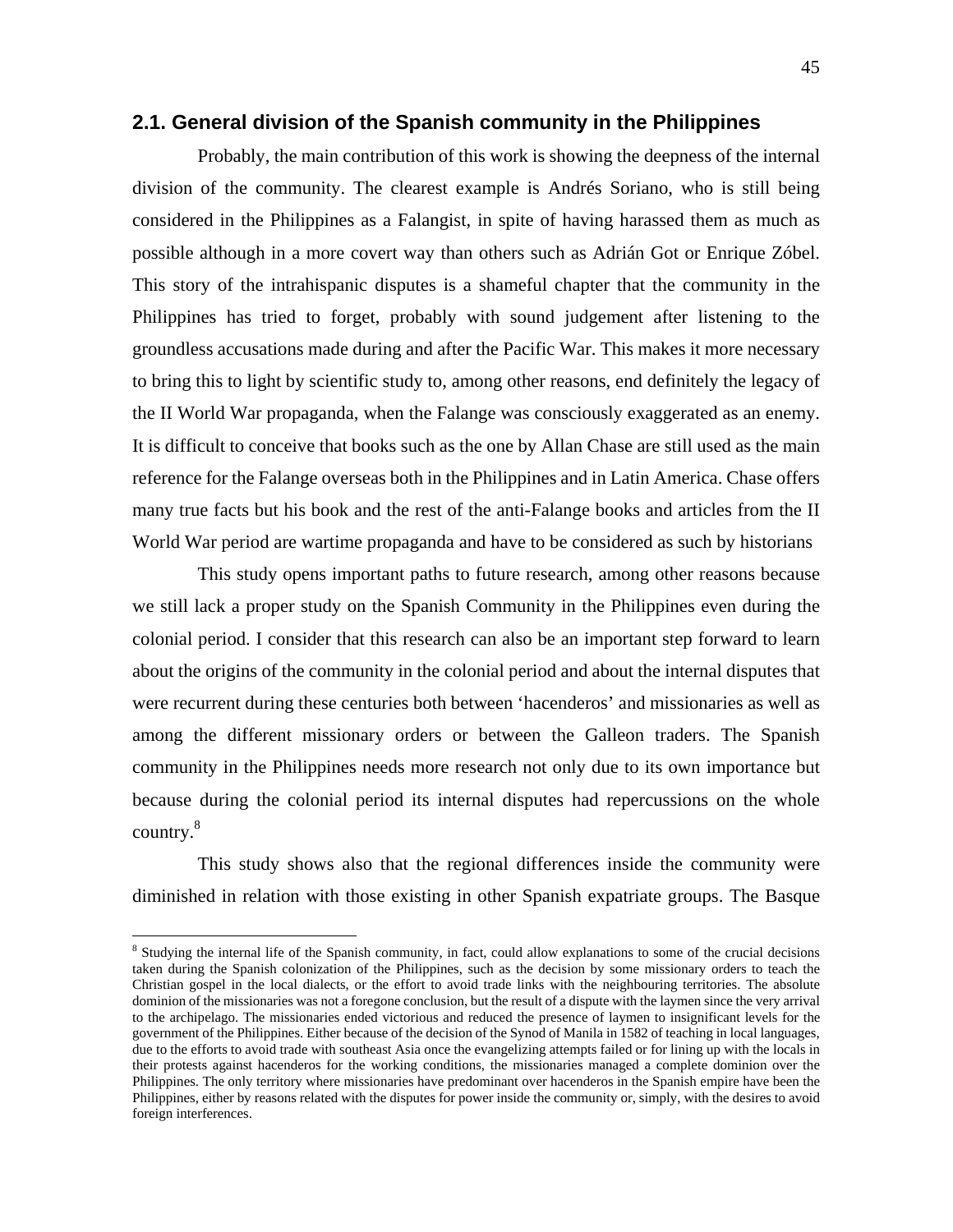<span id="page-46-0"></span>ethnicity was only one of the arguments to consider whether backing or not the Republic in the years 1936-39 or during the Japanese occupation in 1941-45. Therefore it is not certain to assert as some authors have, that the Basques backed the Republic or that they opposed the Japanese. It is possible to find more Catalans and Basques in the Philippines favouring the Republic than the rest during the first months of the war although many gave way, especially those living in Manila and big cities and very few of them continued backing the Republic to the very end. The Nationalist triumphs in North Spain forced many to change positions and in fact the Falange opened a delegation in Kabankalan, the main concentration of Basques in Negros island. Backed by their economic strength based on sugar haciendas and the distance from the Capital, some of the Basque owners were able to maintain a degree of autonomy and backed the Basque Nationalist Party at this time, proof existing that they continued to do so during the Pacific War. However they took care not to irritate excessively their business partners in Manila. Thus they benefited from their possibility to more freely express their opinion thanks to their long settlement in the islands, their relative isolation in Negros and that their business were relatively independent to the rest of the community.

#### **2.2. Divisiveness between the Nationalists**

The disputes between the Falangists and right-wingers are probable the most novel contribution to the study because of the special characteristics of the Spanish community in the Philippines. This community was the bulwark of the rebels among expatriates because although other small communities of less than 4000 members in Latin America favoured the Nationalists (as in Bolivia, Ecuador, Peru, Paraguay, Honduras, Costa Rica y Nicaragua, as indicated by Rosa Pardo), it was only in the Philippines that such large fortunes and high level of income could be found amongst the population.

It was also the foreign community where the internal disputes were the gravest. To interpret them correctly it is deemed necessary to compare them with the disputes between the Fascist movements and conservatives in Europe since they had similar causes: the search for an alternative leadership or social climbing. The Philippine scenario provides clues to understand how the political fight evolved. The dirty tricks against the Falangists, either by spying on their communications or anonymous publications aimed at political targets, are an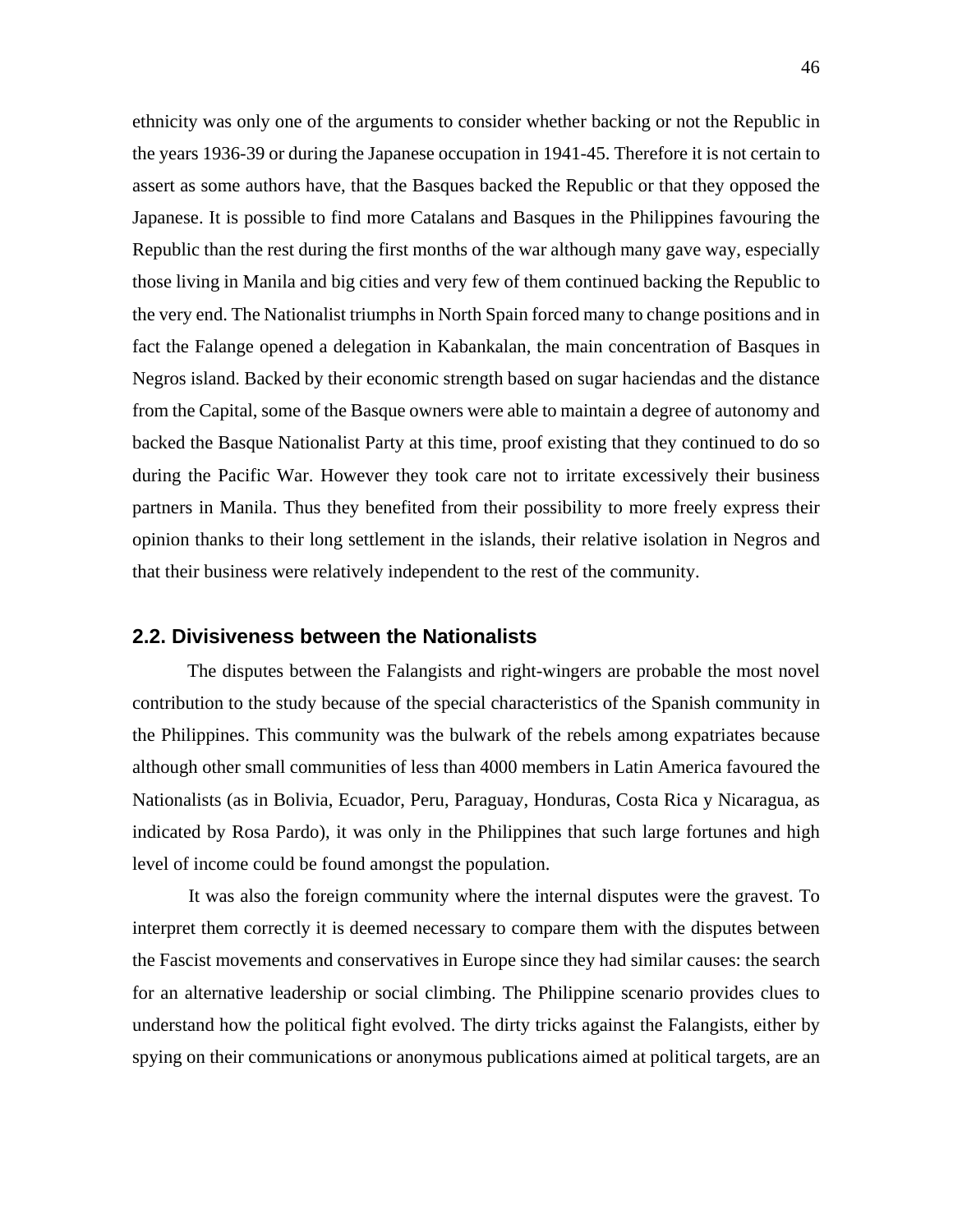<span id="page-47-0"></span>example of the use of practices already established in the political infighting in the country at the time and which would worsen after the Pacific War.

#### **2.3. Characteristics of Falange in the Philippines**

Perhaps the more theoretical contribution of this research can be the cataloguing of the Falange in the Philippines as a Fascist party. Having become majority among the Spanish community, the Falange aimed to lead the whole community despite its geographical situation.

The Falangists practiced a new way of doing politics inside the community. They created new institutions instead of using existing ones despite dominating some of the old ones such as occurred with the *Casino Español de Manila*, or the *Fondo Benéfico Español*  (Spanish Charity Fund), a moribund charity that could have revitalized for their own ends as Soriano pointed out when the Falange first mentioned the idea of setting up their *Hogar José Antonio*. The Falangists also tried to lay out new forms of political authoritarism inside the community, such as their efforts to prohibit the Republican propaganda in the biggest selling newspapers. Above all, the Falange strove to Falangicize the community. Pou did his best before his departure to lay out the framework in order to cover the widest range of aspects of the life of the members of the community. From the youth, feminine or charitable organizations, to the Compañía Comercial del Oriente (Orient Commercial Company), with targets much more ambitious than the mere coordination of the Spanish companies. The life of the community, according to Pou's plans, should revolve as closely as possible around the Falange, the party charged with leading the community towards a new society based on a new man as envisioned by Fascism.

As in the rest of the world, Fascists in the Philippines had a precise idea that the society they were fighting for would be reshaped by their ideals and be totally different to the one ambitioned by traditionalists and reactionaries. In fact, they showed their new ideals in many of their activities. Their creed was their own, imported from Spain: blue shirts, red beret, raised hand and their own chants, which they also ensured appeared in the ceremonials held at the churches where the Falangist youth had a special place in order to enhance the acts by carrying flags, forming up and singing their songs during the rituals. The same was to occur with the martyrs and saints taken from the Falangist liturgy, especially in relation to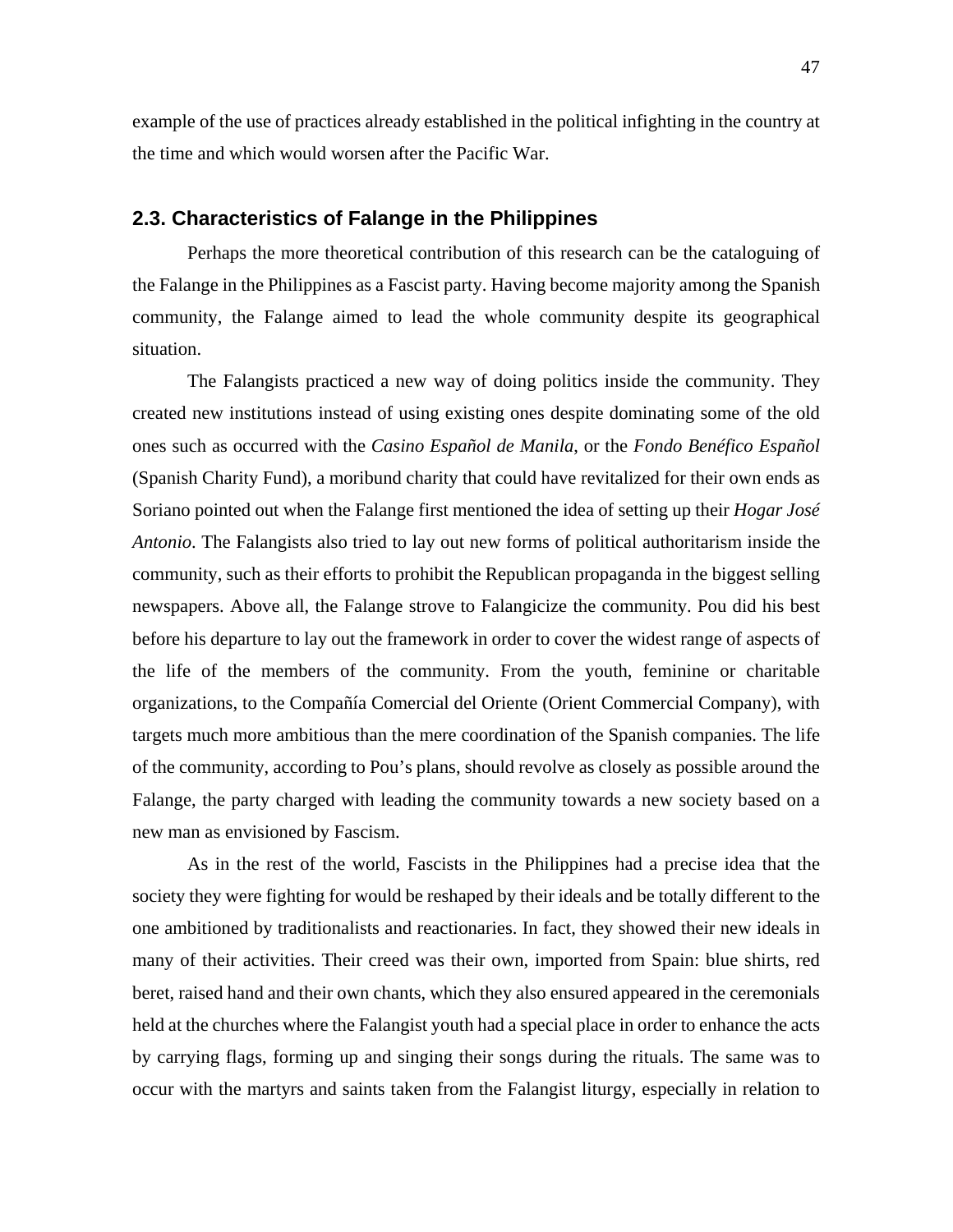José Antonio, declaring the day of his remembrance service in 1938 as Martyr's day and organising a vigil gala.

The Falange in the Philippines can be considered as a fascist party, if we take into account that it was the branch of a party acting in a foreign country. It had the distinctive characteristics established by Ernst Nolte as "Fascist minimum" to be considered as such: anti-Marxism, anti-liberalism, anti-traditionalism, the principal of leadership, the army of the Partyand the ultimate goal of totalitarianism.<sup>9</sup> The young Falangists never acted with weapons and their totalitarian aim was focused inside the community, knowing well that they lived in a country where authoritarism could only advance hand in hand with the Philippine parties. Looking at a more general definition made by the current main specialist in Italian fascism, Emilio Gentile, the Falange in the Philippines also fall within this the definition:

"Fascism is a modern, nationalist and revolutionary, antiliberal and antimarxist political phenomenon, organized by party militia, with a totalitarian idea of politics and state, with an activist and anti-theoretical ideology, with a mythical, virile and anti-hedonistic base, sacralised as a lay religion that asserts the absolute primacy of the nation which it understands as an organic community ethnically homogeneous and hierarchically organized in a corporative State with a bellicose calling in favour of a policy of grandeur, of power and conquest leading to the creation of a new order and a new civilization"<sup>10</sup>

 Since Professor Gentile is the main theorist of the concept of political religions, it is convenient to also discuss the Falange's relation with the Catholic Church, since one of the main characteristics of the totalitarian movements is the creation of their own religious movement rather than using the existing religious structures. During the years of the Civil War, the Falangists never thought of dominating the Catholic Church and preferred, in any case, using the existing organizations for their own political aims. The symbiosis was not perfect, but there was a tendency to cooperate between the Falange and the Catholic Church with some religious orders more favourable than others: father Octavio Cubría, an Augustinian friar, was the cultural delegate of the Junta de Mando (Steering Committee) in

<u>.</u>

<span id="page-48-0"></span><sup>9</sup> Nolte, E. (1968), *Die Krise des liberalen Systems und die faschistischen Bewegungen*, Piper, Munich, p. 385, cit. en Eatwell, R. "Universal Fascism? Approaches and definitions," en Ugelvik (ed.) (2001) *Fascism Outside Europe*, New York : Columbia University Press, p. 20.

<span id="page-48-1"></span><sup>10</sup> Gentile, E. (2004) "Introducción al fascismo" in *Fascismo y franquismo cara a cara. Una perspectiva histórica*, in Javier Tusell, Emilio Gentile & Giuliana dDi Febo, eds. Susana Sueiro, coord. Madrid: Biblioteca Nueva, p. 19.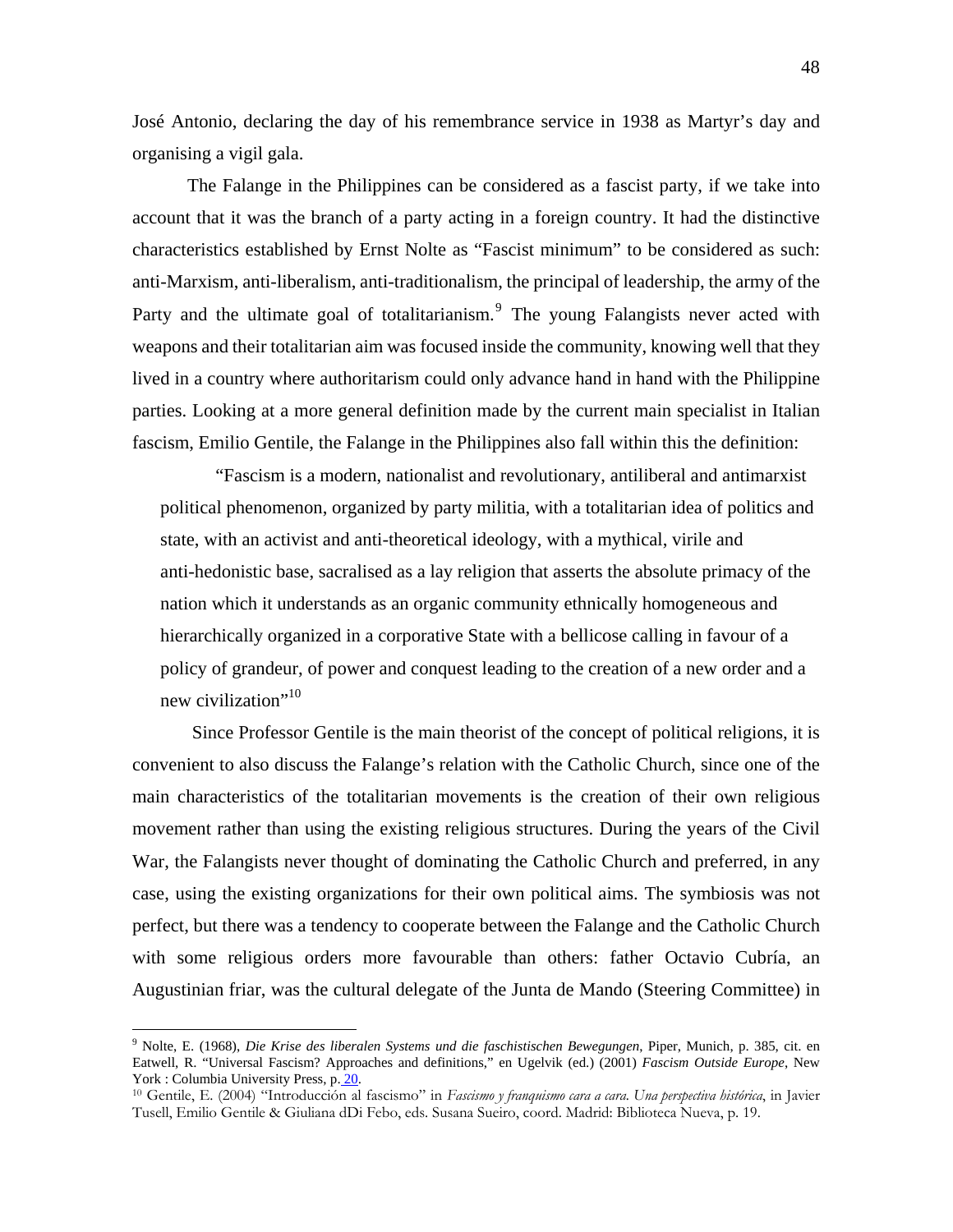charge of a "Fray Luis de León" School. The highest Church officials also collaborated with the Falange, both Archbishop O'Doherty and the diplomatic representative of the Pope or Papal Nuncio, monsignor Guillermo Piani being good examples. That excellent relationship between Falange and the missionary orders, certainly, was the only cause of salvation that prevented the isolation of the Falange. Therefore, during the Civil War, the term that better applies to the church is of a fascisticized Catholic church.

After the Civil War, and especially after the conquering German victories in Europe, the Falange's attitude in the Philippines changed since they tried to enforce their influence over the community, even to the point of attempting to surpass the influence of the Catholic Church. This fact indicates that the Falangists idyll with the Church during the Civil War was merely a strategy and that Pou, probably planned the *falangicization of* the Catholic Church in a second step. Even though there is no supporting evidence of this there was no excess of piety inside the Falange: Pou was denounced to his superiors in the Peninsula of not attending church but this was expressly denied by the Falange. ……

The most typical characteristics of the Fascist movements were shown by the Spanish Falangists in the Philippines, both in the socio-political level as well as in the ideological level. More influenced probably by Ramiro Ledesma Ramos, the Falange Branch in the Philippines followed the Spanish trail of events, passing in a year from being a minority movement to a mass party, although the lack of necessary resources was important. The Falange felt itself vital, portraying modernity and being revolutionary. It was ultranationalist and made efforts to transcend the division between left and right not only admitting and inviting former leftists into its ranks but also to its Ruling Committee. However the Falange cannot be considered a secular party due to its intense relation with the Catholic Church with which, when it was being continuously harassed, it could not show a relation between equals. The Falange in the Philippines was a secular organization and not National-Catholic one, but the high hand was always on the Church side the rather than in the hands of Falange. The Augustinians for instance, allowed the Falangist Youth's *Flechas* to freely use some free land behind the San Agustin Church, but when it caused problems the Augustinians merely cancelled their compromise.

Furthermore, The Falange in the Philippines was able to maintain its radicalism ofthe first period after the increase in its members and in spite of Franco's leadership loosening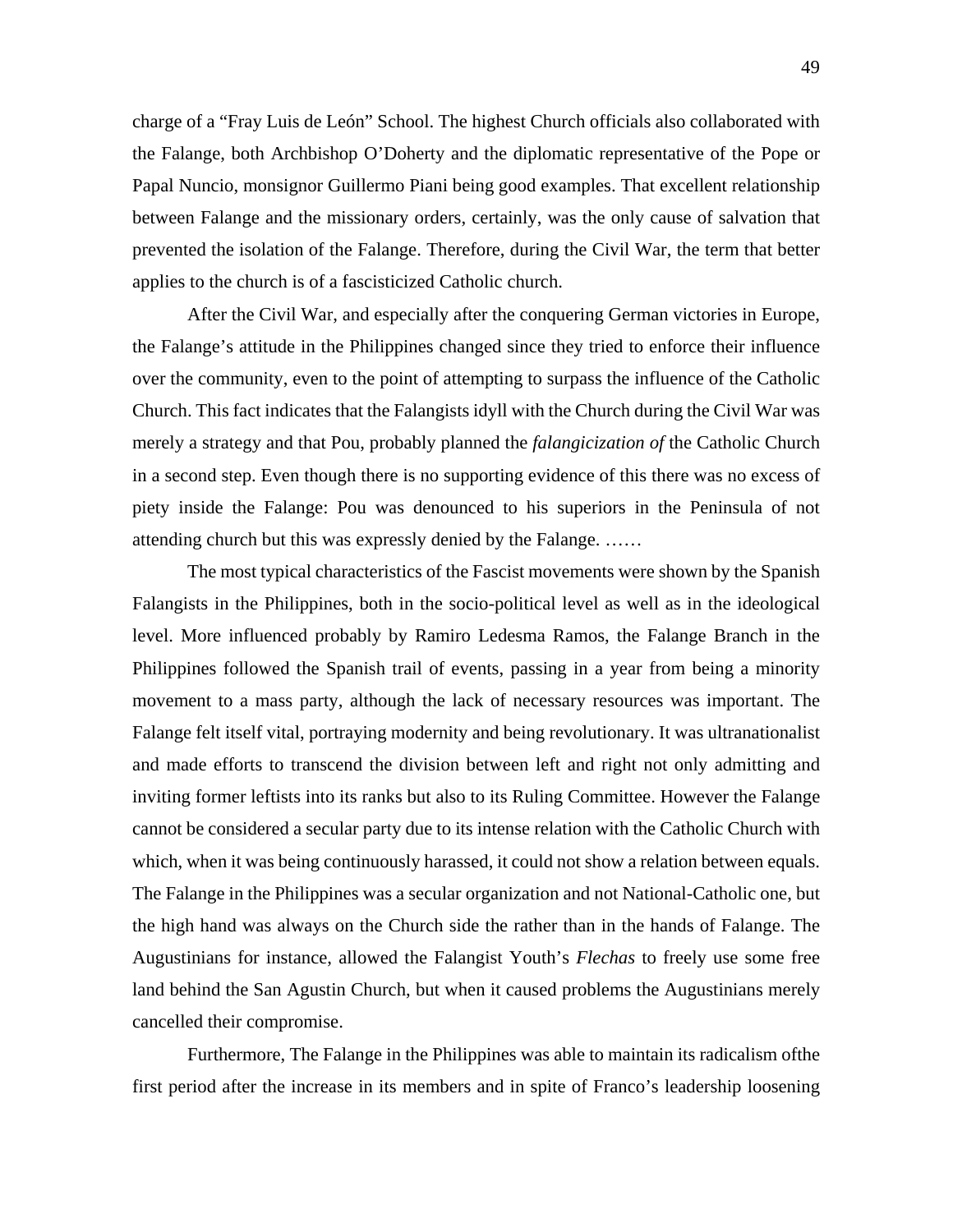some of its original ideals. Martín Pou's first Ruling Committee, full of Soriano's cronies, resembled the first years of the Falange before the Unification Decree but the Falangist chief soon got rid of them and acted following the principles imported from Europe. General Franco, in time, vanquished the Fascist aims of the Falange by placing loyal followers his so-called Franco-Falangists, in the key posts of the Falange. In the Philippines, the process was different, the Falange acted almost independently and its main problems were its adversaries in the Spanish community in the Philippines rather than orders from Spain. The same occurred with Martin Pou's economic proposals and his criticism of capitalism together with his efforts to gather the Spanish companies in a joint organization which shows the effort, as pointed out by George L. Mosse to "discover a "third way" between capitalism and Marxism but which however, avoided specific social and economic change by falling back into the economy."<sup>11</sup> Finally, again following on from Mosse's writings and his analysis of Fascism as a cultural phenomenon, the dispute between the Falange and the conservatives can be understood as two ways of understanding politics: "Fascism everywhere was an "attitude towards life" based on a national mystique that could vary from one nation to another."<sup>12</sup>

The most interesting aspects of the conflict are, certainly, the different backgrounds of each group. Although both reaffirmed their ethnicity continuously, Martín Pou's Falange was the most European, since it acted like its mother party but transplanted to a different location. The ideology of the Philippine branch didn't suffer change due to this different Asian context; the ideological affinities tended to be above the personal or family interest and the leadership change meant modifications in detail, but not in the general working. Pou took the decisions that were in the program of so many other provincial or area chiefs and acted as any other Falange leader in the Peninsula. His main difference was the remoteness of his geographical setting. His conservative opponents, however, acted under very different patterns, adapting their way of acting to the Philippine setting. The dispute, therefore also reflected the desire of influence from Spain versus autoctonous influence, either with peninsular style or the Filipino ways. Bearing in mind that a similar problem occurred

<u>.</u>

<span id="page-50-0"></span><sup>11</sup> Mosse, G. "Towards a General Theory of Fascism," en id. *Masses and Man*, Cit. En Gentile, E. (2004) *Fascismo, Historia e Interpretación*. Madrid, Alianza, pp. 66-67. 12 Ibíd.

<span id="page-50-1"></span>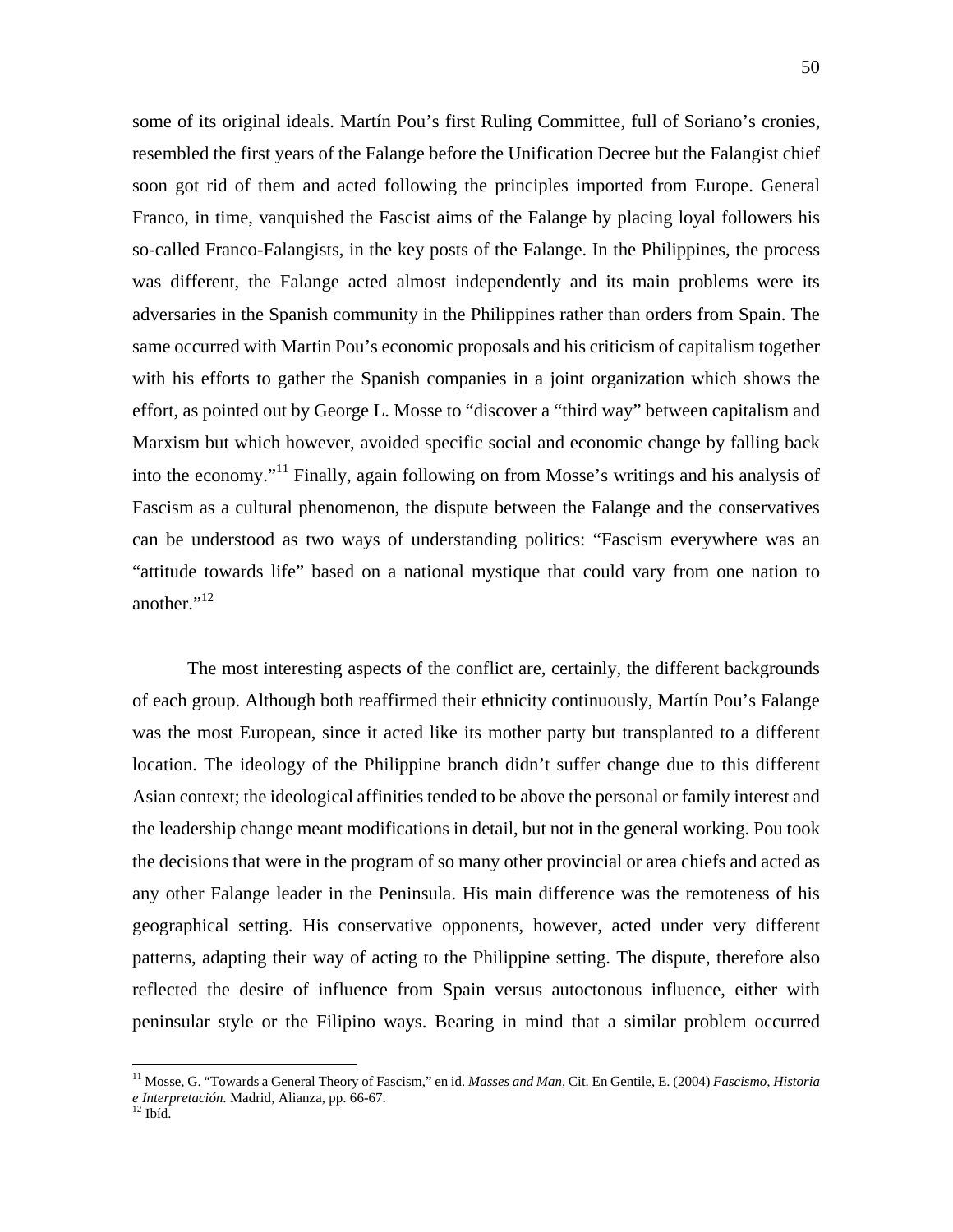51

between the Nazi Party and the German Club in Manila*,* the disputes between Falangists and conservatives could equate with those between national resistance, represented by the conservative groups, versus the foreign influence, represented on this occasion by the totalitarian ideologies.

 Lastly, this study offers a different perspective about the de-hispanization of the Philippines. It considers the year 1898 as an important date, from when Hispanicism in the Philippines declined progressively due to basically endogenous reasons: the physical disappearance of those that lived under the Spanish period and the end of the personal recollections of this period. This study hopes to demonstrate, however, that this decline was not so gradual and that more than the internal evolution, the foreign events external to the community were more determinant in its future. The Spanish Civil War was a crucial factor in this decline of Hispanicism together with the steps towards Independence. This is a topic that deserves additional research but the notes about the strength and wealth of the community before the outbreak of the War show that Hispanism in the Philippines survived relatively well the four decades of American colonization.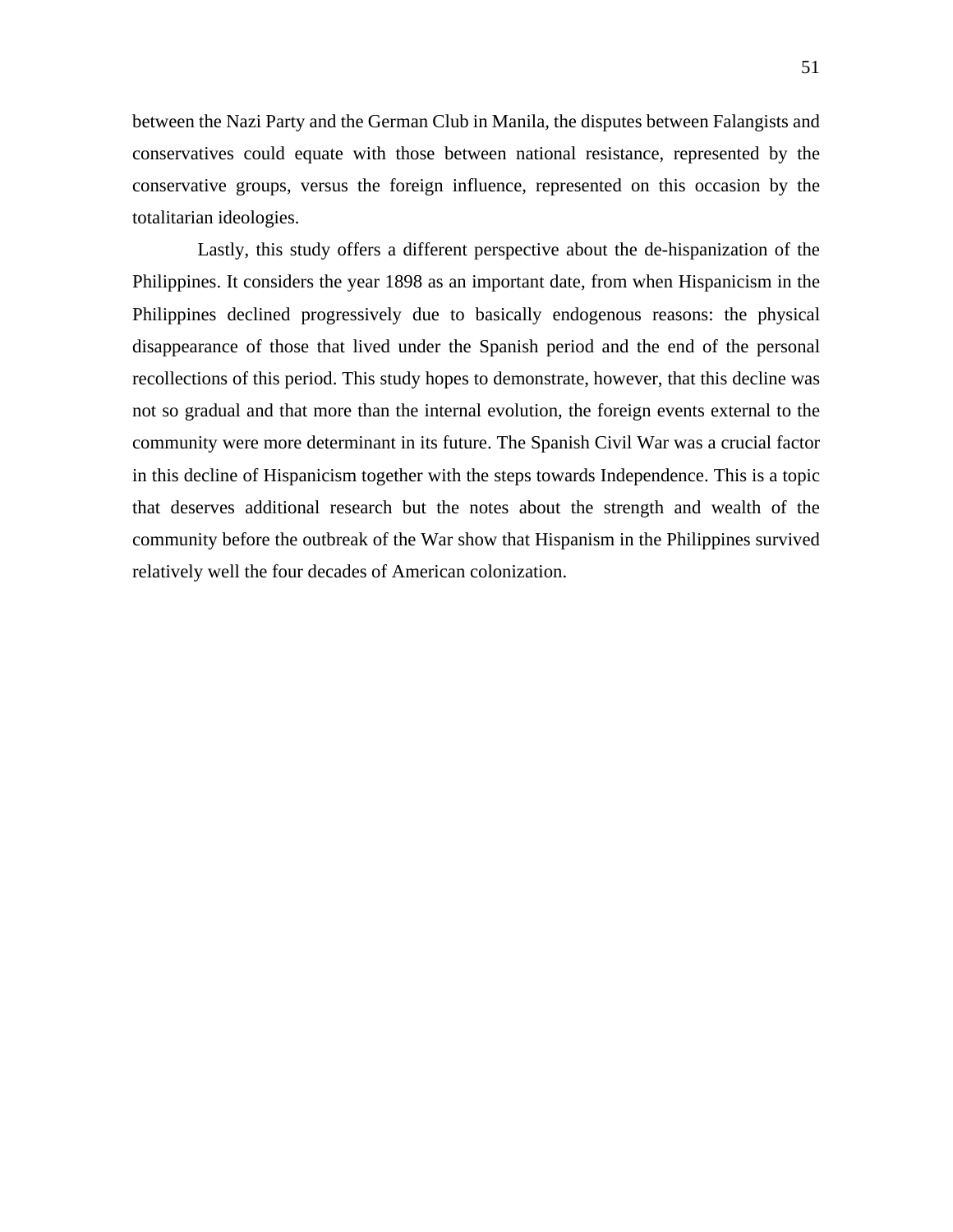# <span id="page-52-0"></span>*3. Postscript*

On April 1, 1939, with the definite triumph of the Nationalist side over the Republicans, Spain started a new phase of reconstruction under General Franco. The same occurred with the Pro- Nationalist community in the Philippines, celebrating their triumph with a Te Deum mass and parties. They had additional reasons to celebrate as apart from the end of the fundraising efforts and the passions aroused by the battles in the Peninsular the arrival in Manila of the first francoist diplomat to be officially recognised by the American authorities presaged the end of their internal disputes. Furthermore, Álvaro de Maldonado y Liñán, apart from being a diplomat, was also a Falangist and he would therefore also be the Head of the Falange branch in the Philippines. He had a very appropriate Curriculum Vitae, was to hold a power none had before and furthermore, since his very arrival, he showed the desire to unify the community.

It was the most appropriate moment for hope. The Republicans were definitely defeated while the Nationalist groups were disorientated and without leadership. Soriano ended definitely his official leadership over the community, first by closing the unofficial consulate and second by rejecting the possibility of holding the position of honorary vice-consul, the post that had been occupied before the war by his uncle Enrique Zóbel de Ayala. The Falange in the Philippines on the other hand, was undergoing difficult moments, scarcely encouraged by Jose del Castaño informing it about having briefed Maldonado on who were the Falange's friends and enemies. After Pou's dismissal, his Committee in the Philippines came under attack in anonymous leaflets that affected them gravely to the point that they weighed up whether to dissolve the party definitely. In conclusion, both Conservatives and Falangists were ready to obey the orders from the Consul Maldonado. A new phase was about to commence.

In fact, during his first months, the new consul Maldonado helped to pacify the community. In spite of his Falangist affiliation he soon drew closer to Soriano and his group and with the backing of the religious orders, he achieved some sort of unity and peace amongst the Spaniards during the second half of 1939.

The Falange however renewed its efforts to achieve control over the community. Encouraged by international events, since the Axis Powers appeared increasingly as the sure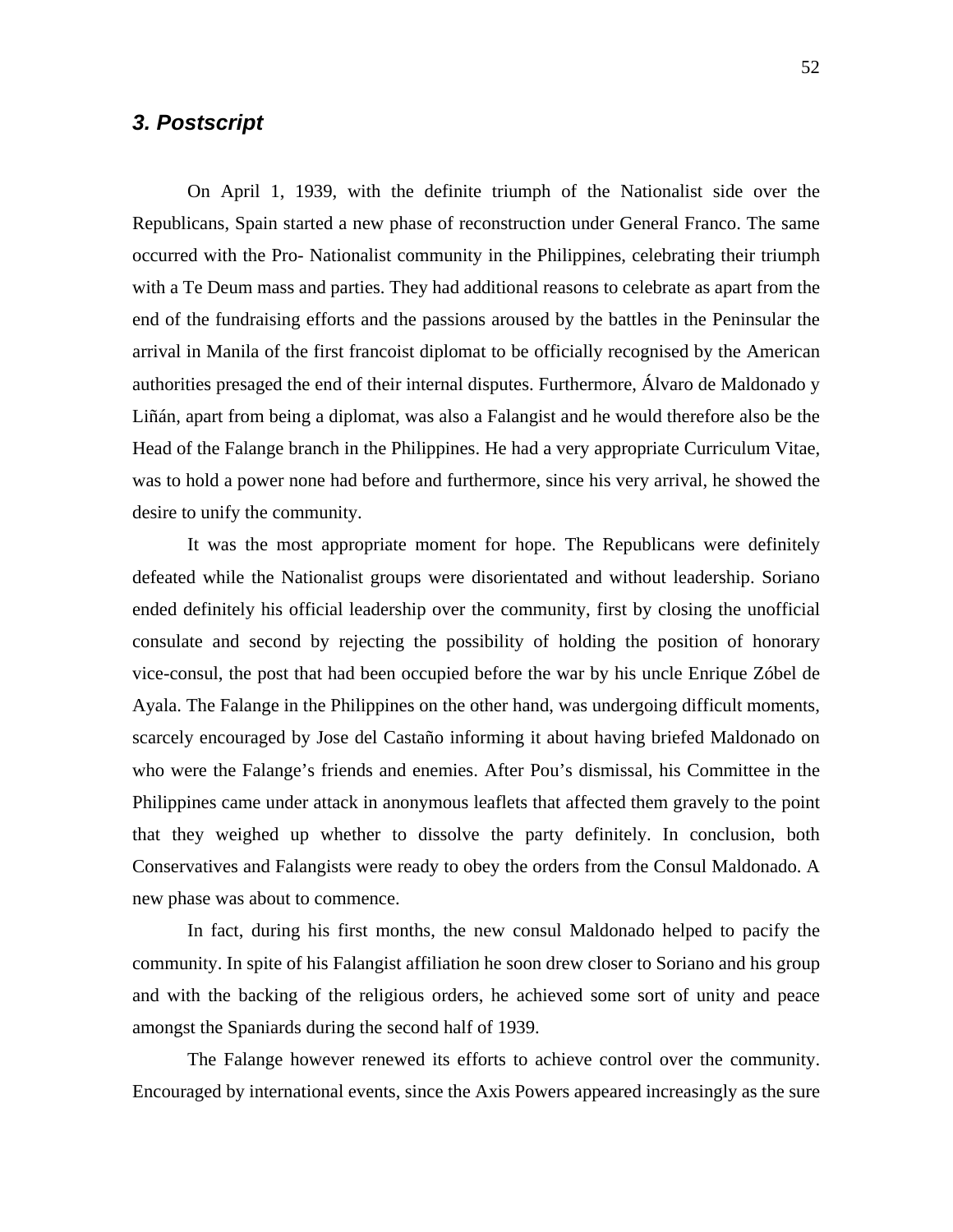winners in the II World War and by the Falange's increasing power in Spain, they again considered their chances of benefiting from the situation to achieve more power in the islands. Accordingly, in December 1939 Madrid appointed a new Chief of the Falange who travelled to Manila in order to devote his time specifically to this task: Felipe García Albéniz a 27 year old journalist. He was as uncompromising as his predecessor Pou, although not as intelligent and having weaker leadership. García Albéniz, in fact, did not show even any temporary complacency towards the oligarchic families and underlined his distance from them upon his very arrival at Manila Port dressed in the Falangist uniform and raising his hand in the fascist salute. It was not merely a show of his own ideas as García Albéniz represented the intentions of the Falange and of significant sectors of the Spanish regimen at this time, as reflected by the most important foreign policy magazine at this time, *Mundo* (World) where he was soon praised for ending the power of the plutocrats, as they were called at the time: "The Manila Directorate has finally won after four years of intense internal vicissitudes, overcoming the resistance of certain groups associated to '*capriciousness*' and '*despotism*' that were against political purification". The reference to the followers of Soriano and the desire to destroy his power was implicit.

The arrival of García Albéniz to the Philippines gave way to the reigniting of the internal conflicts in the community. The multi-sided attacks returned but with a renovated radicalization that this time sided against the Falange some of the groups that had been neutral until then. Consul Maldonado himself and the most pro-Francoist missionary orders, in fact, were horrified at the extremism of the group, to the point that the extremist Chancellor of the University of Santo Tomás, father Silvestre Sancho, asserted that it would be best to suppress the Falange in the Philippines.

The American government reached the same conclusion, although with opposite aims. The development of the II World War was simplifying their vision of the World cataloguing the countries simply as friends or foes, and Washington listed the Spanish Fascists on the opposing side. This had its consequences, especially in Latin America and the Philippines where the Spanish influence stopped being considered as complementary to the American and was progressively seen as antagonist. Being grouped together with the Nazi menace, knowingly or not, the Falange was observed with special concern as the spearhead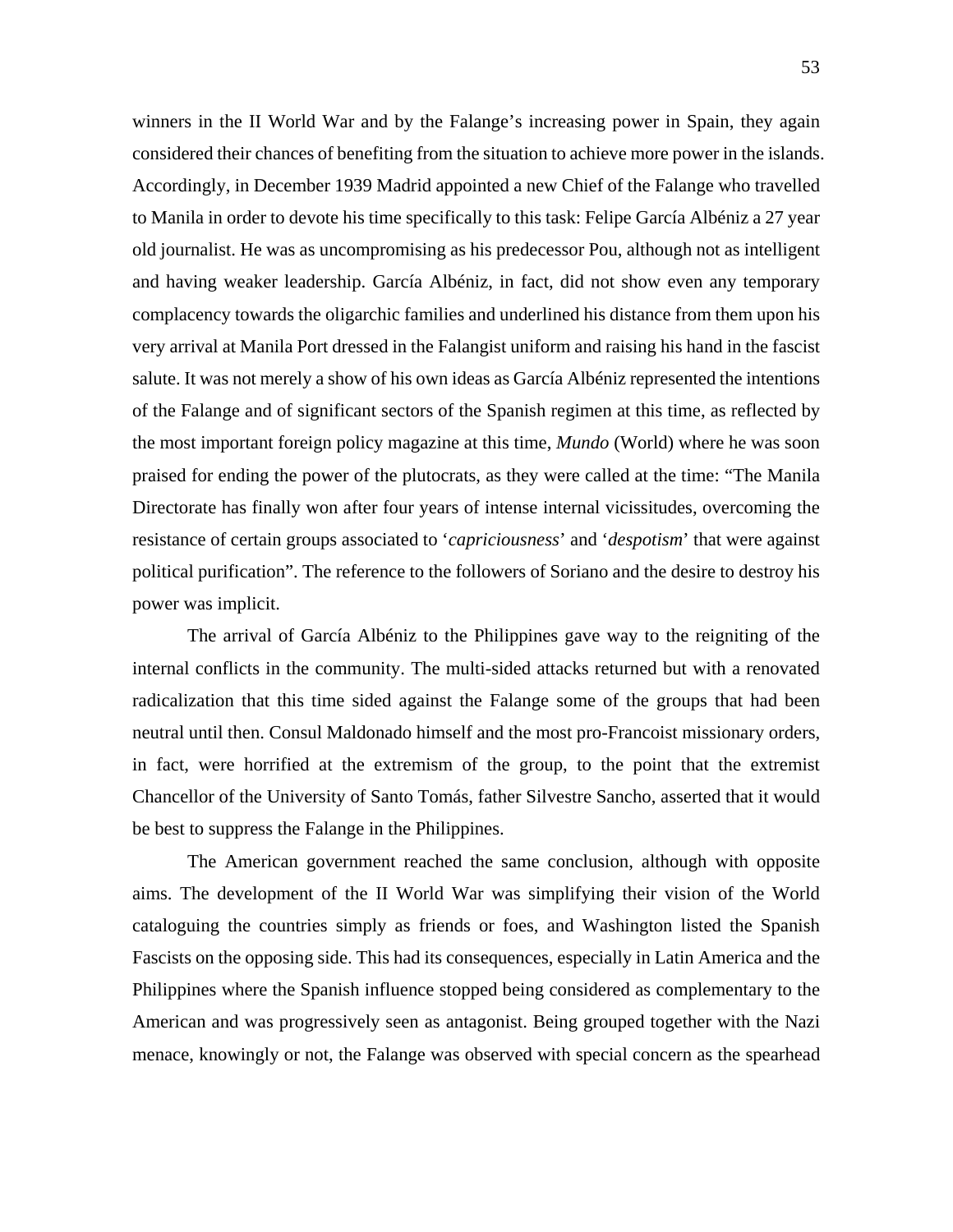of Nazism and secondarily, of anti-Americanism and consciously or not in the need to clearly define targets, the Falange was magnified as an enemy.

The Falange threat bore its share of suspicions in the Philippines. Following the initial reports in 1939 about the Spanish community that showed Washington's increasing concern, the radicalization of the Falange under García Albéniz and his collaboration with the Nazis in the Philippines was the signal to supervise and harass its activities. Felipe García Albéniz was expelled from the Philippines due to his having entered without a passport and the colonial government also emitted clear signals that they would not allow militant activities and demonstrations. From then on the Falange stopped making noise and behaved itself as it recognized later, assuring it was a due to an internal decision rather than external pressure, although probably it was in search of greater aims.

In November 1940 a new decision from Madrid reignited tensions in the Philippine community. Following the appointment of Ramón Serrano Suñer as the new Spanish Foreign Minister and when the perspectives of a triumphant Axis were at their peak the Ministry decided to unify the post of Consul and Leader of Falange in two crucial posts for Spanish diplomacy, Cuba and the Philippines. *¡Arriba!*, the Falangist mouthpiece announced on its front page that "The Falange […] has begun to direct the destiny of Spain in the world." The new appointment to Manila was probably the most inappropriate Spanish diplomat for the post: José del Castaño y Cardona, Martín Pou's former boss who suffered a certain ostracism among his fellow diplomats was waiting to get a good post after leaving Falange Exterior. Appointed Consul in Manila and Chief of the Falange in the archipelago, Castaño prematurely ended Maldonado's service and caused his transfer to Shanghai, where he arrived with mental problems, as he later assured.

The following year 1941 brought crucial changes for the Spanish community in the Philippines. The new consul in Manila indicated that the Falangist victory was definite in Spain from where news arrived suggesting clearly that Spain was about to enter the II World War. Meanwhile Washington increased its confrontation against all Hitler's follow travellers, including of course the Falangists. In Southeast Asia, Italians and Germans started to be dispossessed of their properties in the Dutch East Indies and in the British Straits Settlements.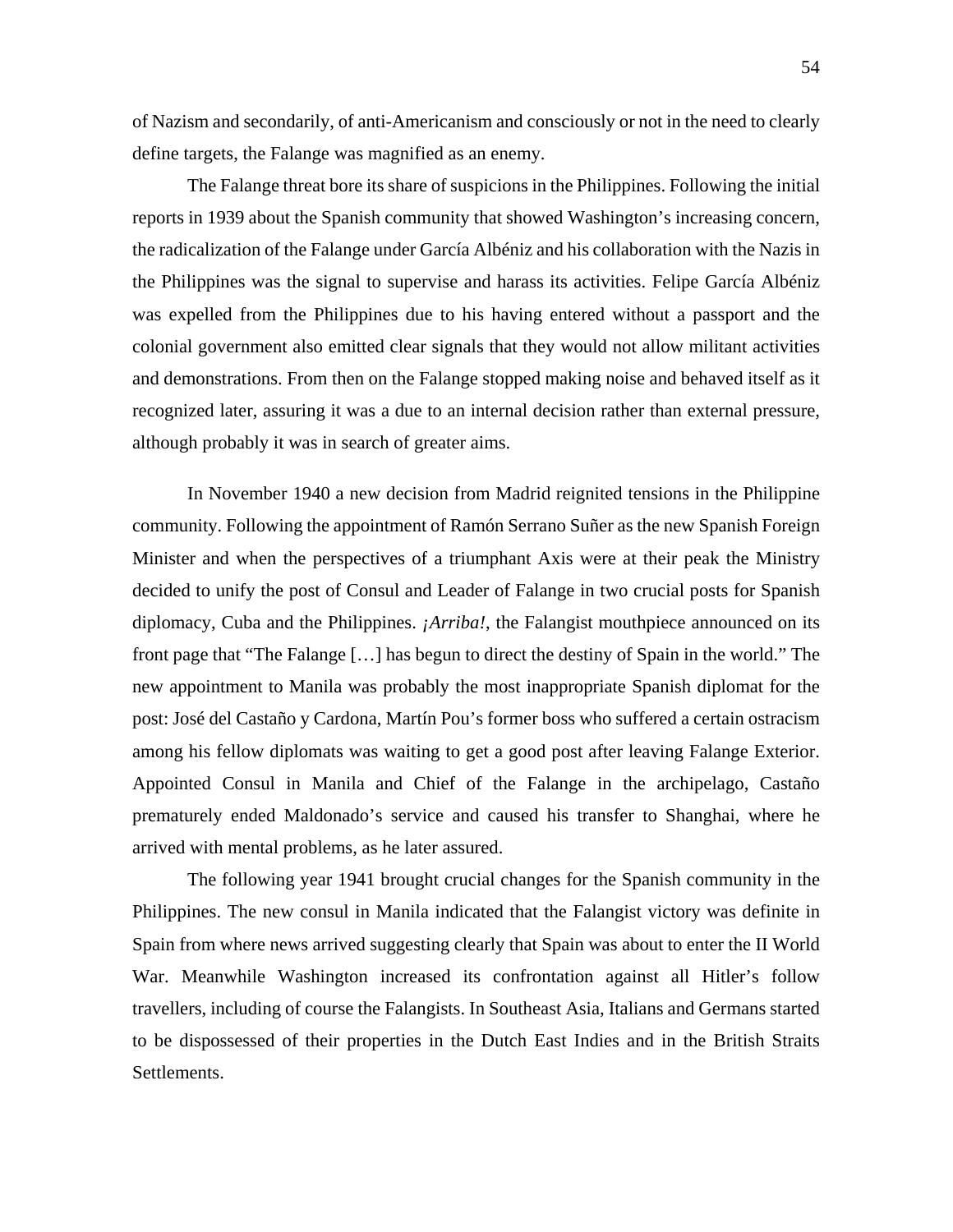Reaction of the Spaniards came soon. After most of the community had lost its hopes that Spain would remain out of the World conflict -even among the pro-Francoists Spaniards-, there was a wave of petitions for Filipino nationality. This is a crucial point, since it shows a radical change of expectations about the future of Hispanicity in the Philippines. The defence of properties, the increasing anti-Francoist atmosphere, the anti-American attacks, the disagreements with how Madrid reacted to the war - and the welcome from the Philippine government, happy with the perspective of widening the upper class of the coming new nation, to those desiring Philippine nationality- led to many Spaniards, whether Republicans, conservatives or Falangists asking for another nationality. A significant portion of the Spanish community in the Philippines, especially among landowners, switched to Philippine nationality and in some cases to American, like Andrés Soriano, who would later be promoted to Colonel of the American Army under the command of General Douglas MacArthur. Soriano, although having a certain admiration of General Franco and who, after the war, set up San Miguel beer factories in Spain, had already lost any hope in the evolution of the regime and did not even bother meeting Castaño as Spanish Consul on his arrival in Manila.

Pearl Harbour and the Japanese military occupation, at the end of that same year, was the penultimate act in the disputes among the Spaniards. By then, the conservatives were no position to dispute the leadership of Castaño and his Falange that had finally managed to completely dominate the community and had placed his followers on the Boards of the *Casino Español* and the rest of the Community institutions such as the Spanish Chamber of Commerce although he kept the Falange's headquarters at a different location to the *Casa de España*. Castaño used the Japanese occupation to gain his dominance over the community achieving the detention of some leftists but by then the activities of the Falange were reduced to being merely a meeting club with no political significance outside of the community.

Later 1945 was a new blow for the community. After the difficulties during the previous years motivated by the war's interruption of trade with the United States and the difficult economic conditions caused by the occupation and the war, the Spanish community was decimated in the battle for Manila. The parts of Manila most severely damaged by the fighting such as the Ermita and Malate barrios were the preferred living areas of the Spaniards and the Filhispanics, as well as the Intramuros area where the Spanish churches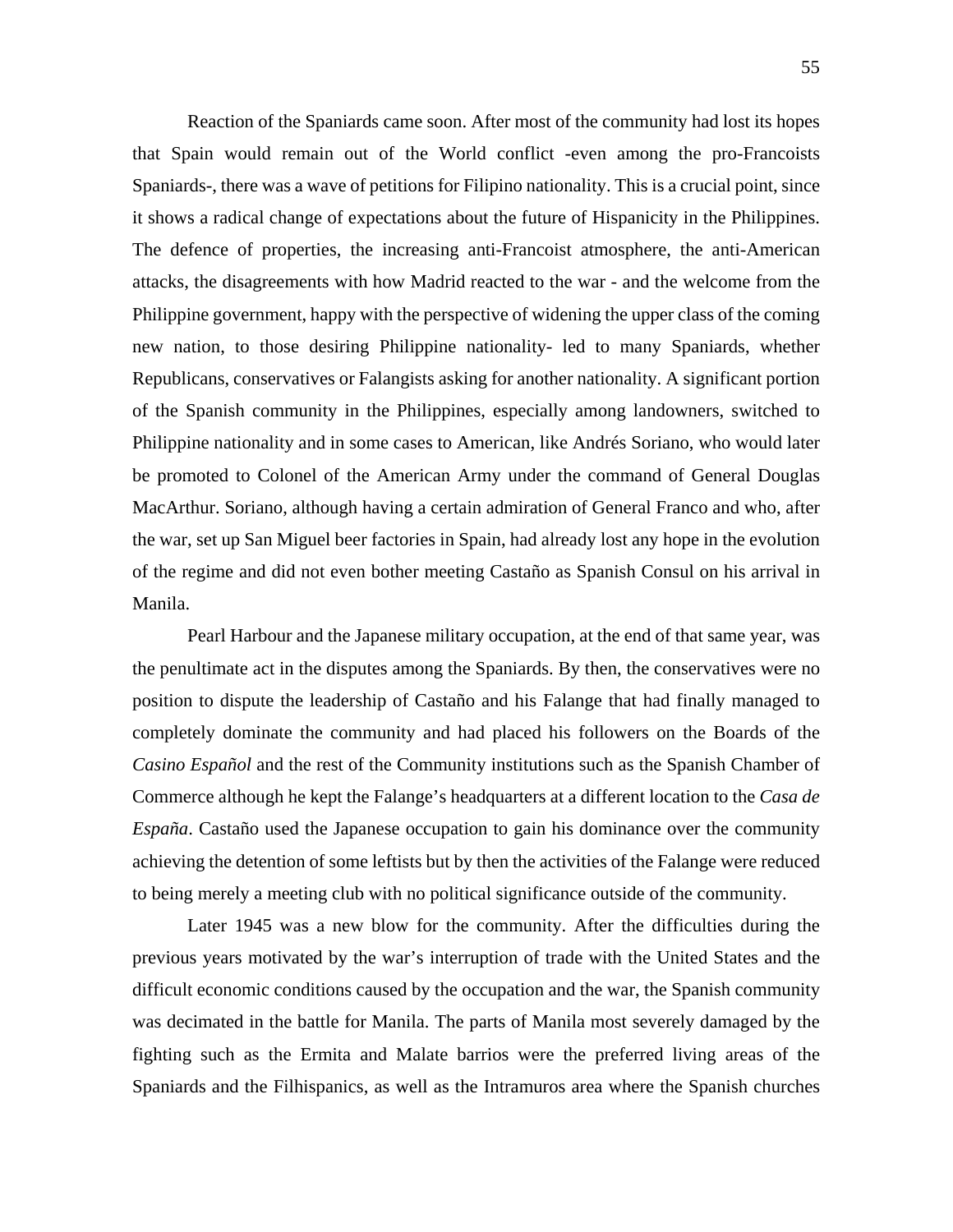and historical buildings were concentrated. During the battle, more than 200 Spanish citizens died and many of those that survived lost their properties. From 1945 the country returned to peace and in 1946 Independence was proclaimed ten years after starting the transition period. But even then the expectations of a bright future were slim: the armed uprising of the Hukbalahap guerrillas was to prove that the country had suffered too much and that the inequalities inside society were an obstacle to any attempt to recover.

If three years were to prove excessive for the mobilization of the Spanish community backing its fellow Nationalists in the Peninsula, the next seven were the final blow to the fate of the community. The expectations of again buying and selling to Spain the former products or of returning to the life before the war or taking up again former activities proved illusory after a decade of violence. It is noteworthy that '*Auxilio Social'* was the only Spanish institution that continued working after 1945 being responsible for providing emergency aid to the community until around three hundred people were able to embark on two ships, *Plus Ultra* and *Halekala* and return definitely to Spain. A good part of them arrived back to Spain with no belongings or job in contrast to the riches many of them had enjoyed in the past. Times had changed abruptly as with the rest of the world during these years.